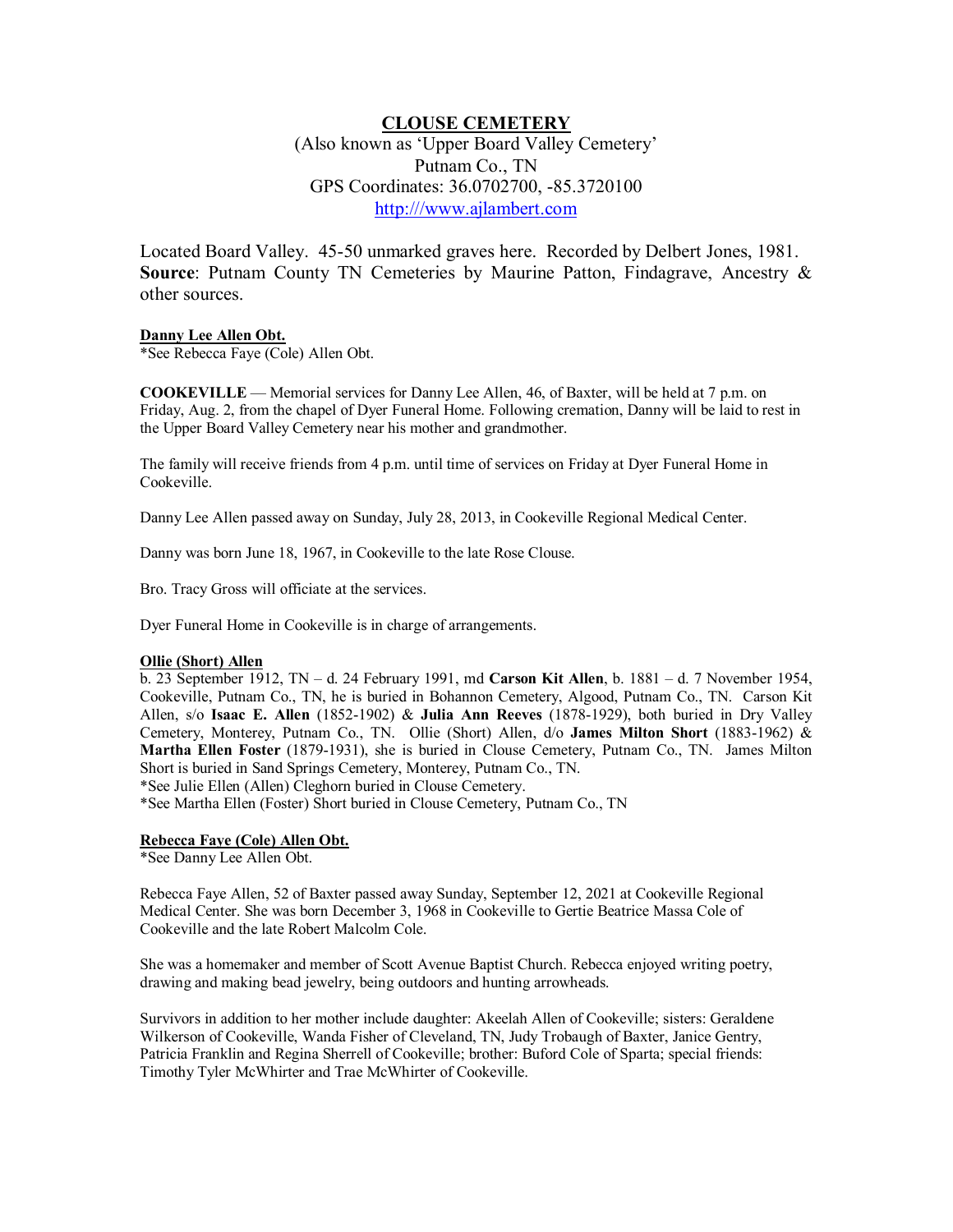In addition to her father, she was preceded in death by her husband: Danny Allen and a brother: Donald Cole.

# **Amanda (Hill) Baker**

b. 11 February 1881 – d. unknown, md **John L. Baker**, b. 17 September 1875, Putnam Co., TN – d. 20 January 1945, Cookeville, Putnam Co., TN, s/o **Pvt. William Lewis Baker** (1839-1927) & **Margrett C. Bennett** (1841-1905), all buried in Tollison Cemetery, White Co., TN. Children: Notie Jane (Baker) Roach (1899-2000) & Beecher Mansfield Baker (1904-1971).

# **Arvil Edgar Baker Obt.**

b. 18 May 1910, Putnam Co., TN – d. 30 March 2006, Cookeville, Putnam Co., TN, md **Allie Marie (Robinson) Baker**, b. 4 July 1916, Cookeville, Putnam Co., TN – d. 13 April 2000, Cookeville, Putnam Co., TN, d/o **John I. Robinson** (1871-1955) & **Lou Ellar Finley** (1879-1922). Arvil Edgar Baker, s/o **William J. Mance Baker** (1882-1964) & **Elsie Hill Baker** (1882-1963).

\*See William J. Mance Baker buried in Clouse Cemetery.

\*See John I. Robinson buried in Clouse Cemetery.

Arvil Edgar Baker, 95, of Sparta, passed away March 30, 2006, at NHC Healthcare of Sparta.

Baker was born May 18, 1910, in Putnam County, to William J. Mance Baker and Elise Hill Baker.

He had been a farmer.

Baker was preceded in death by his parents; wife, Allis Marie Robinson Baker; three sisters; and two brothers.

Survivors include his son, Arles Ralph Baker, of Crossville; daughter, Eugenia Elsie Howard, of Sparta; step-son, Tommy Baker, of Sparta; five grandchildren; and 14 great-grandchildren.

Services were April 2, 2006, at Thurman Funeral Home with burial at Upper Board Valley Cemetery. Bro. Cleve Hitchcock officiated.

Thurman Funeral Home was in charge of arrangements.

### **Clarence Baker**

b. 13 October 1905, Sparta, White Co., TN – d. 2 November 1981, Cookeville, Putnam Co., TN, s/o **William J. Mance Baker** (1882-1964) & **Elsie Hill Baker** (1882-1963). \*See William J. Mance Baker buried in Clouse Cemetery.

### **John L. Baker**

b. 24 December 1870 – d. 27 February 1953, md **Mary Elizabeth (Moore) Baker**, b. 24 December 1886, TN – d. 26 April 1955, Sparta, White Co., TN, d/o **Ada Moore** & **Rebecca Wallace**. John L. Baker, s/o **James Mansfield Baker** (1846-1920) & **Betty Elizabeth Jane Mitchel** (1856-1935), both buried in Tollison Cemetery, White Co., TN. **Mary Elizabeth (Moore) Baker** died of cancer of the uterus, she is buried in Pleasant Hill Cemetery, White Co., TN.

# **Johnny Clarence Baker Obt.**

b. 17 June 1954, Cookeville, Putnam Co., TN – d. 20 March 1999, Cookeville, Putnam Co., TN, s/o **Oval Casto Baker** (1918-1963) & **Pauline Rittenberry** (1926-1997) \*See Oval Casto Baker buried in Clouse Cemetery.

**COOKEVILLE** -- Funeral services for Johnny Clarence Baker, 44, of Cookeville, will be held at 1 p.m. on Tues., March 23, at Clouse Cemetery Church in the Board Valley Community. Burial will be in Clouse Cemetery.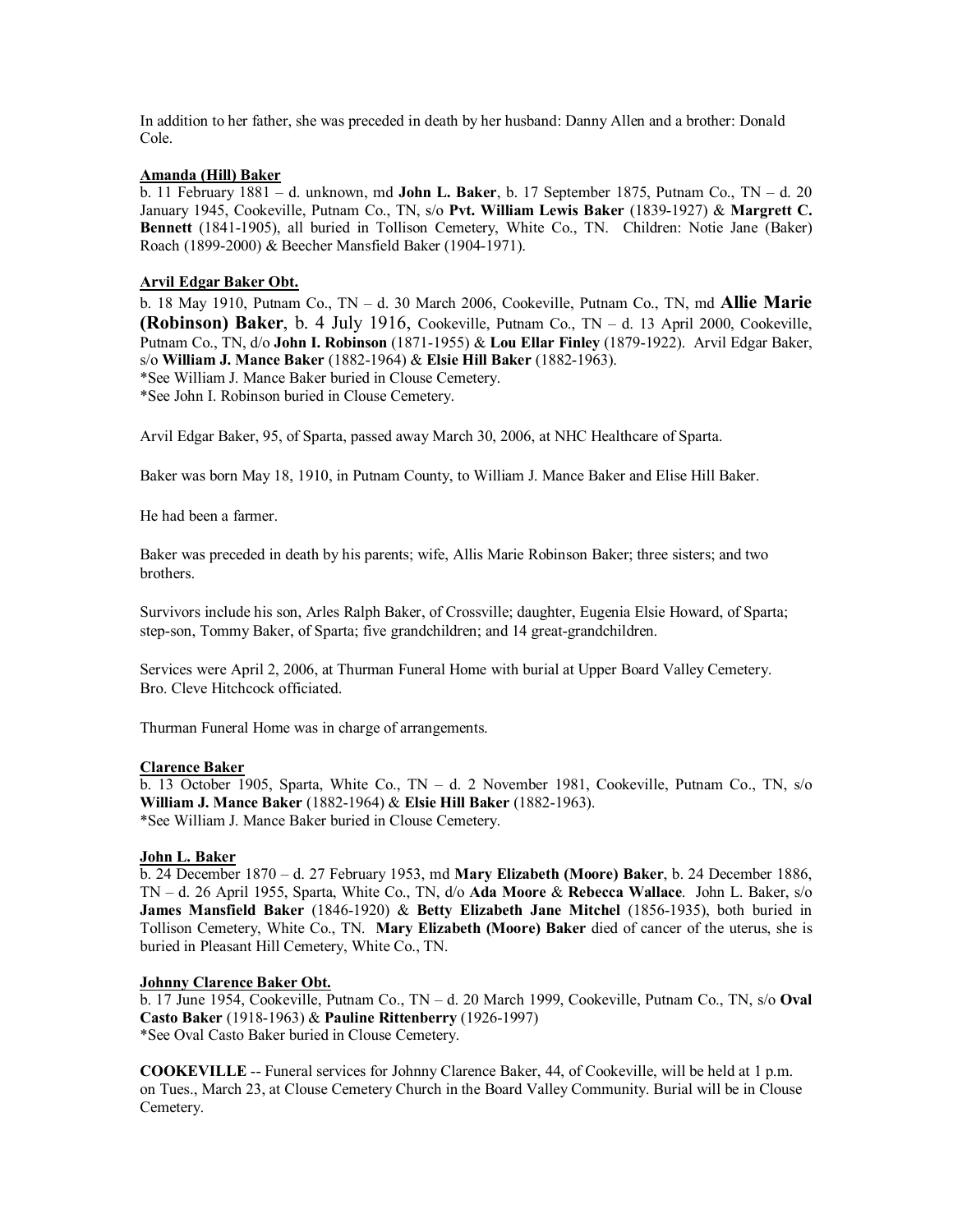The family will receive friends from noon until 1 p.m. on Tues., March 23, at the church.

Mr. Baker died on Sat., March 20, 1999, at Cookeville Regional Medical Center.

He was born on June 17, 1954, in Cookeville to the late Castro Baker and Pauline Baker Rittenberry.

His family includes two sons, Johnny Lee and Michael Ray Baker, both of Cookeville; three sisters, Bonnie Babcock of Napoleon, Ohio, Jeannie Combs of Dayton, Ohio, and Mancy Hawkins of Cookeville; three brothers, James Baker of Cookeville, Jerry Baker of West Middleton, Ohio, and Terry Baker of Gainesboro; a very special friend, Shirley Osborn of Cookeville; and three grandchildren, James, Joshua and Kristin Baker.

In addition to his parents, he was also preceded in death by a sister, Christine Brewer.

Pallbearers will be Tim Whittenberg, Jim McCoy, DeWayne and Larry Stockton, Jimmy Brown, and Ron Arnold.

Honorary pallbearers will be Harlis Combs, Brice Long, Gary and Rick Christensen.

Pastor Ron Phillips will officiate at the services.

# **Michael Ray Baker**

b. 30 January 1976 - d. 16 May 2001.

#### **Noma Ann Baker**

 $b. 1908 - d. 1912.$ 

# **Okla Arles Baker**

b. 19 March 1923, AR – d. 11 March 1964, TN, s/o **Thomas Floyd Baker** (1892-1973) & **Lillie M. Brown** (1900-1986), both buried in East Lawn Cemetery, Marshall, Searcy Co., AR.

#### **Oval Casto Baker**

b. 7 September 1918, Cookeville, Putnam Co., TN – d. 14 April 1963, Cookeville, Putnam Co., TN, md **Pauline Baker Rittenberry**, b. 27 June 1926, TN – d. 14 February 1997, Cookeville, Putnam Co., TN. Oval Casto Baker, s/o **William J. Mance Baker** (1882-1964) & **Elsie Hill Baker** (1882-1963). \*See Johnny Clarence Baker Obt.

\*See William J. Mance Baker buried in Clouse Cemetery.

#### **Ralph Douglas Baker Obt.**

b. 19 January 1936, Bon Air, White Co., TN – d. 8 March 2021, Murfreesboro, Rutherford Co., TN, md **Minerva (Lee) Baker**. Ralph Douglas Baker, s/o **Landon V. Baker** (1901-1975) & **Lena Mae King** (1903-1971), both buried in Tollison Cemetery, White Co., TN.

Ralph Douglas Baker, age 85 of Sparta, Tennessee, passed from this life at 7:30 pm on Monday, March 8, 2021 at Alive Hospice of Murfreesboro.

Mr. Baker was born January 19, 1936 in the Bon Air Community of White County, Tennessee, to the late Landon and Lena Mae King Baker. He began working on cars at the age of 13 and worked as a mechanic as various shops until he opened North East Transmission in 1976. He was a car and motorcycle enthusiast. Ralph was a member of the Good Time Cruisers and proudly showed his 1956 Olds and 1948 Nash. He enjoyed playing guitar but his pride and joy was his grandchildren. In addition to his parents, he is also preceded in death by brothers Virgil, Edward, Cordell, Vivian and Robert Earl Baker; sister Genice Howard.

Survivors include his wife of 65 years Minerva 'Lee' Baker of White County, Two children: Charles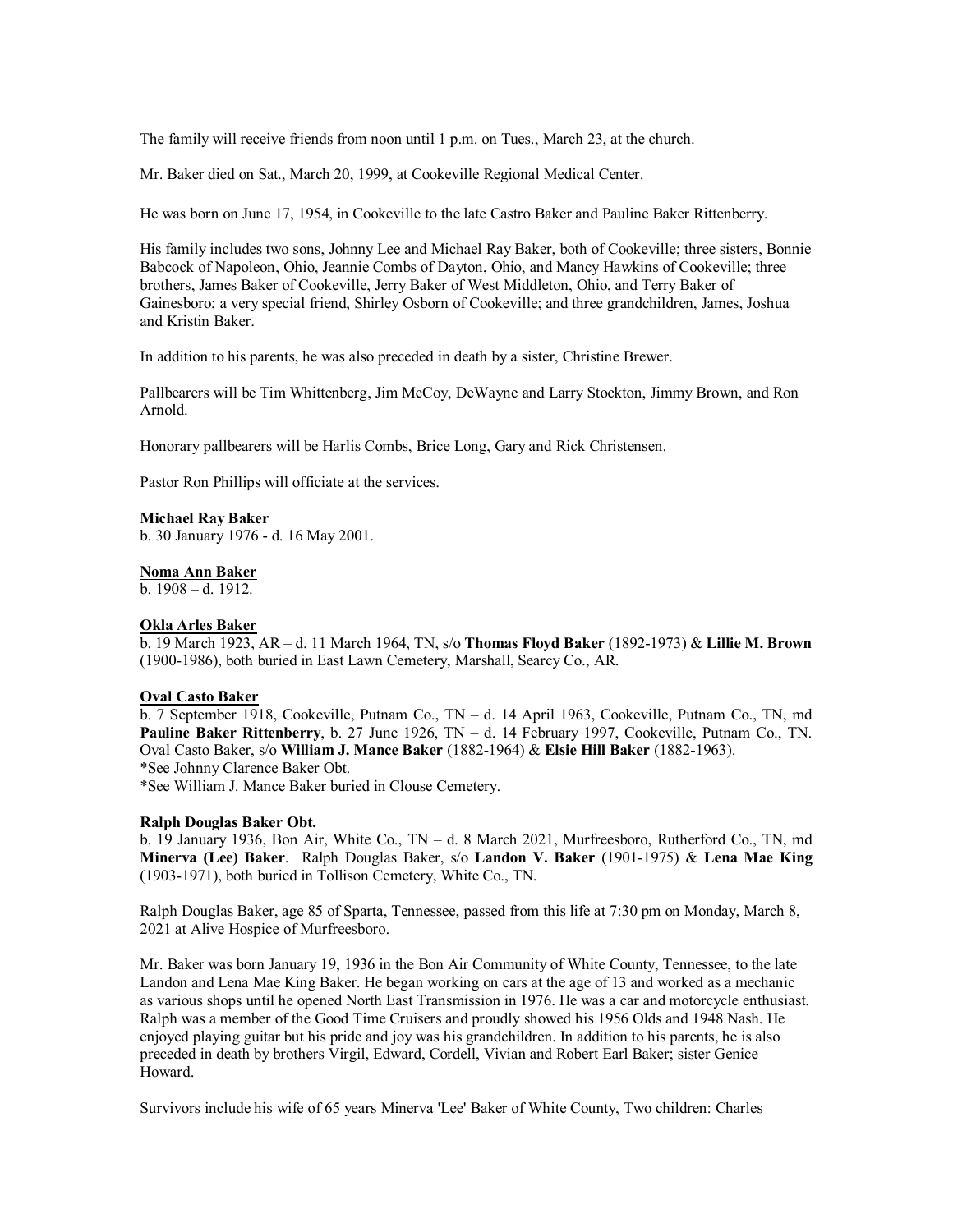(Debbie) Baker and Glenda (Max) Guy all of White County, Grandchildren: David Guy, Candace Guy, Rhett Baker and Reagan Baker, Great-grandchildren: Gage Guy, Camden Wright, Everly Richardson and Bailey Baker, Sister: Louise Hensley, several nieces and nephews also survive.

Services will be conducted Thursday, March 11, 2021 from the Chapel of Hunter Funeral Home with interment in Clouse Cemetery. Dewey Young will officiate.

### **William J. "Mance" Baker**

b. 4 July 1882, Sparta, White Co., TN – d. 21 June 1964, Cookeville, Putnam Co., TN, md **Elsie (Hill) Baker**, b. 11 February 1882, Sparta, White Co., TN – d. 19 February 1963, Cookeville, Putnam Co., TN. William J. Mance Baker, s/o **James Mansfield Baker** (1846-1920) & **Betty Elizabeth Jane Mitchel** (1856-1935), both buried in Tollison Cemetery, White Co., TN.

\*See Arvil Edgar Baker Obt.

\*See Clarence Baker buried in Clouse Cemetery.

\*See Oval Casto Baker buried in Clouse Cemetery.

\*See Delma Pearl (Baker) Harris buried in Clouse Cemetery.

\*See Ethel (Baker) Person buried in Clouse Cemetery.

# **Richard Eugene Billings**

b. 15 November 1948, Sparta, White Co., TN – d. 29 January 2007, Cookeville, Putnam Co., TN, md on the 6th of June 1970, Putnam Co., TN to **Patsy Ann (Tays) Billings**, b. 19 May 1951. Richard Eugene Billings, s/o **Norvel E. Billings** (1925-1973) & **Geneva Lorene Finley Sparks** (1929 -2010). \*See Geneva Lorene (Finley) Billings Sparks Obt.

(**Source**: Tennessee State Marriage record, Putnam Co., TN, pg. 259 – Richard Eugene Billings married 6 June 1970, Putnam Co., TN, age 21, b. 15 November 1948, address: Rt. 5, Cookeville, TN to Patricia Ann Tayes, age 19, b. 19 May 1951, address: 1735 N. Maple Ave., Cookeville. Name of parent, guardian of next of kin of female: Nina Pierce Pennington, mother, 1735 N. Maple Ave., Cookeville).

### **Roger Lee Billings**

b. 22 November 1956 – d. 16 December 2005, s/o **Norvel E. Billings** (1925-1973) & **Geneva Lorene Finley Sparks** (1929 -2010).

\*See Geneva Lorene (Finley) Billings Sparks Obt.

# **Ronald Scott Billings**

b. 4 April 1964 – d. 25 April 1964, s/o **Norvel E. Billings** (1925-1973) & **Geneva Lorene Finley Sparks** (1929 -2010).

\*See Geneva Lorene (Finley) Billings Sparks Obt.

# **Cora Irene Boles**

b. 21 January 1933, TN – d. 21 January 1933, TN, d/o **Samuel Herman Boles** (1904-1969) & **Daisy Eula Farley** (1916-2004).

\*See Samuel Herman Boles buried in Clouse Cemetery.

The infant daughter of Mr & Mrs Sam Boles, only a few hours old, died last Saturday night. She had been named Cora Irene.

Tennessee US Death Records (1908-1965)

| Name:               | Cora Irine Bales |
|---------------------|------------------|
| Gender:             | Female           |
| <b>Race:</b>        | White            |
| Age:                | $\mathbf{0}$     |
| <b>Birth Date:</b>  | 21 Jan 1933      |
| <b>Birth Place:</b> | Sparta R 8       |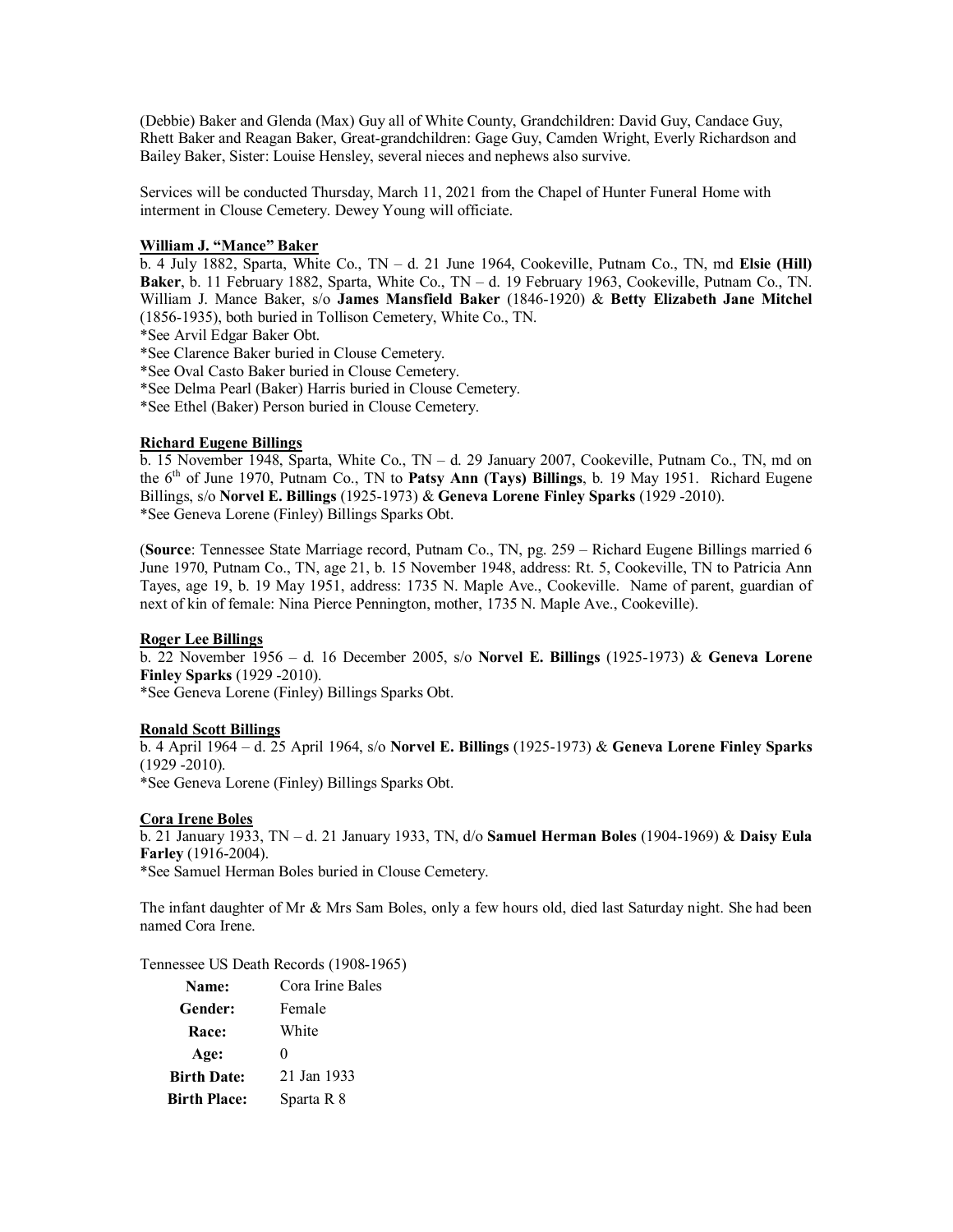**Death Date:** 22 Jan 1933 **Death Place:** Putnam, Tennessee, USA **Father:** Samuel Herman Boles **Mother:** Daisy Eula Farley **Certificate Number:** 1552

# **Rex Riley Boles**

b. 2 February 1945 – d. 2 February 1945.

### **Samuel Herman Boles**

b. 12 September 1904, Celina, Clay Co., TN – d. 19 October 1969, md **Daisy Eula (Farley) Boles**, b. 29 August 1916, Putnam Co., TN – d. 28 October 2004, d/o **Alvin Simpson Farley** (1881-1961) & **Rebecca Hale** (1877-1960), both buried in Pleasant Ridge freewill Baptist Church Cemetery, Monterey, Putnam Co., TN. Samuel Herman Boles, s/o **Alto L. Boles** (1876-1957) & **Nancy Avo Stafford** (1883-1948), both buried in Falling Springs Cemetery, Alpine, Overton Co., TN. \*See Cora Irene Boles buried in Clouse Cemetery.

#### **Jim Finley Obt.**

b. 31 July 1891, Putnam Co., TN – d. 20 February 1988, Cookeville, Putnam Co., TN, md **Veda Mae (Robingon) Filey**, b. 7 December 1896, Putnam Co., TN – d. 16 May 1975, Sparta, White Co., TN, d/o **William Jefferson Robinson** (1862-1944) & **Martha Elizabeth Welch** (1867-1925). Jim Filey, s/o **Bluford Merian Finley** (1852-1928) & **Amy Melvinia Romines** (1862-1945).

\*See Bluford Merian Finley buried in Clouse Cemetery.

\*See Veda Mae (Robinson) Filey Obt.

**MONTEREY** - Funeral services for Jim Finley, 96, of Monterey, will be held at 11 a.m. Monday, February 22, at Whitson Funeral Home, with burial in the Board Valley Cemetery.

Mr. Finley died Saturday, February 20, 1988 in Cookeville General Hospital.

Born in Putnam County on July 31, 1891, he was the son of the late Bluford and and Amy Romaines Finley.

Mr. Finley was a retired farmer.

His family includes his wife, Emma Finley of Monterey; 4 daughters, Bessie and Jewell Farley and Geneva Sparks of Cookeville, and Opal Hall of Lebanon; 2 sons, Ralph of Cookeville and Vestal of Dayton, Ohio; 3 sisters, Effie Smith and Daisy Fowler of Cookeville, and Kate Conley of Indiana.

Bro Cleve Hitchcock will officiate at the services.

Cookeville Citizen: 21 February 1988

#### **Alfred Edgar Braddom**

b. 14 March 1912 – d. 14 March 1912, s/o **Johnnie P. Braddom** (1884-1962) & **Alice Jane Farley** (1885- 1961), both buried in Sand Springs Memorial Gardens, Monterey, Putnam Co. TN.

#### **Bertha Edna Braddom**

b. 14 March 1912 – d. 14 March 1912, d/o **Johnnie P. Braddom** (1884-1962) & **Alice Jane Farley** (1885- 1961), both buried in Sand Springs Memorial Gardens, Monterey, Putnam Co. TN.

### **John Calvin Braddom**

b. 5 July 1850, TN – d. 4 July 1932, Putnam Co., TN, md **Sarah Ann (Short) Braddom**, b. 20 February 1860, TN – d. 28 July 1943, Putnam Co., TN, d/o **James Short** (1815-1870) & **Ellenora J. Cox** (1844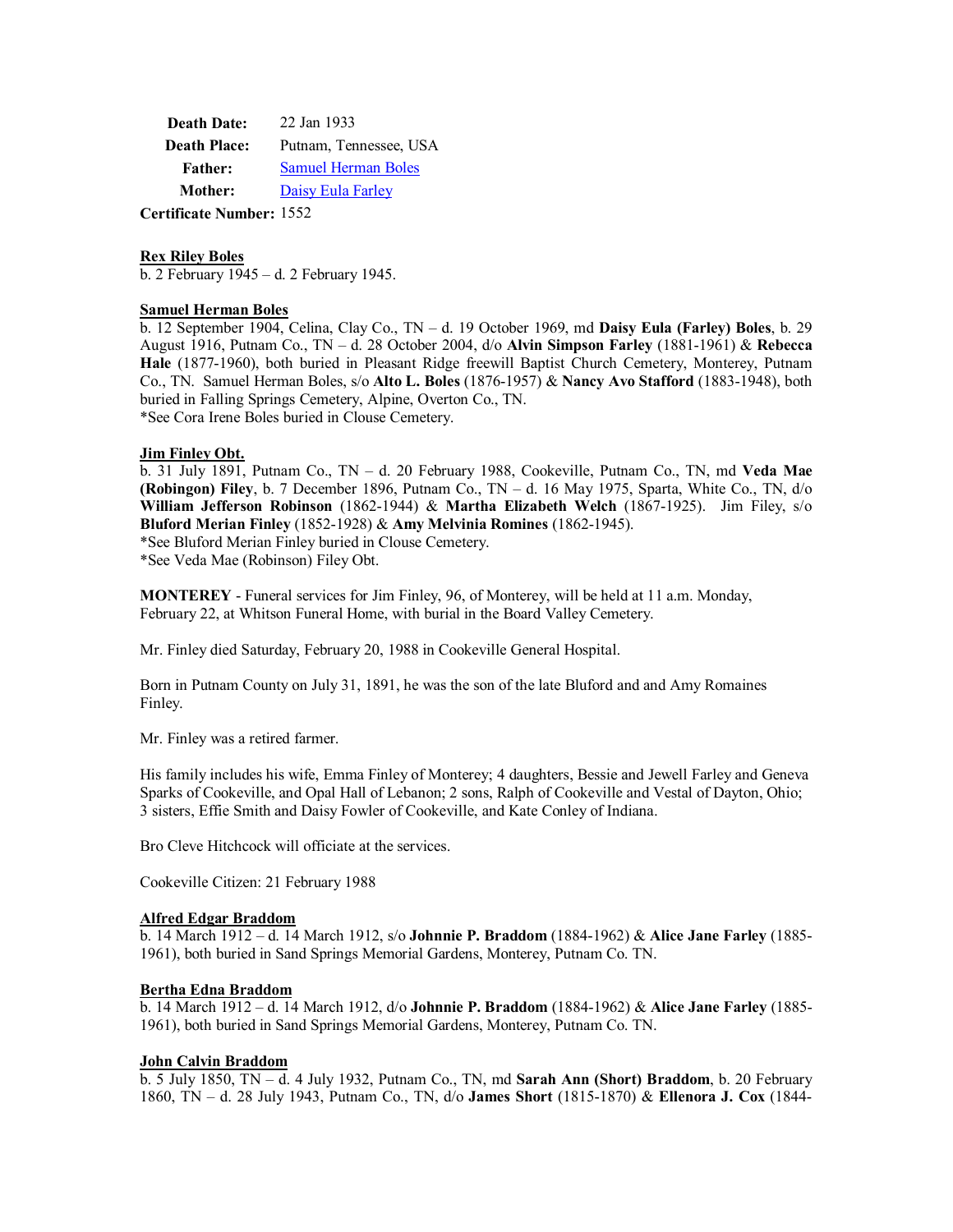1878). John Calvin Braddom, s/o **Berry Braddom** (1797-1883) & **Elizabeth Patsy Ann McCloud** (1810- 1887).

\*See Samuel Arthur Dowell "Dow" Nabors buried in Clouse Cemetery.

# **Kathy Mai (Realious) Braddom Obt.**

b. 24 August 1927, Springfield, Robertson Co., TN – d. 3 December 2017, Sparta, White Co., TN, md on the 15th of December 1946, Detroit, Wayne Co., MI to **Willie Cheerful Braddom**, b. 11 December 1921 – d. 24 November 1995, (PFC US Army WWII), s/o **Johnnie P. Braddom** (1884-1962) & **Alice Jane Farley** (1885-1961). Willie Cheerful Braddom also md on the 9<sup>th</sup> of September 1939, Putnam Co., TN to **Theola M. (Grissom) Braddom Hunter** (1922-2002). Kathy Mai (Realious) Braddom, d/o **Joe Follice Realious** (1905-1930) & **Mary Elizabeth Brown** (1910-2000).

(**Source**: Tennessee State Marriage record, Putnam Co., TN, pg. 269 – Cheerful Braddom married 9 September 1939, Putnam Co., TN, age 19, address: Monterey, Putnam Co., TN to Theola Grissom, age 17, address: Spencer, TN. Name of parent, guardian or next of kin of female: Elisha Grissom, Spencer, TN).

Katy Mai Realious Braddom, age 90 of Sparta, Tennessee, passed away Sunday, December 3, 2017 in Sparta.

Mrs. Braddom was born August 24, 1927 in Springfield, Tennessee to the late Follice Realious and Mary Brown Realious. She was a homemaker and a member of the Church of Christ, attending the Jericho Church of Christ. She was proud to serve as a foster grandparent at Findlay School for 20 years. In addition to her parents, she is also preceded in death by her husband Willie Cheerful Braddom; son Wille Cheerful Braddom, Jr.; granddaughter Debrah Callahan.

Survivors include her daughters: Betty Goney of Putnam County, Tonya Braddom and Ruby Davis both of White County; Grandchildren: Leann Davis, Triva Gentry, Tracey Childress Twelve great-grandchildren; Ten great-great grandchildren. Services will be conducted Thursday, December 7, 2017 from the Chapel of Hunter Funeral Home with burial in Clouse Cemetery also known as Upper Board Valley. James Rittenberry and Robert Burton will officiate.

### **Roger Dale Braddom**

b. 18 November 1945, Sparta, White Co., TN – d. ?, s/o **Shermon Haywood Braddom** (1913-1994) & **Vela Pearl Davis** (1915-1996).

\*See Shermon Haywood Braddom buried in Clouse Cemetery.

# **Shermon Haywood Braddom**

b. 20 May 1913, Monterey, Putnam Co., TN – d. 2 April 1994, McMinnville, Warren Co., TN, md on the 10th of September 1938, Overton Co., TN to **Vela Pearl (Davis) Braddom**, b. 3 October 1914 – d. 23 November 1996, d/o **Walter Lee Davis** (1880-1966) & **Arrie Smith** (1882-1955). Sherman Haywood Braddom also md 1<sup>st</sup> on the 19<sup>th</sup> of March 1932, Putnam Co., TN to **Nina (Dixon) Braddom** (1915-1933). \*See Roger Dale Braddom buried in Clouse Cemetery.

\*See Willie Ray Braddom buried in Clouse Cemetery.

### **Willie Cheerful Braddom Jr.**

b. 20 July 1947 – d. 1 November 1971, s/o **Willie Cheerful Braddom** (1921-1995) & **Kathy Mai Realious** (1927-2017).

\*See Kathy Mai (Realious) Braddom Obt.

### **Willie Ray Braddom**

 $\overline{b}$ . 21 May 1948, Sparta, White Co., TN – d. 29 June 1972, Sparta, White Co., TN, md on the 11<sup>th</sup> of August 1969, White Co., TN to **Linda Sue (Miller) Braddom**. Willie Ray Braddom, s/o **Shermon Haywood Braddom** (1913-1994) & **Vela Pearl Davis** (1915-1996).

\*See Shermon Haywood Braddom buried in Clouse Cemetery.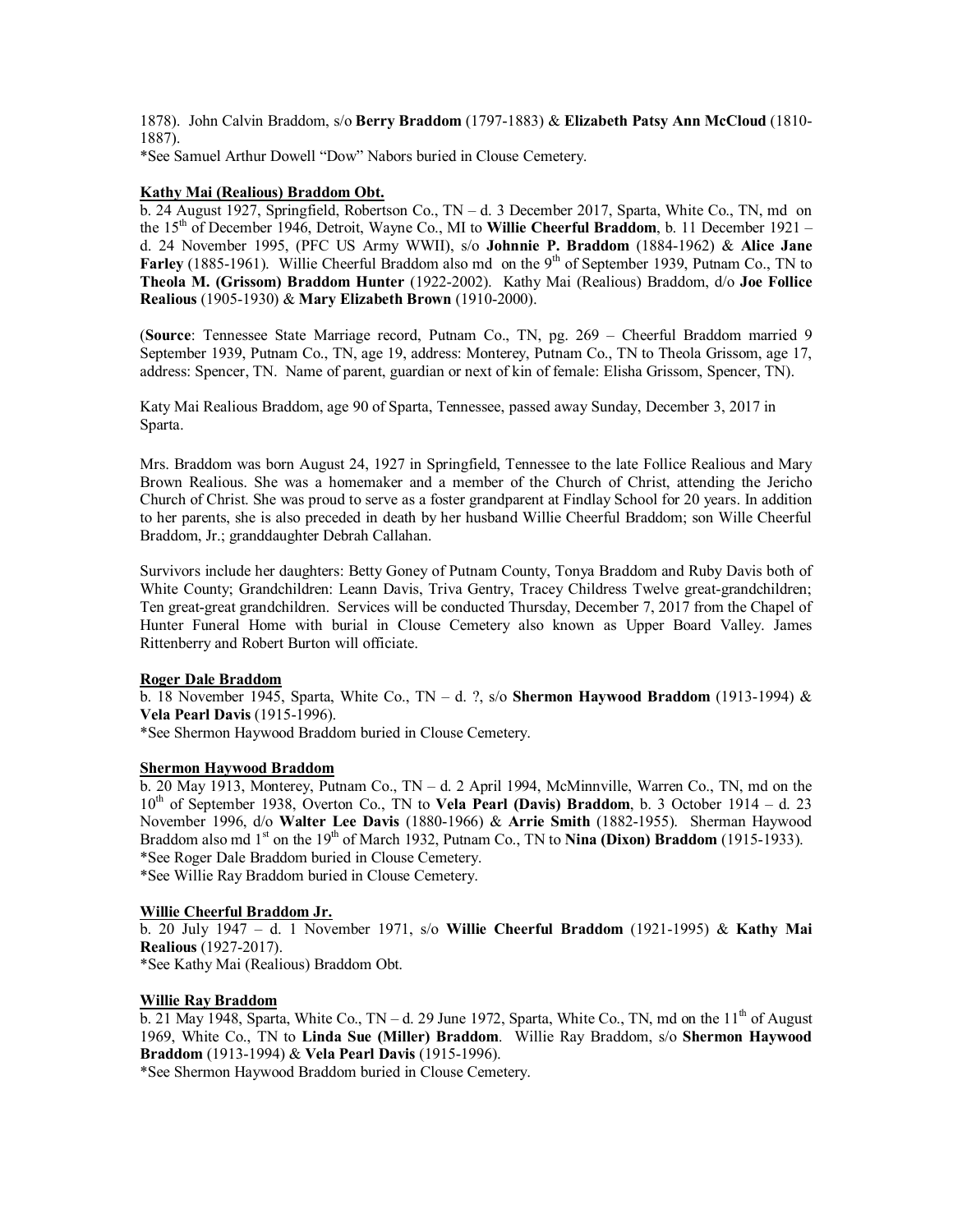(**Source**: Tennessee State Marriage record, White Co., TN, pg. 89 – Willie Ray Braddom married 11 August 1969, White Co., TN, age 21, b. 26 May 1948, address: Rt. 1 Quebeck, TN to Linda Sue Miller, age 17, b. 1952, address: Rt. 3, Sparta, White Co., TN. Name of parent, guardian or next of kin of female: John Miller, Rt. 3, Sparta, White Co., TN).

# **Ethel Christine (Baker) Brewer**

b. 17 May 1950 – d. 28 August 1972, md **James D. Brewer**.

### **W. R. Bumbalough**

b. 1 October 1883 – d. unknown.

### **Wanda Faye (Wallace) Bumbalough Obt.**

b. 20 April 1949, Sparta, White Co.,  $TN - d$ . 29 August 2018, Sparta, White Co., TN, md on the  $5<sup>th</sup>$  of February 1971, Overton Co., TN to **Robert "Bobby" Clark Bumbalough**, b. 1947. Wanda Faye (Wallace) Bumbalough, d/o **James Edgar Wallace** (1913-1974) & **Della Mae Baker** (1912-2001), she is buried in Clouse Cemetery. James Edgar Wallace is buried in Old Bon Air Cemetery, Bon Air, White Co., TN.

\*See Elsie Loranien (Wallace) Crowe Obt.

\*See Della Mae (Baker) Wallace buried in Clouse Cemetery.

(**Source**: Tennessee State Marriage record, Overton Co., TN, pg. 385, #8484– Robert Clark Bumbalough married 5 February 1971, Overton Co., TN, age 24, address: Rt. 2, Sparta, White Co., TN to Wanda Faye Wallace, age 21, address: Rt. 2, Sparta, White Co., TN. Name of parent, guardian or next of kin of female: Della Mae Wallace ).

Wanda Faye Wallace Bumbalough, age 69 of Sparta, Tennessee, passed away on Wednesday, August 29, 2018.

Mrs. Bumbalough was born April 20, 1949 in Sparta to the late James Edgar and Della Mae Baker Wallace. She was a waitress at Nick's Restaurant in Cookeville for 25 years. Wanda loved music, specifically Elvis and Randy Travis, hunting for treasures at yard sales, and spending time with her grandchildren. Wanda is also preceded in death by her siblings Nina Hale, Elsie Crowe, Lillian Walker, Scarlett Lehman, Russell Wallace and Robert Wallace.

She is survived by her Husband of 47 years, Bobby Bumbalough Daughter: Amanda Young Son: Ricky Bumbalough Grandchildren: Kyle Young, Angel Young Great Grandchildren: Aubrey, LaManna, Makaylene, Lena, Myles Great Grandbaby on the way: Delyliah Brother: Lloyd Wallace and wife Gail; Special Friend: Brenda Barker Father of her grandchildren: Rodger Young; Several nieces and nephews.

Services will be conducted Monday, September 3, 2018 from the Chapel of Hunter Funeral Home with burial in Clouse Cemetery. The family will receive friends Sunday from 5-8pm at the funeral home. Bobby Wilhite will officiate the service.

Rodger Young, Kyle Young, Jimmy Bumbalough, Daniel Hix, Jackie Brown and Ricky Bumbalough will serve as pallbearers.

### **Boyd Clark**

b. 23 May 1934, Fulgham, Hickman Co., KY – d. 11 November 2021, Cookeville, Putnam Co., TN, (US US Army WWII), md on the 9<sup>th</sup> of May 1953, Putnam Co., TN to **Wilma Jean (Henry) Clark**, b. 13 February 1936. Boyd Clark, s/o **Nathan Clark** & **Nola (Jackson) Vaughan Clark** (1894-1954), she is buried in Clarks Cemetery, Hickman Co., KY.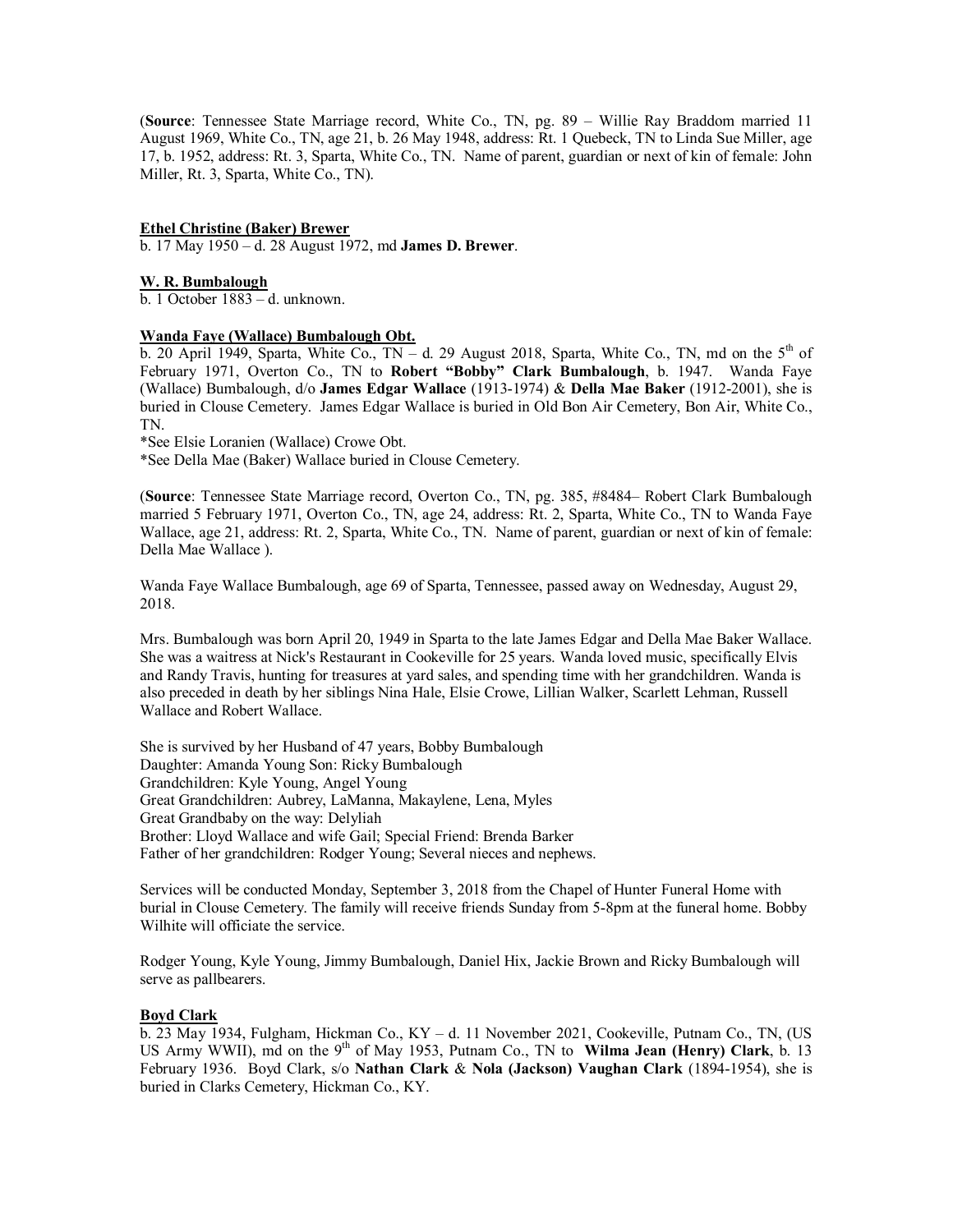(**Source**: Tennessee State Marriage record, Putnam Co., TN, pg. 485 – Boyd Clark married 9 May 1953, Putnam Co., TN, age 23, b. 23 May 1929, address: 632 St. Clair St., Detroit, MI to Wilma Jean Henry, age 17, b. 13 February 1936, address: Rt. 5, Cookeville, TN. Name of parent, guardian or next of kin of female: Charlie Henry, Rt. 5, Cookeville, TN).

Services for Boyd Clark, age 97 of Cookeville, will be held Sunday, November 21 at the Cookeville Chapel of Hooper-Huddleston & Horner Funeral Home. Cliff Altobelli, his grandson, will officiate. Interment with military honors will follow at Clouse Cemetery.

Mr. Clark passed away on Veterans Day, which was Thursday, November 11, 2021 at Bailey Manor in Cookeville.

He was born May 23, 1924 in Fulgham County, Kentucky to the late Nathan Clark and Nola Vaughn Jackson Clark.

Mr. Clark served his country as a member of the United States Army and was a WWII Veteran. He had a tremendous work ethic, working at Uniroyal for 38 years, Clark & Son Moving for 20 years, Putnam County school bus driver for 10 years, and as a firewood logger for 10 years up until his eighties. He and his wife moved to Cookeville in 1980.

He is survived by his wife of 68 years, Wilma Henry Clark; his daughter and son-in-law, Kay and Howard Hatfield, of Tennessee; sister, Martha Lee; his grandchildren, Cliff (Carly) Altobelli, Kevin (Andrea) Clark, Casey Clark and Joy (Michael) Hickey; and by great grandchildren, Vince Altobelli, Ariana Altobelli, Brynn Altobelli, Isabella Clark, Lincoln Clark, Mia Clark, Olivia Hickey and Emily Hickey.

In addition to his parents, he was preceded in death by sisters, Hazel Killebrew, Sue Lock, Flora Clark, and Ruth Clark; and by brothers, Royce Clark, Thomas Clark and Johnny Boy Clark.

Mark Wooten, Howard Hatfield, Michele Sawyer, Ariana Altobelli, Vince Altobelli and Bob Lawson will serve as pallbearers.

Hooper Huddleston and Horner Funeral Home is in charge of arrangements.

### **Hattie Bell (Robinson) Cleghorn**

b. April 1889 – d. unknown, md on the 29th of June 1906, TN to **J. W. Cleghorn**. Hattie Bell (Robinson) Cleghorn, d/o **William Jefferson Robinson** (1862-1944) & **Martha Elizabeth Welch** (1867-1925). \*See William Jefferson Robinson buried in Clouse Cemetery.

### **Julie Ellen (Allen) Cleghorn**

 $\overline{b}$ . 24 December 1935 – d. 28 August 1997, md on the 14<sup>th</sup> of November 1952, Putnam Co., TN to **Johnnie Lee Cleghorn**, b. 13 June 1933, Putnam Co., TN – d. 9 May 2000, s/o **Charlie Curtis Cleghorn** (1907- 1971) & **Mamie (Ramsey) Cleghorn Short** (1906-1990), she is buried in Rocky Point Missionary Baptist Church Cemetery, Cookeville, Putnam Co., TN. Julie Ellen (Allen) Cleghorn, d/o **Carson Kit Allen** (1881-1954) & **Ollie Short** (1912-1991). Johnnie Lee Cleghorn is buried in Bear Creek Cemetery, Putnam Co., TN. Daughter: **Patricia (Cleghorn) Barksdale** (1960-2021), cremated.

\*See Ollie (Short) Allen buried in Clouse Cemetery.

\*See Pamela Fay (Cleghorn) Palk Obt.

(**Source**: Tennessee State Marriage record, Putnam Co., TN, pg. 363 – Johnnie Lee Cleghorn married 14 November 1952, Putnam Co., TN, age 19, b. 13 June 1933, address: 320 E. Stevens, Cookeville, TN to Julie Ellen Allen, age 16, b. 24 December 1935, address: Rt. 1, Algood, Putnam Co., TN. Name of parent, guardian or next of kin of female: Ollie Allen, mother, Rt. 5, Cookeville, TN).

### **Alberta Clouse**

b. 15 March 1909, TN – d. 17 March 1909, TN, d/o **James A. Garfield Clouse** (1881-1929) & **Della Emily Swift** (1886-1957), both buried in New Hope Baptist Cemetery, Wauchula, Hardee Co., FL.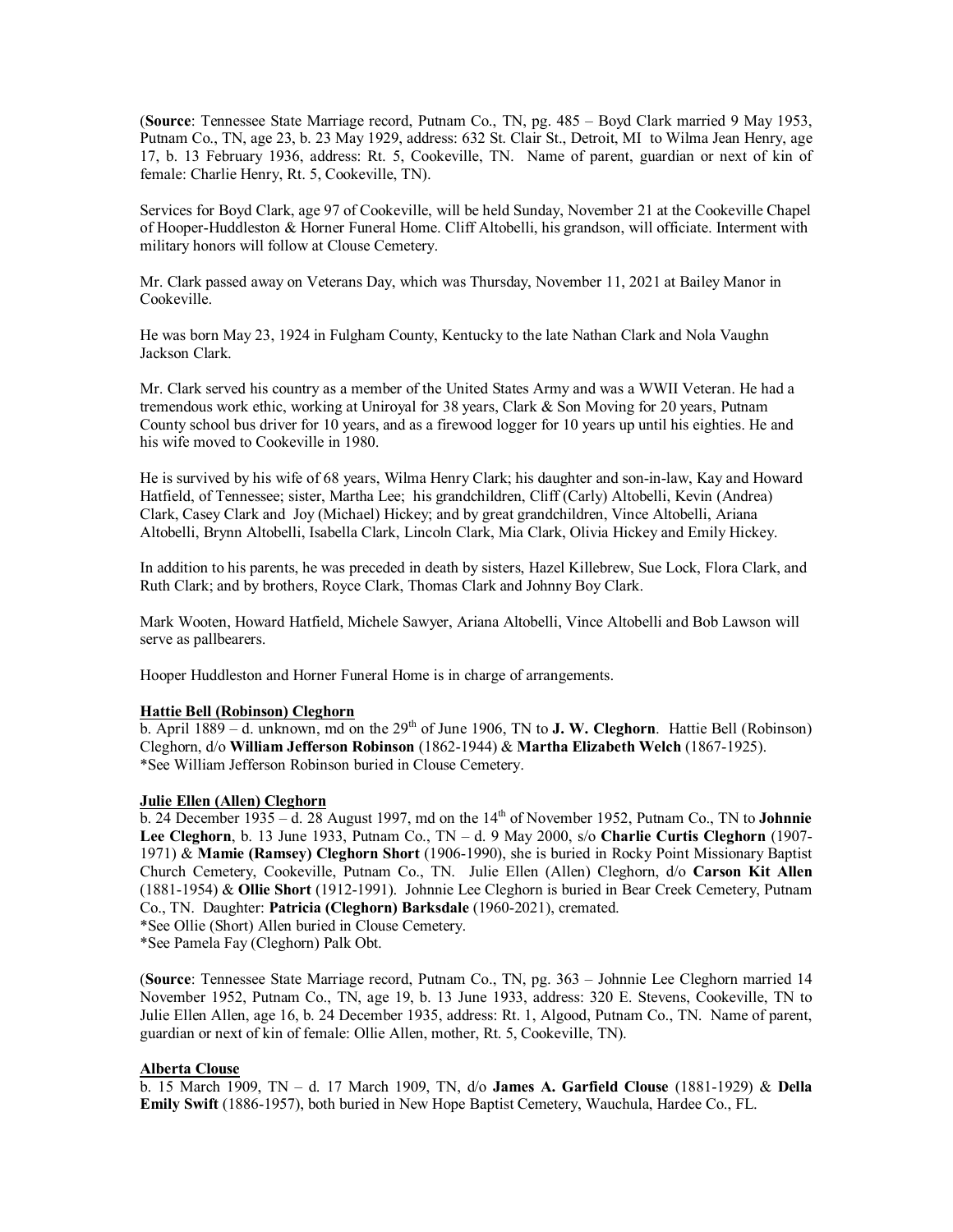# **Anna M. Clouse**

b. 9 May 1898, Putnam Co., TN – d. 6 February 1916, d/o **Crocket Simpson Clouse** (1861-1939) & **Famey Catherine Long** (1869-1903). \*See Crocket Simpson Clouse buried in Clouse Cemetery.

# **Arnold Stacey Clouse Obt.**

b. 5 November 1919, Putnam Co., TN – d. 4 September 1986, Dalton, Whitfield Co., GA, (TEC 5 US Army WWII), md **Lucille (Belleny) Clouse**. Arnold Stacey Clouse, s/o **Claude Vanderbilt Clouse** (1898- 1969) & **Sarah Fina Randolph** (1902-1977), she is buried in Crest Lawn Cemetery, Putnam Co., TN. Claude Vanderbilt Clouse is buried in Antioch Church of Christ Cemetery, Putnam Co., TN. Arnold Stacy Clouse also md **Elizabeth Betty Jo (Carpenter) Clouse**; **Notie Jewel (Tollett) Clouse**; **Oleta Evelyn Whiteside Eiland**.

(**Source**: Tennessee State Marriage record, Putnam Co., TN, pg. 264, #7863 – Arnold Stacey Clouse married 25 April 1969, Overton Co., TN, age 51, address: Rt. 6, Cookeville, TN to Notie Jewell Finley, age 52, address: Rt. 1, Cookeville, TN. Name of parent, guardian or next of kin of female: Blank).

(**Source**: Florida US Marriage Indexes (1822-1875) & (1927-2001): Arnold Stacy Clouse married 11 December 1972, Pasco, FL to Oleta Evelyn Whiteside. (Div. 5 May 1977, FL)

**COOKEVILLE** - Funeral services for Arnold S. Clouse, 66, will be conducted Monday at 11 a.m. in the chapel of Hooper and Huddleston Funeral Home with the Rev Jack Gentry and Rev. Loyce Mullican officiating.

Burial will be in the Clouse cemetery in Board Valley.

Mr. Clouse died suddenly Thursday evening (February 4, 1986) in Dalton GA.

He was a native of Putnam County, son of the late Claude and Sarah Randolph Clouse.

He was a veteran of World War II and a retired self employed mechanic.

His family includes his wife Lucille Belleny Clouse, of Cookeville; four daughters, Mrs. Joann Smith of Cookeville, and Mrs. Patrick Colvin, Mrs. Shirley Stone and Mrs. Cathy Porter, all of Battle Creek Michigan; and two brothers, Bill Clouse of Cookeville and Harley Clouse of Florida.

The family will receive friends after 2:30 p.m. today at the funeral home.

#### **Arvil Curtis Clouse**

b. 27 February 1929, TN – d. 9 December 1930, TN, s/o **Harvey Richard Clouse** (1896-1977) & **Bertha Esther Howell** (1896-1995). \*See Harvey Richard Clouse buried in Clouse Cemetery.

# **Bertha C. Clouse**

b. 11 May 1903 – d. 4 July 1904, d/o **Crocket Simpson Clouse** (1861-1939) & **Famey Catherine Long** (1869-1903).

\*See Crocket Simpson Clouse buried in Clouse Cemetery.

### **Crocket Simpson Clouse**

b. 29 October 1861, Putnam Co., TN – d. 19 March 1939, Sparta, White Co., TN, md **Famey Catherine (Long) Clouse**, b. 9 April 1869, Putnam Co., TN – d. 11 March 1903, Board Valley, White Co., TN, d/o **Lewis "Tip Long" Long**. Crocket Simpson Clouse, s/o **Rev. Thomas Jefferson Clouse** (1837-1895) & **Eunetta Zina Bumbalough** (1839-1918).

\*See Bertha C. Clouse buried in Clouse Cemetery.

\*See Isaac Alonzo Clouse buried in Clouse Cemetery.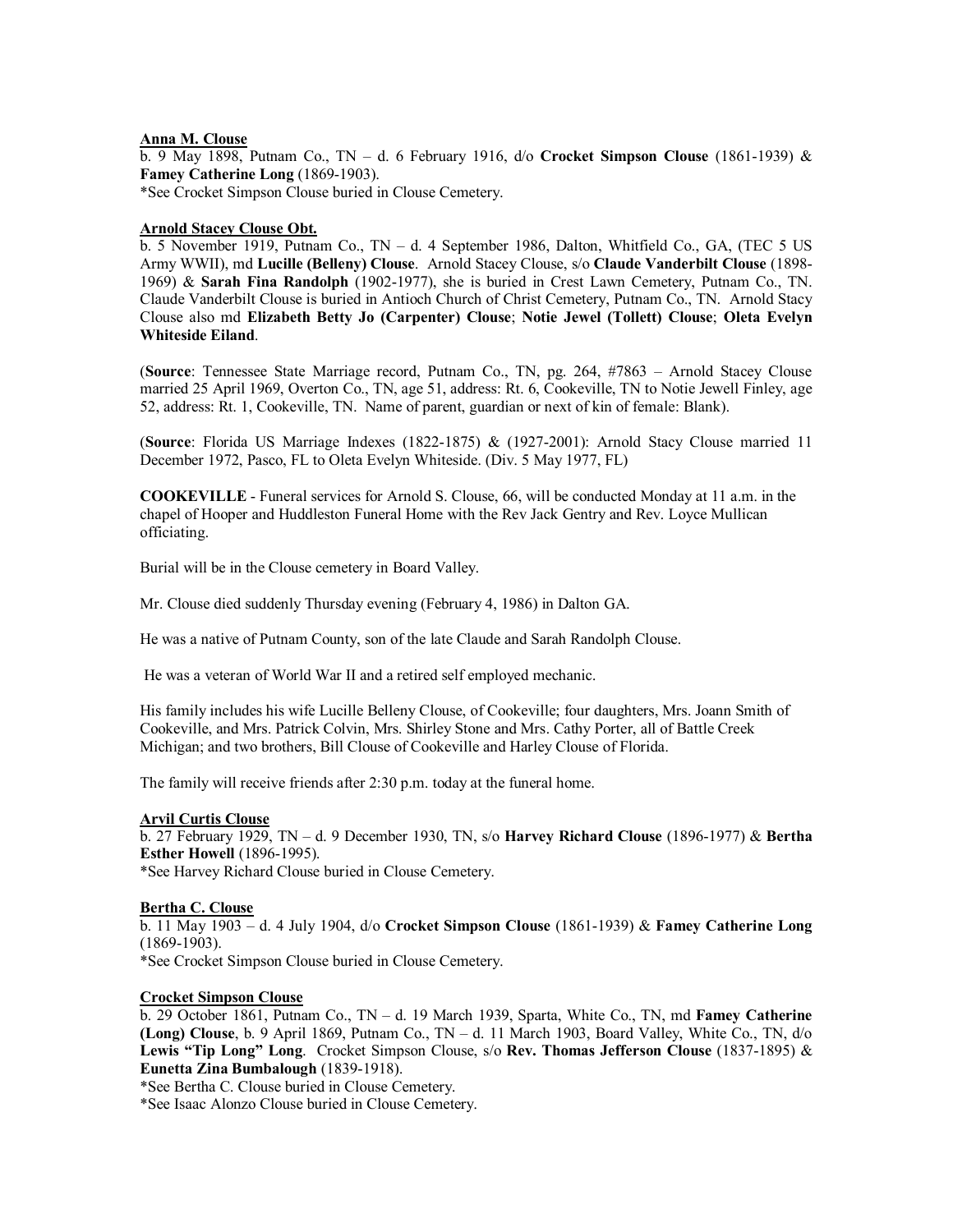\*See Thomas H. Clouse buried in Clouse Cemetery.

\*See Rev. Thomas Jefferson Clouse Obt.

\*See Flora Eunetta (Clouse) Gentry buried in Clouse Cemetery.

\*See Elzadie Sadie (Clouse) Selby buried in Clouse Cemetery.

#### **Harvey Richard Clouse**

 $\overline{b}$ . 15 July 1896, TN – d. 5 May 1977, Sparta, White Co., TN, md on the 4<sup>th</sup> of July 1917 to **Bertha Esther (Howell) Clouse**, b. 24 November 1896, TN – d. 3 December 1995, Sparta, White Co., TN, d/o **Rev. Samuel Howell** (1858-1933) & **Mary Elizabeth Elrod** (1871-1914), both buried in Howell Cemetery, White Co., TN. Harvey Richard Clouse, s/o **Levi Sylvester Clouse** (1870-1944) & **Mary M. Goodwin** (1878-1919), both buried in Clouse Family Cemetery, Sparta, White Co., TN. \*See Arvil Curtis Clouse buried in Clouse Cemetery.

#### **Isaac Alonzo Clouse**

b. 5 September 1888, Putnam Co., TN – d. 18 July 1941, Nashville, Davidson Co., TN, md on the  $1<sup>st</sup>$  of May 1917, Putnam Co., TN to **Fannie L. (Farley) Clouse**, b. 25 January 1902, TN – d. 27 January 1970, Putnam Co., TN, d/o **Alvin Simpson Farley** (1881-1961) & **Rebecca Hale** (1877-1960), both buried in Pleasant Ridge Freewill Baptist Church Cemetery, Monterey, Putnam Co., TN. Isaac Alonzo Clouse, s/o **Crocket Simpson Clouse** (1861-1939) & **Famey Catherine Long** (1869-1903).

\*See Crocket Simpson Clouse buried in Clouse Cemetery.

\*See James Edward Clouse buried in Clouse Cemetery.

(**Source**: Tennessee State Marriage record, Putnam Co., TN, pg. 373, #1482– Elonzo/Alonzo Clouse married 1 May 1917, Putnam Co., TN to Fannie Farley).

#### **Jack Clouse**

b. unknown – d. May 1911, Knoxville, Knox Co., TN.

CLOUSE, JACK: Jack Clouse of White county died last Thursday at Knoxville and his remains were laid to rest last Sunday in the Clouse Cemetery. [Date 5/25/1911, Vol. IX, No. 21, Page 2] Putnam County Herald, TN

# **James Edward Clouse**

b. 19 May 1929 – d. 8 September 1981, (CM2 US Navy Korea), md on the  $15<sup>th</sup>$  of October 1955, IN to **Eugenia Elise (Hensley) Clouse**, b. 6 December 1935. \*See Isaac Alonzo Clouse buried in Clouse Cemetery.

#### **Leonard Winchester "Ches" Clouse**

b. 22 September 1864, Board Valley, White Co., TN – d. 25 November 1919, Board Valley, White Co., TN, md on the 12<sup>th</sup> of August 1901, White Co., TN to **Mattie Adelaide (Finley) Clouse**, b. 13 March 1883, Putnam Co., TN – d. 4 July 1963, Lebanon, Haywood Co., TN, d/o **Blueford Merian Finley** (1852- 1928) & **Amy Melvina Romines** (1862-1945).

\*See Beulah (Clouse) Henry Obt.

\*See Bluford Merian Finley buried in Clouse Cemetery.

(**Source**: Tennessee State Marriage record, Putnam Co., TN, pg. 396 – L. W. Clouse married 12 August 1901, White Co., TN to Mattie Finley).

### **Lina Jane (Bumbalough) Clouse**

b. 10 March 1868, Putnam Co., TN – d. 19 September 1942, Cookeville, Putnam Co., TN, md **John Calvin "Cal" Clouse**, b. August 1854, Board Valley, TN – d. 5 August 1920, Sparta, White Co., TN, Lina Jane (Bumbalough) Clouse, d/o **John Franklin Bumbalough** (1845-1900) & **Dorcas Dorinda Randolph** (1845-1900), both buried in Board Valley Cemetery, Sparta, White Co., TN. John Calvin "Cal" Clouse, s/o **John Wesley "Jobe" Clouse** (1827-1897) & **Mahala Jane "Hallie" Bumbalough** (1827-1915), both buried in Board Valley Cemetery, Sparta, White Co., TN.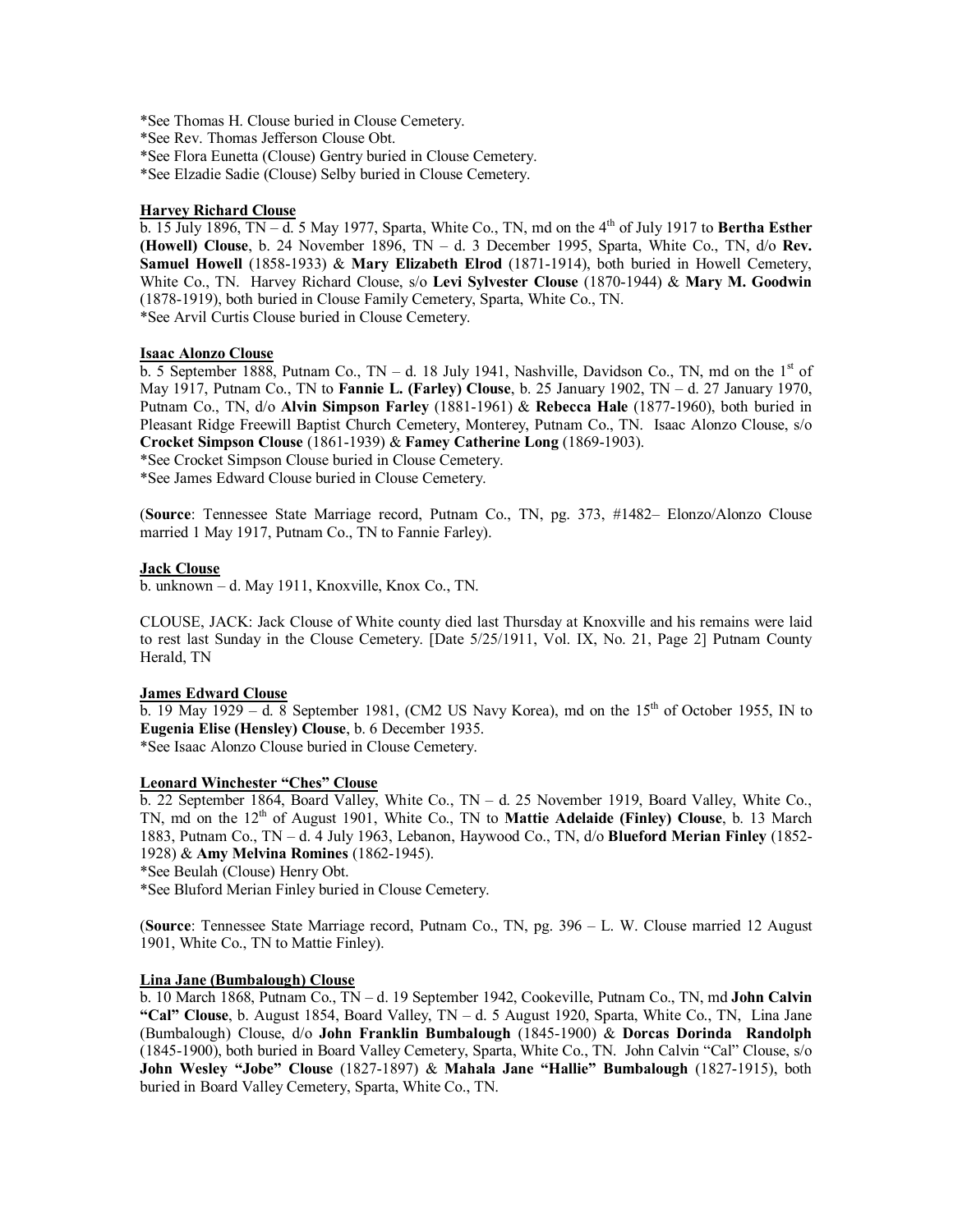### **Lola (Davis) Clouse Obt.**

b. 1 January 1949 – d. 7 December 2012, Cookeville, Putnam Co., TN, md **Leevoy Clouse**, b. 12 February 1919 – d. 23 April 1974, (PVT US Army WWII), s/o **Norman Curtis Clouse** (1897-1974) & **Gracie Henry** (1898-1939), both buried in West Graveyard, Putnam Co., TN.

### **Orvel Lee Clouse**

 $\overline{b}$ . 19 April 1923, Putnam Co., TN – d. 7 June 1983, (CM 1 US Navy WWII), md on the 18<sup>th</sup> of April 1937, Bellaire, Antrim, MI to **Dorothy V. (Sonnebond) Clouse**, b. 1920, East Jordon, MI – d. 21 February 1966, Royal Oak, Oakland Co., MI. Orvel Lee Clouse, s/o **Claude Vanderbilt Clouse** (1898-1969) & **Sarah Fina Randolph** (1902-1977), she is buried in Crest Lawn Cemetery, Putnam Co., TN. Claude Vanderbilt Clouse is buried in Antioch Church of Christ Cemetery, Putnam Co., TN.

US WWII Draft Cards Young Men (1940-1947)

| Orvel Lee Clouse                                         |
|----------------------------------------------------------|
| White                                                    |
| 22                                                       |
| 19 Apr 1923                                              |
| Putnam County, Tenn.                                     |
| Cookeville, Putnam, Tennessee<br><b>Residence Place:</b> |
| <b>Registration Date: 23 Nov 1945</b>                    |
| <b>Registration Place:</b> Cookeville, Putnam, Tennessee |
| Just Discharged From Navy                                |
| 5"10"                                                    |
| 150                                                      |
| Ruddy                                                    |
| <b>Blonde</b>                                            |
| Blue                                                     |
| Next of Kin:<br>Mr C. ? Clouse                           |
|                                                          |

### **Rose L. (Allen) Clouse Obt.**

b. 1 January 1949 – d. 7 December 2012, Cookeville, Putnam Co., TN, md on the  $6<sup>th</sup>$  of January 1970, White Co., TN to **Leevoy Clouse**, b. 12 February 1919, Putnam Co., TN – d. 23 April 1974, (PVT US Army WWII), s/o **Norman Curtis Clouse** (1897-1974) & **Gracie Henry** (1898-1939), both buried in West Graveyard, Putnam Co., TN. (photo on tombstone). Leevoy Clouse also md **Lola (Davis) Clouse** (1920- 1992).

\*See Lennie Mae (Brewington) Bumblaough Clouse buried in West Graveyard, Putnam Co., YM. \*See Lola (Davis) Clouse Obt.

(**Source**: Tennessee State Marriage record, Putnam Co., TN, pg. 168 – Lee Voy Clouse married 6 January 1970, White Co., TN, age 50, b. 12 February 1919, address; 252 E. Broad, Cookeville, TN to Rosie Allen, age 21, b. 1 January 1949, address: Rt. 5, Cookeville, TN. Name of parent, guardian or next of kin of female: Mrs. Lee Carson Allen, Cookeville, TN).

**COOKEVILLE** — Funeral services for Rose L. Clouse, 63, of Cookeville, was held at 11 a.m. today, Monday, Dec. 10, in the chapel of Dyer Funeral Home. Burial followed in the Upper Board Valley Cemetery.

Mrs. Clouse passed away Friday, Dec. 7, 2012, at Cookeville Regional Medical Center.

She was a homemaker.

Pallbearers were family and friends.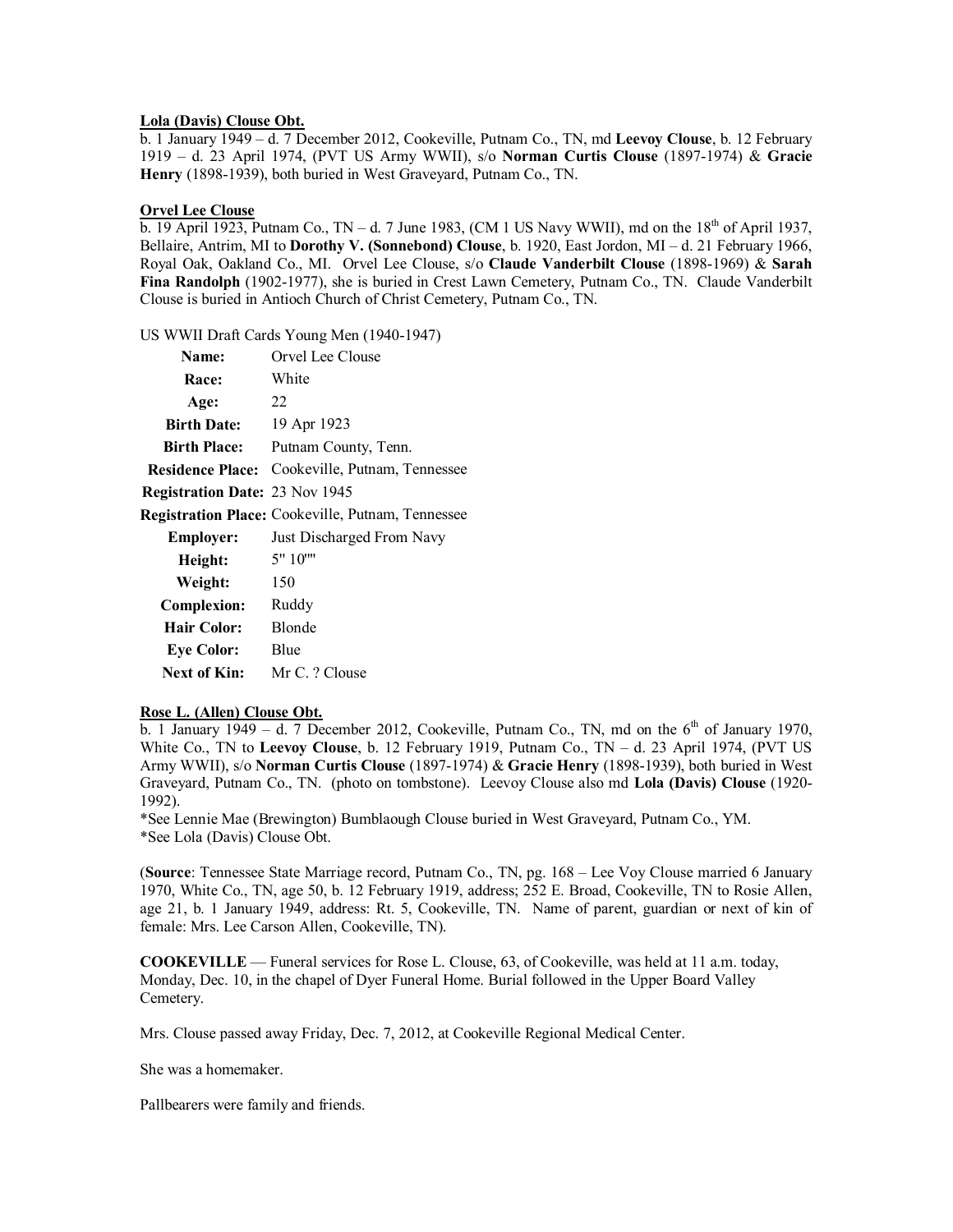Bro. Larry Self officiated the services.

#### **Thomas H. Clouse**

b. 20 February 1890, Putnam Co., TN – d. 19 February 1914, s/o **Crocket Simpson Clouse** (1861-1939) & **Famey Catherine Long** (1869-1903).

\*See Crocket Simpson Clouse buried in Clouse Cemetery.

### **Rev. Thomas Jefferson Clouse Obt.**

b. 1 January 1837, Cedar Creek, White Co., TN – d. 11 November 1895, Putnam Co., TN, md **Eunetta Zina (Bumbalough) Clouse**, b. 13 May 1839, Jackson Co., TN – d. 6 August 1918, Putnam Co., TN, d/o **Isaac Bumbalough** & **Margaret (Sparks) Bumbalough** (1814-1883), she is buried in Board Valley Cemetery, Sparta, White Co., TN. Rev. Thomas Jefferson Clouse, s/o **Thomas Jefferson Clouse** (1801- 1872) & **Susan (Julian) Clouse** (?-1843), both buried in Old Clouse-Bumbalough Cemetery, Putnam Co., TN.

\*See Crocket Simpson Clouse buried in Clouse Cemetery.

\*See Eunetta Zina (Bumbalough) Clouse buried in Clouse Cemetery.

\*See Freelin Simpson Robinson buried in Clouse Cemetery.

CLOUSE, T. J.: Rev. T. J. Clouse, of Board Valley, died Monday night. He was taken violently ill Sunday and sank rapidly. Bro. Clouse was a most excellent gentleman and a good preacher. His presence will be greatly missed in his community. [Date 11/14/1895, Vol. IX, No. 3, Page 5]

From the book "A Book of Remembrance of The Clouse Family Descendants of George Clouse, I" Compiled and Edited by Prietta Clouse Franklin Rt. 2 Box 408 Cookeville, Tennessee 38501:

"Thomas, Jr.'s father moved from the Cedar Creek area when Thomas was a very small boy, and settled in the 11th District on a land entry on the mountain between the Little Caney Fork and the Calfkiller Rivers. This land was entered October 16, 1839. He lived there when the census of 1840 of White County was taken.

Thomas was married to Eunetta "Una" Bumbalough, a daughter of Isaac and Margaret Bumbalough. She was born March 18, 1839.

# **James Denton "Jim" Conley**

b. 22 May 1884, Knox Co., TN – d. 27 April 1961, Knox Co., TN, md **Mary**, b. 23 December 1890, TN – d. 24 August 1996. James Denton Conley, s/o **George Conley** (1850-1893) & **Margaret "Paggy" (Shirley) Conley Judd** (1849-1924), she also md **Joseph H. Judd**, b. 15 October 1846, Putnam Co., TN – d. 30 November 1918.

\*See Joseph H. Judd buried in Clouse Cemetery.

\*See Fay (Conley) Taylor buried in Clouse Cemetery.

(1940 census 1st Civil Dist., Harriman, Roane Co., TNL Dwl: 276 - **J. D. Conley** is head of household, 54 yrs. old, TN, md to **Mary**, 48 yrs. old, TN. Children: Treva, 17 yrs. old, TN; Mollie, 14 yrs. old, TN; Fay, 13 yrs. old, TN; Helen Conley, 6 yrs. old, TN & T. A. Abston, father-in-law, 70 yrs. old, TN).

#### **Della Hill Cox**

 $b. 1877 - d. ?$ 

### **Henry Madison "Matt" Cox**

b. 1884 – d. 1950, s/o **William Cox** (1853-1928) & **Mary Elizabeth Foster** (1863-1925). \*See William Cox buried in Clouse Cemetery.

### **William Cox**

 $\overline{b}$ . 1853, Cumberland Co., TN – d. 14 October 1928, md on the 11<sup>th</sup> of December 1879, Putnam Co., TN to **Mary Elizabeth "Bessie" (Foster) Cox**, b. 9 March 1863, Sparta, White Co., TN – d. 20 September 1925,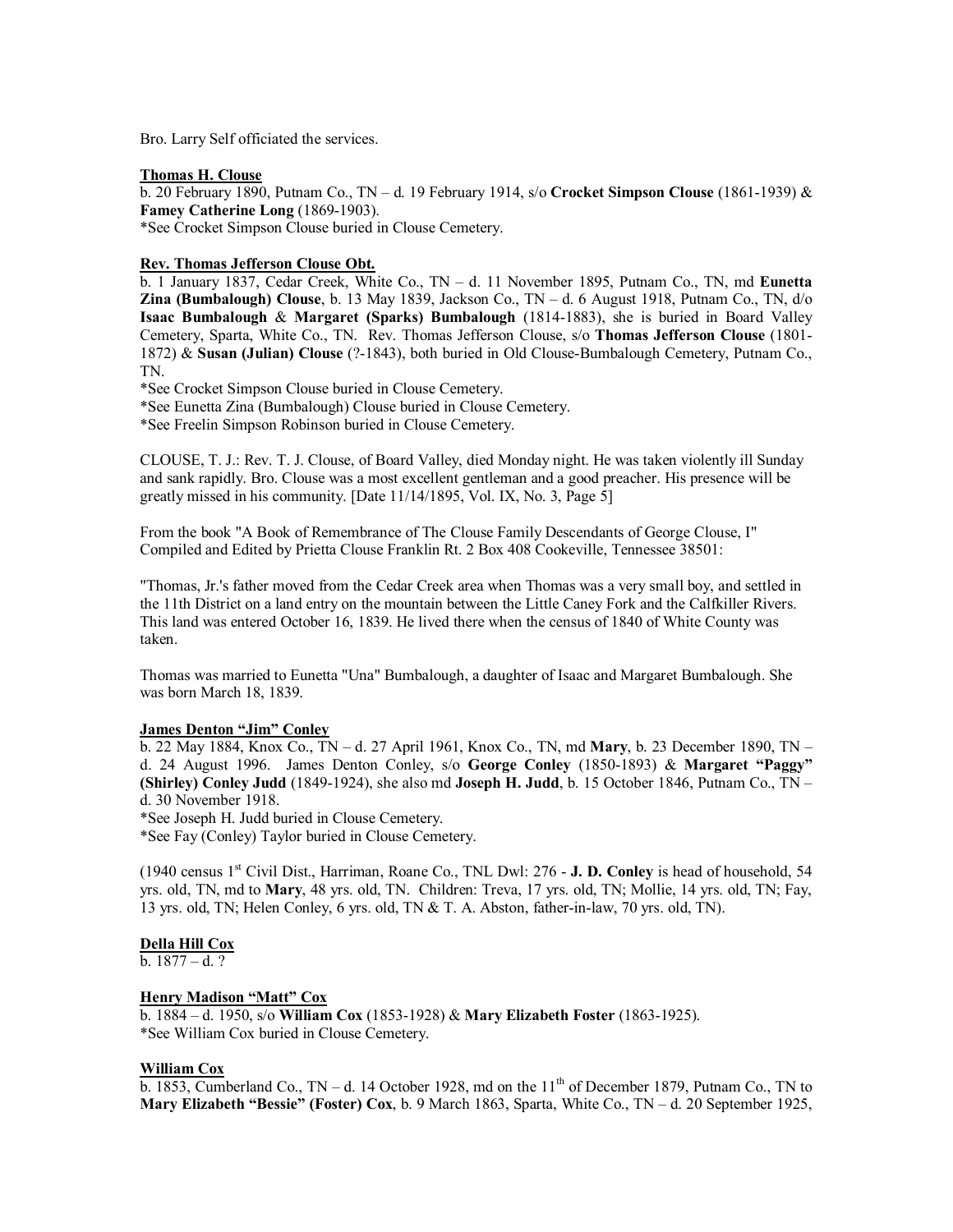White Co., TN, d/o **Benjamin Clark Foster** (1819-1898) & **Frances G. Robinson** (1822-1873). William Cox, s/o **Jessie Cox** (1834-1915) & **Rebecca Pogue** (1831-1880). \*See Henry Madison "Matt" Cox buried in Clouse Cemetery. \*See William Franklin Cox buried in Clouse Cemetery.

(**Source**: Tennessee State Marriage record, Putnam Co., TN, pg. 158 – William Cox married 11 December 1879, Putnam Co., TN to Mary E. Foster).

### **William Franklin Cox**

b. 22 March 1899, TN – d. 18 July 1905, s/o **William Cox** (1853-1928) & **Mary Elizabeth Foster** (1863- 1925).

\*See William Cox buried in Clouse Cemetery.

#### **Billy Dean Crowe Obt.**

b. 28 August 1936, Irvine, Estill Co.,  $KY - d$ . 20 October 2021, Cookeville, Putnam Co., TN, md on the  $3<sup>rd</sup>$ of December 1955 to **Elsie Loraine (Wallace) Crowe**, b. 26 March 1939, Sparta, White Co., TN – d. 15 February 2016, Cookeville, Putnam Co., TN, d/o **James Edgar Wallace** (1913-1974) & **Della Mae Baker** (1912-2001). Billy Dean Crowe, s/o **Christopher McKinley Crowe** (1901-1959) & **Florence (Williams) Young** (1905-1993), she is buried in West Irvine Cemetery, Irvine, Estill Co., KY. Christopher McKinley Crowe is buried in Peters Cemetery, Estill Co., KY. \*See Elsie Loraine (Wallace) Crowe Obt.

Billy Dean Crowe, age 85 of Cookeville passed away on Wednesday, October 20, 2021 at his residence. He was born on August 28, 1936 in Irvine, Kentucky to the late Christopher and Florence Williams Crowe.

He is survived by Judy Garrett, Billy W. (Pearlene) Crowe, Ronnie Crowe, Joanne Waites, Jeffrey Crowe, Shelia (Eddie) Lasko, Paulene Crowe, Russell Crowe, 11 grandchildren, 23 great grandchildren, and 1 great great grandchild.

In addition to his parents, he was preceded in death by his wife: Elsie Loraine Wallace Crowe; siblings: Jessy Crowe, Lena Mae Browning, Paulene Crowe, Paul Crowe, Clifton Crowe, Charles Crowe.

Funeral services were held Saturday, October 23, 2021 at Thurman Funeral Home in Sparta. Interment followed at Clouse Cemetery on Phifer Mountain in Putnam County.

#### **Elsie Loraine (Wallace) Crowe Obt.**

b. 26 March 1939, Sparta, White Co., TN – d. 15 February 2016, Cookeville, Putnam Co., TN, md on the 3 rd of December 1955 to **Billy Dean Crowe**, b. 28 August 1938, Irvine, Estill Co., KY – d. 20 October 2021, Cookeville, Putnam Co., TN, s/o **Christopher McKinley Crowe** (1901-1959) & **Florence (Williams) Young** (1905-1993). Elsie Loraine (Wallace) Crowe, d/o **James Edgar Wallace** (1913-1974) & **Della Mae Baker** (1912-2001), she is buried in Clouse Cemetery. James Edgar Wallace is buried in Old Bon Air Cemetery, Bon Air, White Co., TN. (Daughter **Joanne (Crowe) Waites** (1957-2021), cremated). Photo on tombstone.

\*See Wanda Faye (Wallace) Bumbalough Obt.

\*See Billy Dean Crowe Obt.

(**Source**: Tennessee State Marriage record, Putnam Co., TN, pg. 303 – Billy Dean Crowe married 3 May 1991, Putnam Co., TN, age 54, b. 28 August 1936, address: 1927 Wildwood Rd., Cookeville, TN to Elsie Loraine Crowe, age 52, b. 26 march 1939, address: 1927 Wildwood Rd., Cookeville, TN. Name of parent, guardian or next of kin of female: Della M. Wallace, mother, 127 Churchhill Dr., Apt. 7, Sparta, White Co., TN).

Funeral services for Elsie L. Crowe, age 76, of Cookeville will be held at 1:00 PM, Thursday, February 18, 2016 in the chapel of Presley Funeral Home with Pastor Clarence Jared officiating. Interment will follow in Clouse Cemetery on Phifer Mountain.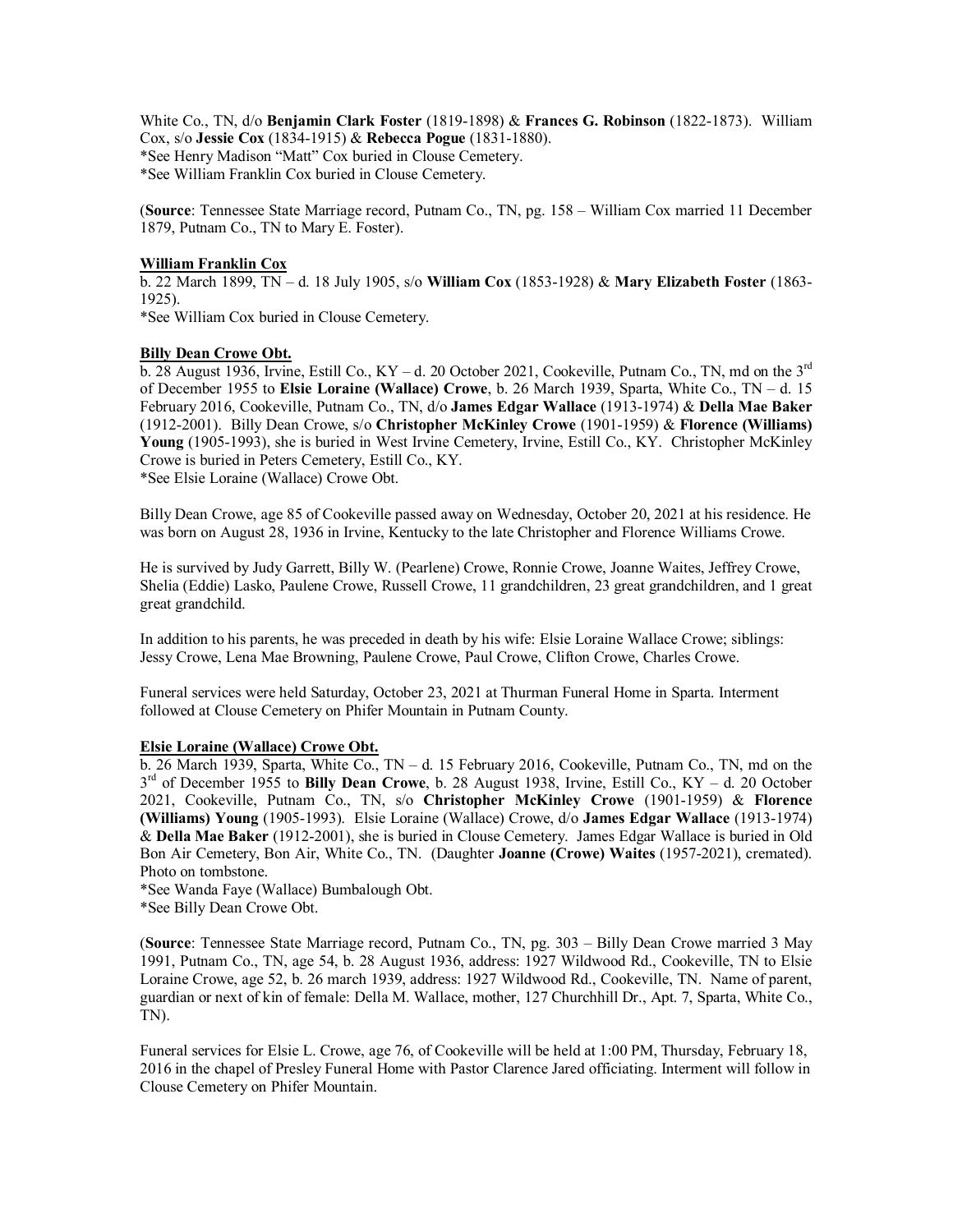The family will receive friends Wednesday 5 PM to 7 PM, and again Thursday, from 12:00 Noon, until time of service at Presley Funeral Home.

Mrs. Crowe passed away Monday, February 15, 2016 at Cookeville Regional Medical Center after an extended illness.

She was born Sunday, March 26, 1939 in Sparta, TN to the late James Edgar Wallace and Della Mae Baker Wallace.

Elsie was a loving wife, mother and grandmother.

In addition to her parents, she was preceded in death by; three sisters, Lillian Walker, Scarlett Lehman, and Nina Haile; two brothers, Robert Wallace and Russell Wallace and ab aunt, Ethel Pierson.

Mrs. Crowe is survived by her husband of 60 years, Billy Crowe; three daughters, Judy Garrett, of Dodson Branch, Joanne Waites, of Cookeville, and Sheila (Eddie) Lasko, of Cookeville; three sons, Billy W. (Pearlene) Crowe, of Baxter, Ronnie Crowe, of Cookeville, and Jeff Crowe of Cookeville; eleven grandchildren; seventeen great-grandchildren; a brother, Lloyd (Gail) Wallace, of Sparta; a sister, Wanda (Bobby) Bumbalough, of Sparta.

Pallbearers will be family and friends.

# **Steve Gerald Dilldine Obt.**

b. 1 April 1951, Sparta, White Co., TN – d. 3 May 2011, Beavercreek, Greene Co., OH, md on the  $6<sup>th</sup>$  of June 1970, Montgomery Co., OH, **Charlotte Jean (Rice) Dilldine**, b. 31 October 1952. Steven Gerald Dilldine, s/o **Alvin Ralph Dilldine** (1924-1978) & **Ora Lee Howell Dilldine Rogers** (1924-1970), she is buried in Woodland Cemetery and Arboretum, Dayton, Montgomery Co., OH. Alvin Ralph Dilldine is buried in Christian Church Cemetery, Salt Springs, Marion Co., FL.

Steven G. Dilldine, 60, of Sparta, passed away May 3, 2011, at his residence in Beavercreek, Ohio. Mr. Dilldine was born April 1, 1951, in Sparta, to Alvin Ralph Dilldine and Ora Lee Howell Dilldine. He was preceded in death by his parents and one brother, Danny Dilldine.

Survivors include his wife, Charlotte Rice Dilldine, of Beavercreek, Ohio; one son, Steven Dilldine Jr., of Beavercreek, Ohio; two daughters, Kim Layne and husband Rodney, of Jamestown, Ohio, Lori Balmer and husband Rob, of Kettering, Ohio; one brother, Larry Dilldine and wife Nancy, of Huber Heights, Ohio; one sister-in-law, Carolyn Dilldine, of Huber Heights, Ohio; mother-in-law, Coretta Rice, of Vandalia, Ohio; six grandchildren, Gage, Sierra, Teagan, Payton, Caitlyn, Brooklyn; and a host of relatives and friends. Funeral service will be noon, May 7, 2011, at Thurman Funeral Home, with burial in Clouse Cemetery. The family will receive friends 10 a.m.-noon, May 7, at the funeral home.

Thurman Funeral Home is in charge of arrangements.

Published: Thursday, May 5, 2011 4:29 PM CDT

### **Norman Ray Dodson**

b. 16 March 1953 – d. unknown, md on the 23rd of December 1984, Putnam Co., TN to **Vicki Lynn (Emery) Dodson**, b. 20 August 1964 – d. 14 October 1996, d/o **Robert James Emery** (1921-1993) **& Ila Ray Henry** (1931-2019).

\*See Ila Ray (Henry) Emery

(**Source**: Tennessee State Marriage record, Putnam Co., TN, pg. 161 – Norman Ray Dodson married 23 December 1984, Putnam Co., TN, age 31, b. 16 March 1953, address: Rt. 13, box 412C, Cookeville, TN to Vicki Lynn Emery, age 20, b. 20 August 1964, address: Rt. 4, Box 136, Cookeville, TN. Name of parent, guardian or next of kin of female: Mr. & Mrs. Robert Emery, parents, Rt. 4, Box 136, Cookeville, TN).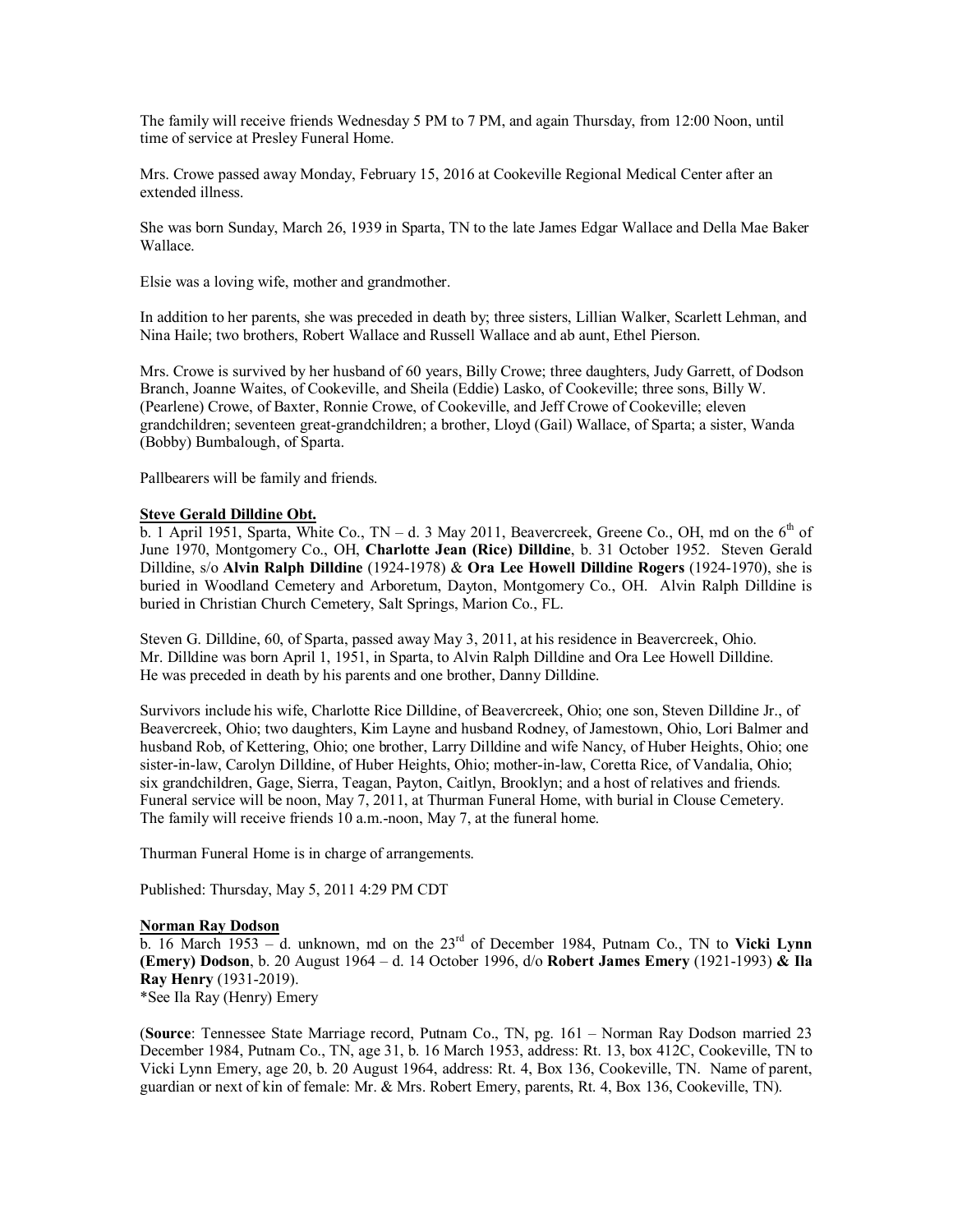# **Ila Ray (Henry) Emery Obt.**

b. 23 May 1931, Sparta, White Co.,  $TN - d$ . 24 January 2019, Cookeville, Putnam Co., TN, md on the  $12<sup>th</sup>$ of October 1948, Putnam Co., TN to **Robert James Emery**, b. 25 June 1921, Sparta, White Co., TN – d. 9 December 1993, Putnam Co., TN, s/o **Robert Luther Emery** (1890-1956) & **Margaret Ann Baker** (1891-1971), both buried in Carter Cemetery, White Co., TN. Ila Ray (Henry) Emery, d/o **Hollis Henry** (1902-1992) & **Beulah Clouse** (1907-2002). \*See Beulah (Clouse) Henry Obt.

Ila R. Emery, age 87 of Cookeville, Tennessee passed from this life Thursday, January 24, 2019, at NHC Healthcare of Cookeville.

She was born Saturday, May 23, 1931 in Sparta, Tennessee to the late Hollis and Beulah (Clouse) Henry.

Ila was a loving Mother, Grandmother, and Great Grandmother. She attended Knights Chapel Freewill Baptist Church and Faith Fellowship Church. She was a very giving person, always helping others, and was known by many as "Mother".

Ila is survived by:

2 Daughters and Spouses: Kathy and Camilo Sanchez of Knoxville, TN Judy and Lee Roberts of Cookeville, TN

2 Sons and Spouses: Robert "Bob" and Dana Emery of Sweetwater, TN, Billy "Bill" and Cathy Emery of Cookeville, TN

1 Son-in-law: Norman Dodson of Hartsville, TN

7 Grandchildren:

Amy Dodson, Laurel Dodson, Eric Emery, Brent Emery, Nicole Norris, Jarrod Roberts, John Roberts.

11 Great Grandchildren.

1 Sister and Brother-in-law: Anna and Ron Nelson.

2 Brothers and Sisters-in-law: Herman and Rachael Henry Jere and Donna Henry

In addition to her parents Ila was preceded in death by her Husband: Robert J. Emery, Sr., 1 Daughter: Vicki Lynn Dodson, 1 Grandchild: Joseph Roberts, 2 Brothers: Bill and Hoyt Henry, and 1 Sister: Ruth Farley.

Funeral services for Ila will be held Saturday, January 26, 2019, beginning at 11:00 AM from the chapel of Crest Lawn Funeral Home with Bro. Mike Gillock and Bro. Sterl Paramore officiating. Interment will follow at Clouse Seminary Cemetery in Board Valley, TN.

The family will receive friends at the funeral home Friday, January 25, 2019, from 5:00 PM to 8:00 PM.

# **Infant Farley**

b. 29 March 1920 – d. 27 April 1920, infant of **Chase & Mary Farley**. \*See Mary Farley

**Mary Farley**

b. 23 April 1872 – d. 10 May 1904, md **B. O. Farley**.

# **Waymon Terry Farley Obt.**

b. 29 July 1942, Putnam Co., TN – d. 22 November 1999, Cookeville, Putnam Co., TN, md **Doris (unknown) Farley**. Waymon Terry Farley, s/o **Woodly Ralph Farley** (1922-1985) & **Reba Jewel Finley** (1924-2001), both buried in Sand Springs Memorial Gardens, Monterey, Putnam Co., TN. Waymon Terry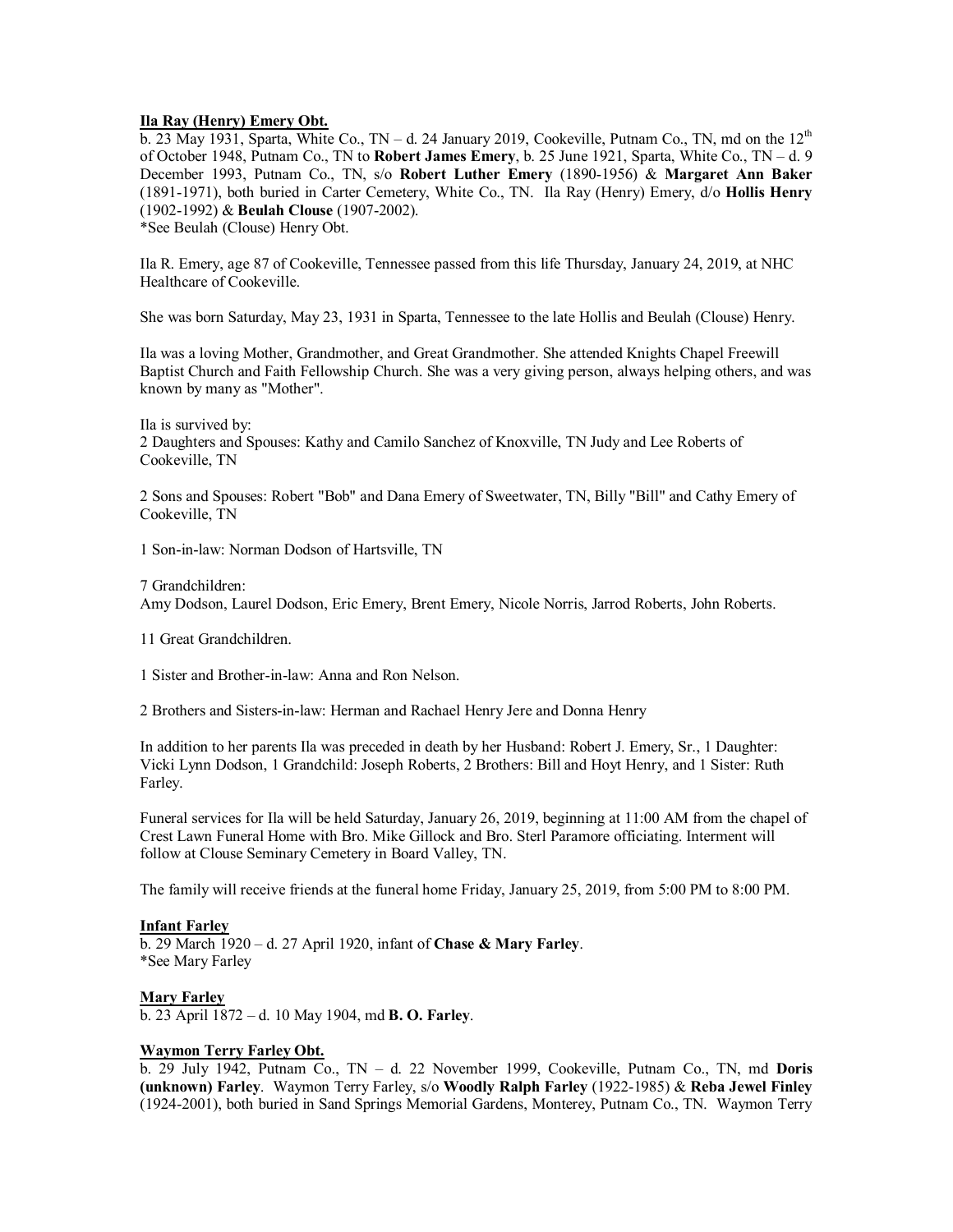Farley also on the 7<sup>th</sup> of February 1961, Putnam Co., TN to **Reba Dimple (Howard) Farley**, b. 6 February 1944.

(**Source**: Tennessee State Marriage record, Putnam Co., TN, pg. 87 – Waymon Terry Farley married 7 February 1961, Putnam Co., TN, age 18, b. 29 July 1942, address; Rt. 5, Cookeville, TN to Reba Dimple Howard, age 16, b. 6 February 1944, address: Rt. 5, Cookeville, TN. Name of parent, guardian or next of kin of female: Sabra Dimple Howard, Rt. 5, Cookeville, TN).

**COOKEVILLE** -- Funeral services for Waymon Terry Farley, 57, of Cookeville, will be held at 11 a.m. on Fri., Nov. 26, from the chapel of Whitson Funeral Home. Burial will be in Board Valley Cemetery.

The family will receive friends from 5-9 p.m. on Thurs., Nov. 25, at the funeral home.

Mr. Farley died on Mon., Nov. 22, 1999, at Cookeville Regional Medical Center.

He was born on July 29, 1942, in Putnam County to Reba Jewel Finley Farley of Monterey and the late Ralph Farley. Mr. Farley was a machinist with S and S Screw Company. He was a member of Pistons Car Club.

In addition to his mother, his family includes his wife, Doris Farley of Cookeville; a son, Ricky Farley of Phoenix, Ariz.; two daughters, Sherry Mills of Monterey, and Terina Tinch of Cookeville; six grandchildren; and five step-grandchildren.

Bros. Carles Walker and Steve Bowman will officiate at the services.

# **Wynnie Farley**

b. 12 September 1919, Putnam Co., TN – d. 7 November 1920, Putnam Co., TN, d/o **John Savage Farley** (1896-1971) & **Dela Mae Jackson** (1903-1997), both buried in Sand Springs Cemetery, Monterey, Putnam Co., TN.

Wynnie was the Granddaughter of Charley 'Buck' Farley and Mary S. Farley, nee Hale; and John 'Sheepeye' Jackson and Hannah Jackson Baker, nee Henry.

### **Bluford Merian Finley**

3 April 1852, TN – d. 21 December 1928, md **Amy Melvinia (Romines) Finley**, b. 25 August 1862 – d. 9 August 1945. Bluford Merian Finley, s/o **Bluford Finley MD** (1820-1961) & **Adalaid Johnson**. \*See Leonard Winchester Clouse buried in Clouse Cemetery. \*See Johnson Refate Finley buried in Clouse Cemetery.

### **Infant Son Finley**

b. & d. unknown, s/o **Mr. & Mrs. Virgle Finley**.

### **Johnson Refate Finley**

b. 12 February 1903, TN – d. 11 June 1952, Nashville, Davidson Co., TN, s/o **Bluford Merian Finley** (1852-1928) & **Amie Melvina Romines** (1862-1945).

\*See Bluford Merian Finley buried in Clouse Cemetery.

# **Veda Mae (Robinson) Finley Obt.**

b. 7 December 1896, Putnam Co., TN – d. 16 May 1975, Sparta, White Co., TN, md **Jim Finley**, b. 31 July 1891, Putnam Co., TN – d. 20 February 1988, Cookeville, Putnam Co., TN, s/o **Bluford Merian Finley** (1852-19280 & **Amy Melvinia Romines** (1862-1945). Veda Mae (Robinson) Filey, d/o **William Jefferson Robinson** (1862-1944) & **Martha Elizabeth Welch** (1867-1925).

```
*See Jim Finley Obt.
```
\*See William Jefferson Robinson buried in Clouse Cemetery.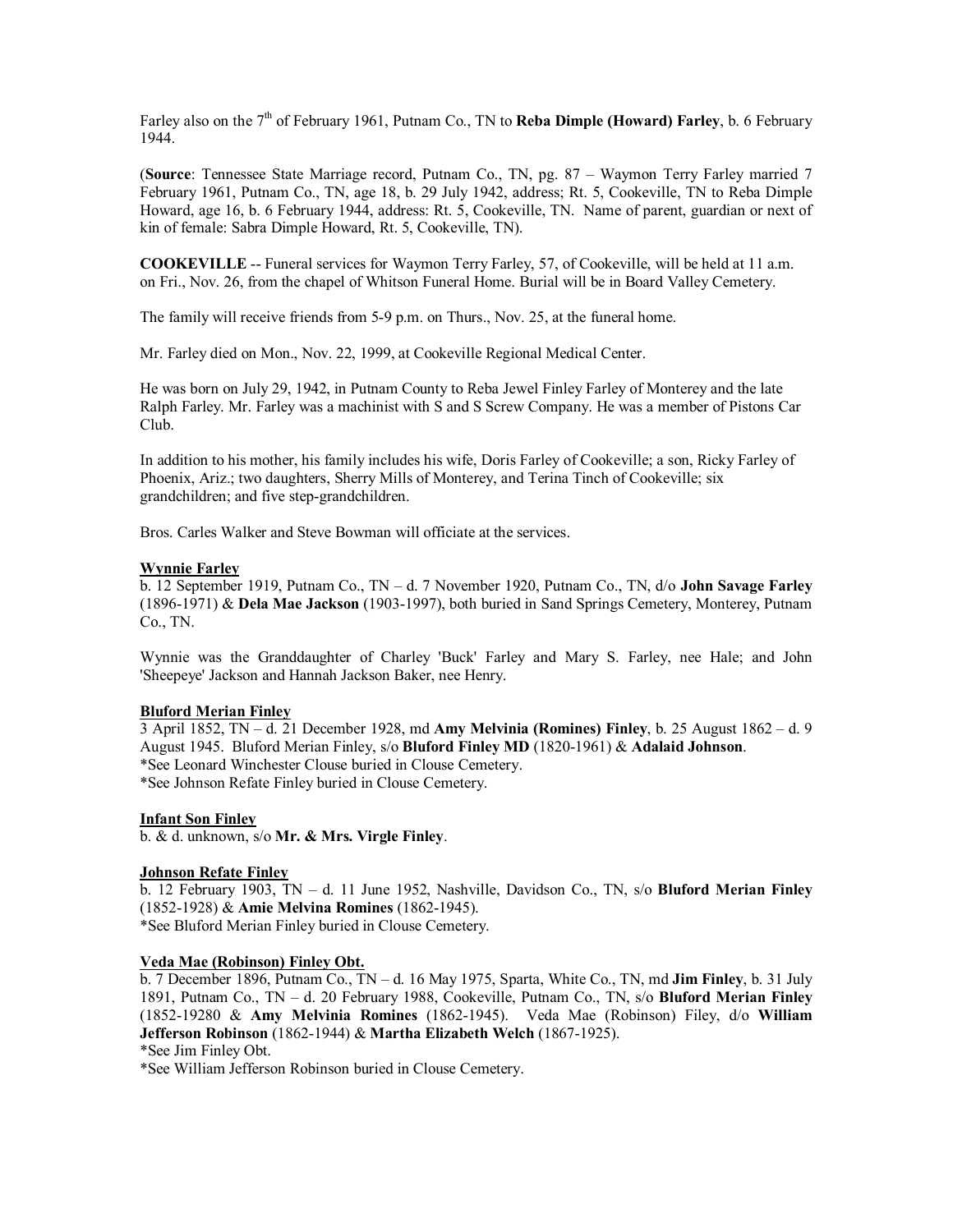**COOKEVILLE** - Funeral services were held Sunday at 2 p.m. at Whitson Funeral Home for Verda Mae Finley, 78, who died last Friday at her home, Rt 2, Sparta.

Freddie Copeland officiated at the services. Burial was at Board Valley Cemetery.

A native of Putnam County, she was the daughter of Jeff and Lizzie Welch Roberson. She is survived by her husband, Jim Finley.

Other survivors include 2 sons, Vestle Finley of Dayton Ohio and Ralph Finley of Monterey; 2 daughters, Bessie Farley, Rt 2, Sparta and Reba Jewel Farley, Rt 8 Cookeville; Opal Selby, Lebanon and Geneva Billings, Cookeville. Other survivors are 3 sisters, Callie Rickman, Jewel Robison and Reta Sparks; 1 brother, Elbert Roberson.

Cookeville Citizen: 20 May 1975

### **Edna Foster**

b. 26 March 1923, TN – d. 18 April 1985, TN, d/o **Charlie Wesley Foster** (1884-1951), he is buried in Highland Cemetery, Sparta, White Co., TN.

# **Rev. George Washington Foster**

b. 13 May 1861, Cumberland Co., TN – d. 12 April 1943, White Co., TN, md on the 19<sup>th</sup> of September 1880, White Co., TN to **Susan E. (Henry) Foster**, b. 29 November 1858, Sparta, White Co., TN – d. 28 July 1941, TN, d/o **Andrew Henry** (1821-1880) & **Elizabeth Suttle** (1822-1870), she is buried in Board Valley Cemetery, Sparta, White Co., TN. Rev. George Washington Foster, s/o **Stephen Samuel Foster** (1836-1862) & **Mary Million** (1830-1891), both buried in Cherokee Community Cemetery, Jonesborough, Washington Co., TN.

(**Source**: Tennessee State Marriage record, White Co., TN, pg. 121 – George W. Foster married 19 September 1880, White Co., TN to Susan Henry).

### **L. D. Foster**

b. 14 November 1924 – d. 9 December 1924.

### **Manda Foster**

b. 1 August 1924, Putnam Co. TN – d. 9 December 1924, Putnam Co., TN, d/o **Seth Edgar Foster** (1885- 1967) & **Amanda Jane Randolph** (1893-1970), both buried in Sand Springs Memorial Gardens, Monterey, Putnam Co., TN.

### **Nancy (Conley) Foster**

b. 21 February 1853 – d. 12 February 1922, md **Harmon "Hiram Foster**. Nancy (Conley) Foster, d/o **Henderson Conley**.

### **Sarah Foster**

b. 1818 – 4 October 1908.

# **Flora Eunetta (Clouse) Gentry**

b. 14 July 1896, Putnam Co., TN – d. 2 May 1971, Cookeville, Putnam Co., TN, md on the  $16<sup>th</sup>$  of August 1925, Putnam Co., TN to **Thomas Othenial Gentry**, b. 26 October 1883, Putnam Co., TN – d. 13 March 1962, Putnam Co., TN, s/o **Francis Marion Gentry** (1849-1926) & **Martha Elizabeth Thomas** (1853- 1909), both buried in Gentry Cemetery, Putnam Co., TN. Flora Eunetta (Clouse) Gentry, d/o **Crocket Simpson Clouse** (1861-1939) & **Famey Catherine Long** (1869-1903). Thomas Othenial Gentry is buried in Whittaker Cemetery, Monterey, Putnam Co., TN. Thomas Othenial Gentry also md on the 17<sup>th</sup> of September 1909, Putnam Co., TN to **Martha Ann "Annie" (Crawford) Gentry** (1885-1925), she is buried in Whittaker Cemetery, Monterey, Putnam Co., TN.

\*See Crocket Simpson Clouse buried in Clouse Cemetery.

\*See Merle Edwin Osborn Obt.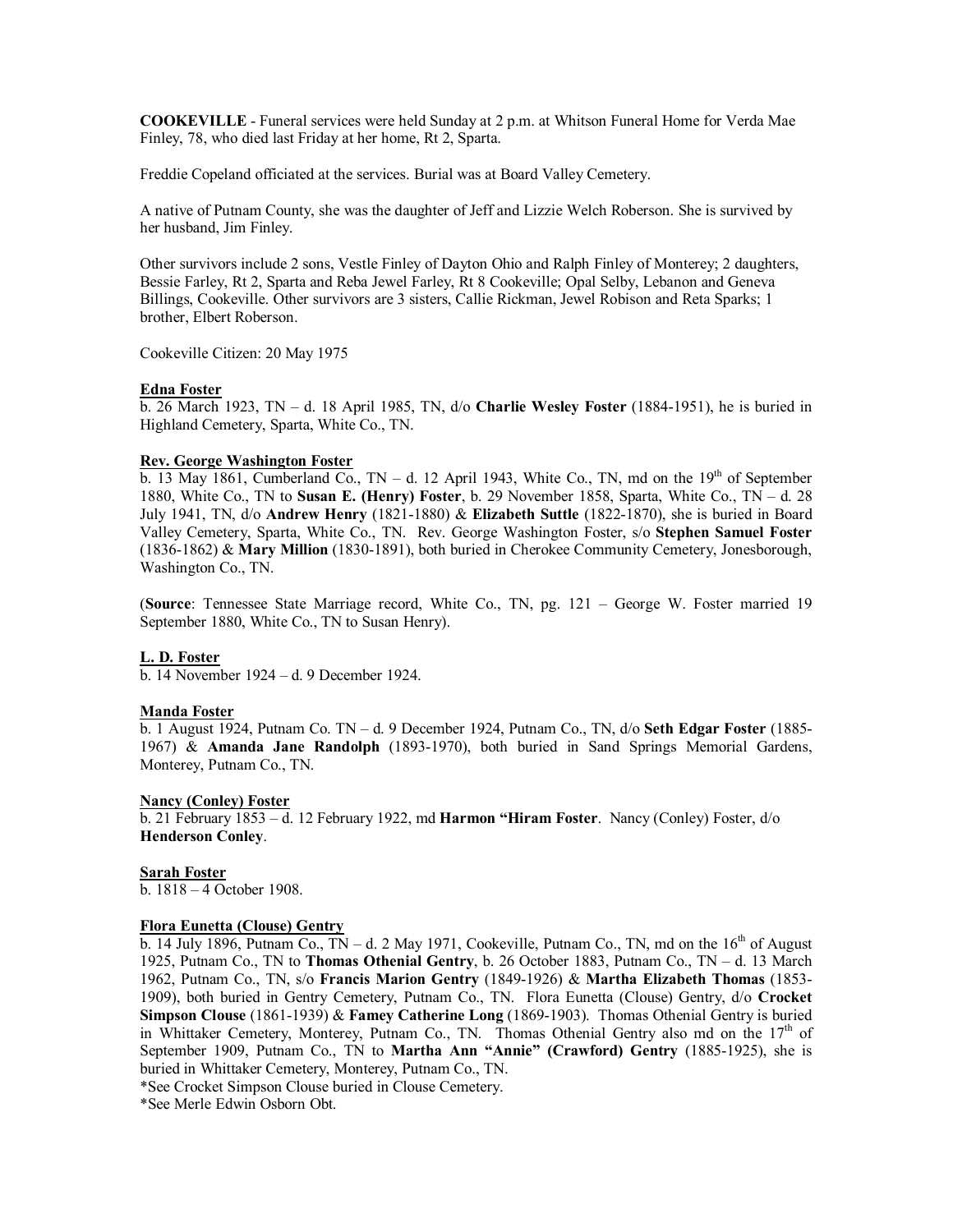\*See Dr. Ruth Eunetta Gentry Obt.

(**Source**: Tennessee State Marriage record, Putnam Co., TN, pg. 529, #1613– T. O. Gentry married 17 September 1909, Putnam Co., TN to Annie Crawford).

(**Source**: Tennessee State Marriage record, Putnam Co., TN, pg. 305, #3074 – Thomas Gentry married 16 August 1925, Putnam Co., TN to Flora Clouse).

#### **Nina Kaye (Wallace) Hale**

b. 19 June 1952, White Co., TN – d. 22 January 2014, Cookeville, Putnam Co., TN

Nina was born to the late James Edgar Wallace and the late Della Mae Baker Wallace on June 19th, 1952.

Nina is survived by her children, Kimberly, Kristie, Jason, Nicole and Shannon. She is also survived by several grandchildren.

Nina was proceeded in death by 2 brothers, Robert Wallace & Russell Wallace and 4 sisters, Lillian Walker, Scarlett Lehman, Elsie Crowe and Wanda Bumbalough.

# **Elizabeth "Bettie" (Shirley) Hall**

b. September 1847, White Co., TN – d. 23 April 1919, Putnam Co., TN, md **Edmund Hall**, b. May 1853, IN. Elizabeth "Bettie" (Shirley) Hall, d/o **Noah Shirley** (1809-1854) & **Rebecca Sparks** (1815-1891). \*See Samuel Edmond Hall buried in Clouse Cemetery.

### **Florence Hall**

b. 22 May 1913, Putnam Co., TN – d. 19 May 1917, Putnam Co., TN, d/o **Samuel Edmond Hall** (1888- 1953) & **Nancy C. Short** (1897-1975). \*See Samuel Edmond Hall buried in Clouse Cemetery.

### **Lona May Hall**

b. 9 August 1918, Putnam Co., TN – d. 10 November 1918, Putnam Co., TN, d/o **John Hall** & **Ema Burgess**.

#### **Samuel Edmond Hall**

b. 9 July 1888, Putnam Co., TN – d. 15 November 1953, White Co., TN, md **Nancy C. (Short) Hall**, b. 22 January 1897, TN – d. 15 October 1975. Samuel Edmond Hall, s/o **Edmund Hall** & **Elizabeth "Bettie" (Shirley) Hall** (1847-1919).

\*See Elizabeth "Bettie" (Shirley) Hall buried in Clouse Cemetery.

\*See Florence Hall buried in Clouse Cemetery.

#### Tennessee US Death Records (1908-1965)

| <b>Name:</b>                 | Samuel Edmond Hall                        |  |
|------------------------------|-------------------------------------------|--|
| Gender:                      | Male                                      |  |
| Race:                        | White                                     |  |
| Age:                         | 65                                        |  |
| <b>Birth Date:</b>           | 6 Jul 1888                                |  |
| <b>Birth Place:</b>          | USA                                       |  |
| <b>Death Date:</b>           | 15 Nov 1953                               |  |
| <b>Death Place:</b>          | Sparta, White, Tennessee, USA             |  |
| <b>Cause of Death:</b>       | Automobile Accident                       |  |
| Death:                       | Multiple fractures $\&$ internal injuries |  |
| <b>Father:</b>               | Ed Hall                                   |  |
| Mother:                      | Bettie Shirley                            |  |
| Certificate Number: 53-30136 |                                           |  |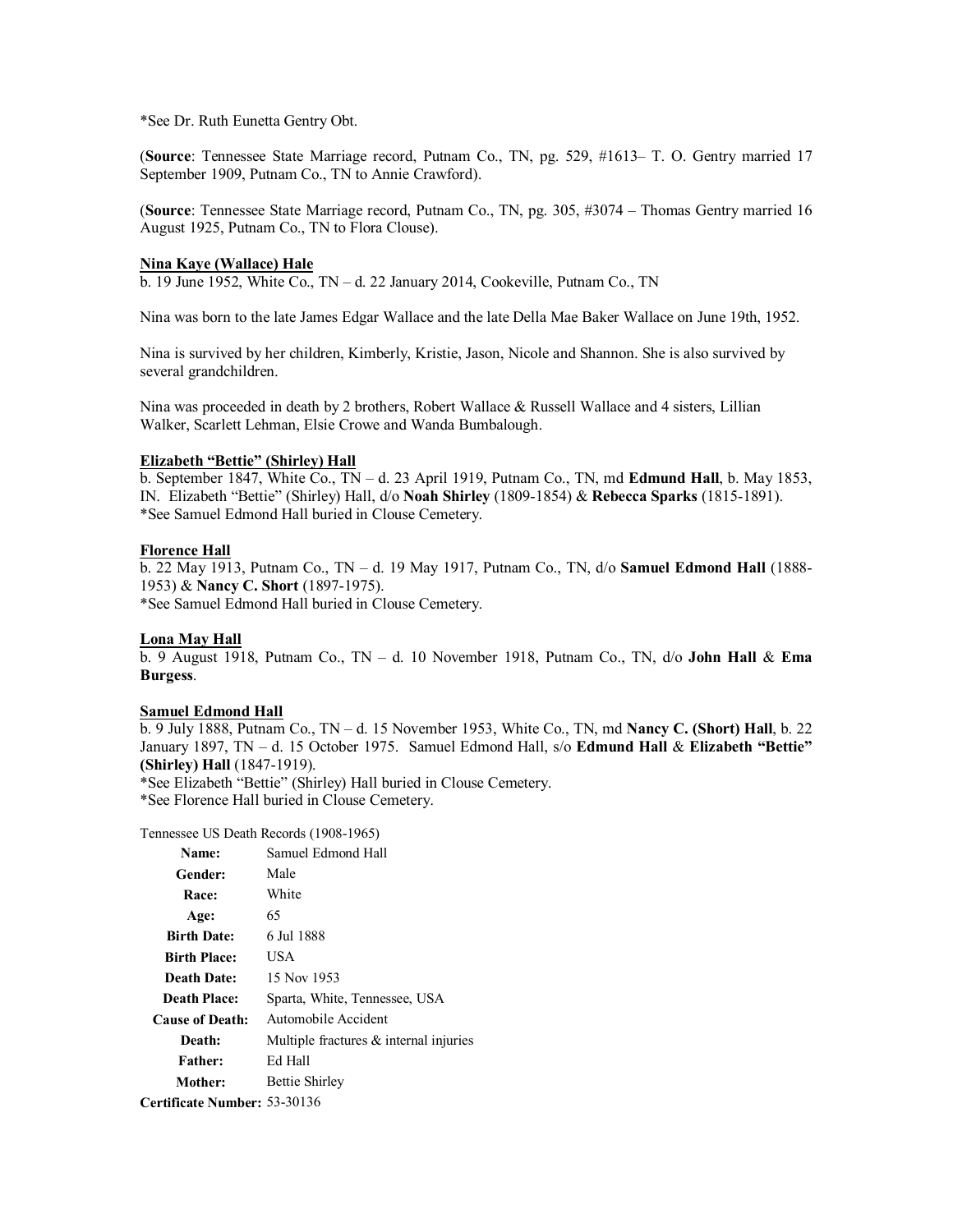#### **Willie Mae Hall**

b. 10 April 1912 – d. 15 April 1912, d/o **Robert Kelly Hall** (1885-1977) & **Ella Nora Clouse** (1884-1975), both buried in Crest Lawn Cemetery, Putnam Co., TN.

### **Delma Pearl (Baker) Harris**

b. 3 March 1916, Cookeville, Putnam Co., TN – d. 23 January 1973, Cookeville, Putnam Co., TN, md **Fred Harris**. Delma Pearl (Baker) Harris, d/o **William J. Mance Baker** (1882-1964) & **Elsie (Hill) Hill Baker** (1882-1963).

\*See William J. Mance Baker buried in Clouse Cemetery.

\*See Ethel (Baker) Person buried in Clouse Cemetery.

Ethel Pearson and Pearl Harris are sisters. Daughters of William Baker and Elsie Hill Baker. They share tombstone.

### **Mancey (Baker) Hawkins**

b. 10 January 1957 – d. 8 November 2003, md on the  $19<sup>th</sup>$  of August 1985, Putnam Co., TN to **Danny K. Hawkins**, b. 5 June 1954. Mancey (Baker) Hawkins also md on the 12<sup>th</sup> of November 1975, Putnam Co., TN to **Michael Haston**, b. 28 March 1956. (Div. 24 August 1981). Mancey (Baker) Hawkins also md on the 3rd of April 1982, Putnam Co., TN to **Kenny Lee England**, b. 18 April 1958.

(**Source**: Tennessee State Marriage record, Putnam Co., TN, pg. 435 – Michael Haston married 12 November 1975, Putnam Co., TN, age 19, b. 29 March 1956, address: 4115 Free Pike, Dayton, OH to Mancey Baker, age 18, b. 10 January 1957, 4115 Free Pike, Dayton, OH. Name of parent, guardian or next of kin of female: Pauline Rittenberry, 130 Menzie Ave., Cookeville, TN).

(**Source**: Tennessee State Marriage record, Putnam Co., TN, pg. 334 – Kenny Lee England married 3 April 1982, Putnam Co., TN, age 23, b. 18 April 1958, address: Rt. 8, Sparta, TN to Mancey Haston, age 25, b. 10 january 1957, address: 730 Pine St., Cookeville, TN. Name of parent, guardian or next of kin of female: Pauline Rittenberry, 507 W.  $7<sup>th</sup>$  St., Cookeville, TN).

(**Source**: Tennessee State Marriage record, Putnam Co., TN, pg. 12 – Danny K. Hawkins married 19 August 1985, Putnam Co., TN, age 31, v. 5 June 1954, address: RR#1, Granville, TN to Mancey England, age 28, b. 10 January 1957, address: 304 W. 9<sup>th</sup> St., Cookeville, TN. Name of parent, guardian or next of kin of female: Pauline Rittenberry, mother, 565 W. 7<sup>th</sup> St, Cookeville, TN).

### **Calvin E. Heady**

b. 9 July 1895 – d. 23 July 1991.

#### **Daniel Lee Heady**

b. 30 June 1982 – d. 4 July 1982, s/o **Mr. & Mrs. Jonathan Heady**.

#### **Joyce Heady**

b. 17 November 1931, TN – d. 20 December 1931, TN, d/o **Tolbert Heady** (1903-1978) & **Linnie Nabors** (1906-1996).

\*See Tolbert Heady buried in Clouse Cemetery.

### **Leona Rose Heady**

b. 22 November 1943 – d. 22 November 1943.

#### **Tolbert Heady**

b. 12 November 1930, TN – d. 12 January 1931, s/o **Tolbert Heady** (1903-1978) & **Linnie Nabors** (1906- 1996).

\*See Tolbert Heady buried in Clouse Cemetery.

### **Tolbert Heady**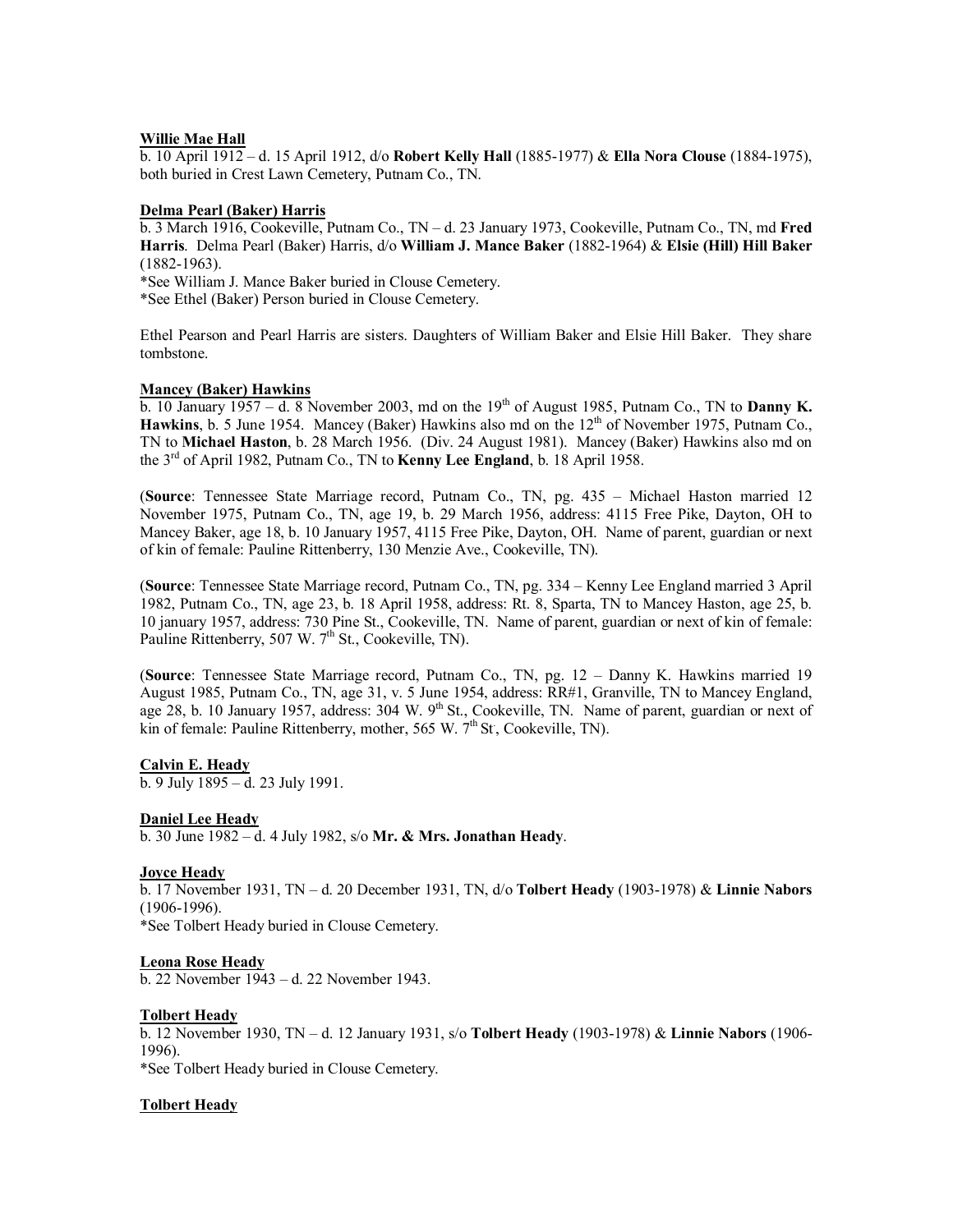b. 24 September 1903, TN – d. 13 June 1978, Sparta, White Co., TN, md  $15<sup>th</sup>$  of February 1925, Putnam Co., TN to **Linnie (Nabors) Heady**, b. 4 February 1906, TN – d. 6 May 1996, Sparta, White Co., TN, d/o **Samuel Arthur Dowell Nabors** (1882-1967) & **Mary Lee Braddom** (1884-1938). Tolbert Heady, s/o **Jesse Heady** (1867-1954) & **Mary E. Myers** (1877-1945), both buried in Bohannon Church Cemetery, Monterey, Putnam Co., TN.

\*See Tolbert Heady (1930-1931) buried in Clouse Cemetery.

\*See Samuel Arthur Dowell Nabors buried in Clouse Cemetery.

(**Source**: Tennessee State Marriage record, Putnam Co., TN, pg. 279, #2970– Tolbert Heady married 15 February 1925, Putnam Co., TN to Linnie Nabors).

# **Vewey Heady**

b. 12 November 1930 – d. 10 January 1931.

# **Beulah (Clouse) Henry**

 $\overline{b}$ . 26 January 1907, Putnam Co., TN – d. 26 December 2002, Cookeville, Putnam Co., TN, md on the 25<sup>th</sup> of February 1925, Putnam Co., TN to **Hollis Henry**, b. 16 September 1902, Putnam Co., TN – d. 25 December 1992, Sparta, White Co., TN, s/o **Elijah Nelson "Lije" Henry** (1858-1948) & **Ruth Ann Ballard** (1861-1948). Beulah (Clouse) Henry, d/o **Leonard Winchester "Ches" Clouse** (1864-1919) & **Mattie Adelaide Finley** (1883-1963).

\*See Leonard Winchester "Ches" Clouse buried in Clouse Cemetery.

\*See Ila Ray (Henry) Emery Obt.

(**Source**: Tennessee State Marriage record, Putnam Co., TN, pg. 280, #2974– Hollis Henry married 25 February 1925, Putnam Co., TN to Miss Beulah Clouse).

**COOKEVILLE**: Services for Beulah Clouse Henry, age 95, of Cookeville, Tennessee will be conducted on Monday, December 30, 2002 from the Chapel of Whitson Funeral Home. Burial will follow in Clouse Cemetery.

Mrs. Henry passed from life on Thursday, December 26, 2002, at NHC Healthcare.

She was born on January 26, 1907, in Putnam County, Tennessee to the late Chester Clouse and Mattie Finley Clouse. Mrs. Henry was a homemaker and a member of Pleasant Ridge Freewill Baptist Church.

Her family includes four sons and spouses, Bill and Dorothy Henry of Aurora, Colorado, Herman and Rachel Henry of Morgan Hill, California, Hoyt and Willene Henry of Celina, and Jere and Donna Henry of Napa, California; three daughters and two sons-in-law, Ruth and C.D. Farley, Ila Emery of Tennessee, and Anna and Ron Nelson of San Jose, California; two of her sisters, Mary Belle Bumbalough of White County and Margia Pennington of Washington state; 12 grandchildren; and 13 great-grandchildren.

In addition to her parents, Mrs. Henry was preceded in death by her beloved husband, Hollis Henry; two sisters; and one brother.

Pallbearers will be family members.

Bro. Kerry Higgins and Harold Bilbrey will officiate at the services.

### **Charlie Henry**

b. 29 August 1898, Putnam Co., TN – d. 26 November 1995, Putnam Co., TN, md on the  $15<sup>th</sup>$  of August 1920, Putnam Co., TN to **Ethel May (Clouse) Henry**, b. 5 September 1904, Board Valley, White Co., TN – d. 19 April 1966, d/o **Leonard Winchester "Ches" Clouse** (1864-1919) & **Mattie Adelaide Finley** (1883-1963), both buried in Broad Valley Cemetery, Sparta, White Co., TN. Charlie Henry, s/o **Elijah Nelson "Lije" Henry** (1858-1948) & **Ruth Ann Ballard** (1861-1948), both buried in Broad Valley Cemetery, Sparta, White Co., TN.

\*See George Washington Henry buried in Clouse Cemetery.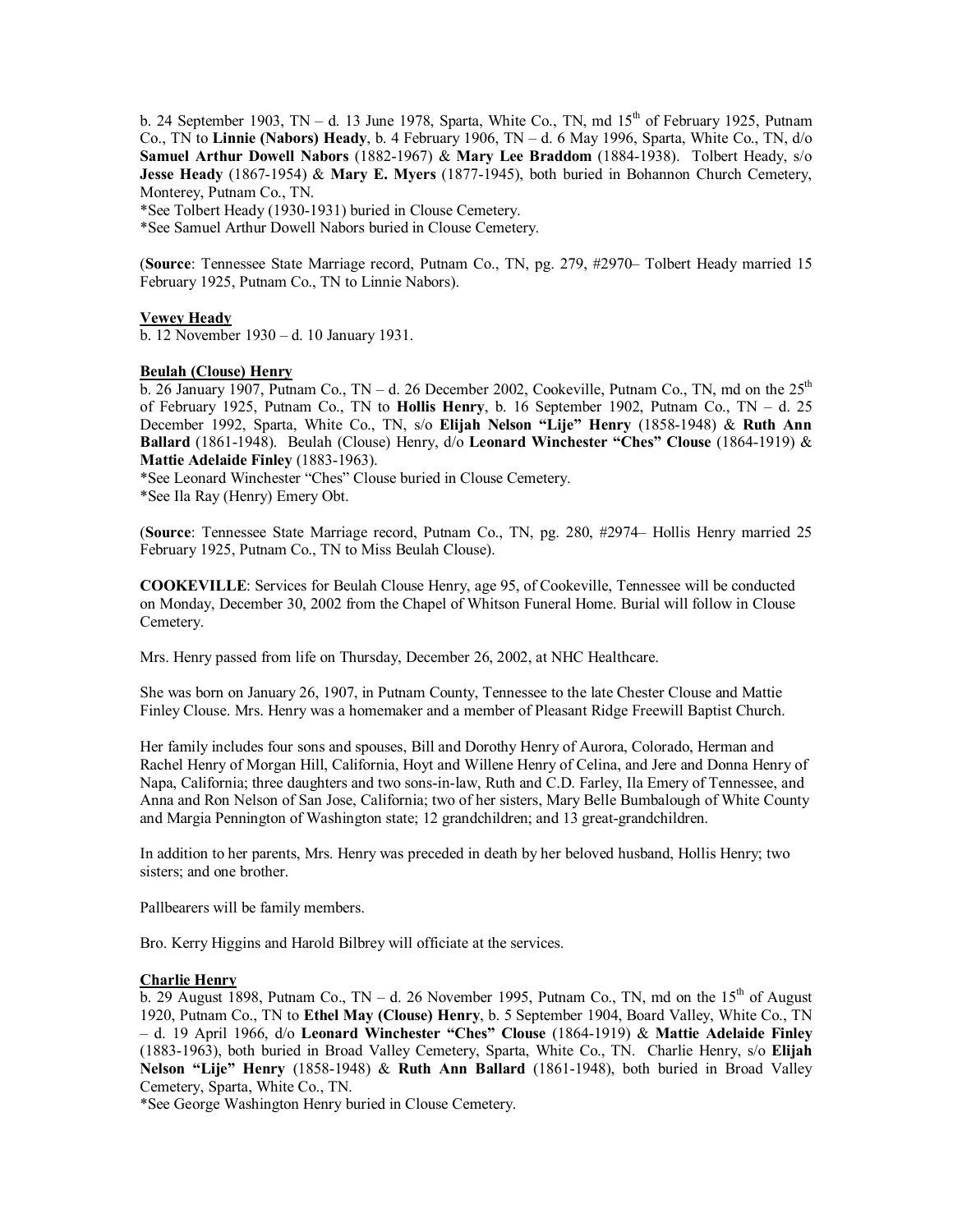(**Source**: Tennessee State Marriage record, Coffee Co., TN, pg. 590, #2826– Charlie Henry married 15 August 1920, Putnam Co., TN to Ethel Clouse).

### **Farley Henry**

b. 31 December 1915, Putnam Co., TN – d. 31 December 1915, Putnam Co., TN, s/o **George Washington Henry** (1891-1978) & **Alcie Farley** (1894-1981). \*See George Washington Henry buried in Clouse Cemetery.

### **George Washington Henry**

b. 21 April 1891, Putnam Co., TN – d. 27 April 1978, md **Alcia (Farley) Henry**, b. 22 March 1894 – d. 31 March 1981, d/o **John S. Farley** (1857-1917) & **Anna Adeline (Jackson) Henry Robinson** (1866-1950). George Washington Henry, s/o **Elijah Nelson "Lije" Henry** (1858-1948) & **Ruth Ann Ballard** (1861- 1948), both buried in Broad Valley Cemetery, Sparta, White Co., TN.

\*See Charlie Henry buried in Clouse Cemetery.

\*See Farley Henry buried in Clouse Cemetery.

\*See Gertrude Henry buried in Clouse Cemetery.

\*See Haskell M. Robinson Obt.

### **Gertrude Henry**

b. 13 June 1919, Putnam Co., TN – d. 1 July 1921, Putnam Co., TN, d/o **George Washington Henry** (1891-1978) & **Alcie Farley** (1894-1981).

\*See George Washington Henry buried in Clouse Cemetery.

### **Infant Henry**

b. 28 November 1929, Putnam Co., TN – d. 15 January 1930, Putnam Co., TN, infant of **George Washington Henry** (1891-1978) & **Alcie Farley** (1894-1981). \*See George Washington Henry buried in Clouse Cemetery.

### **Rickie Lynell Herron**

b. 6 December 1956 – d. 17 August 2017, s/o **Dimple Irene Hood** (1934-2016).

# **Isaac A. Hill**

b. 23 September 1825, TN – d. 18 June 1912, md **Rebecca Jane (Shirley) Hill**, b. 6 March 1839, TN – d. 8 October 1910, TN, d/o **Noah Shirley** & **Rebecca Bartlett Randolph** (1816-1891), she is buried in Board Valley Cemetery, Sparta, White Co,. TN. Rebecca also md **Lancaster Randolph** (1803-1884). Isaac A. Hill, s/o **Isaac Hill** (1785-1860) & **Rebecca Goodrich** (1785-1843). Isaac Hill also md **Charlotte (Dozier) Hill**.

\*See John S. Hill buried in Clouse Cemetery.

\*See Margret Hill buried in Clouse Cemetery.

\*See Noah A. Hill buried in Clouse Cemetery.

# **John S. Hill**

b. December 1858, TN – d. 18 May 1929, s/o **Isaac A. Hill** (1825-1912) & **Rebecca Jane Shirley** (1839- 1910)

\*See Isaac A. Hill, buried in Clouse Cemetery.

### **Noah A. Hill**

b. 19 July 1875, TN – d. 22 January 1897, s/o **Isaac A. Hill** (1825-1912) & **Rebecca Jane Shirley** (1839- 1910)

\*See Isaac A. Hill, buried in Clouse Cemetery.

# **Margret Hill**

b. January 1869, TN – d. 1903, d/o **Isaac A. Hill** (1825-1912) & **Rebecca Jane Shirley** (1839-1910) \*See Isaac A. Hill, buried in Clouse Cemetery.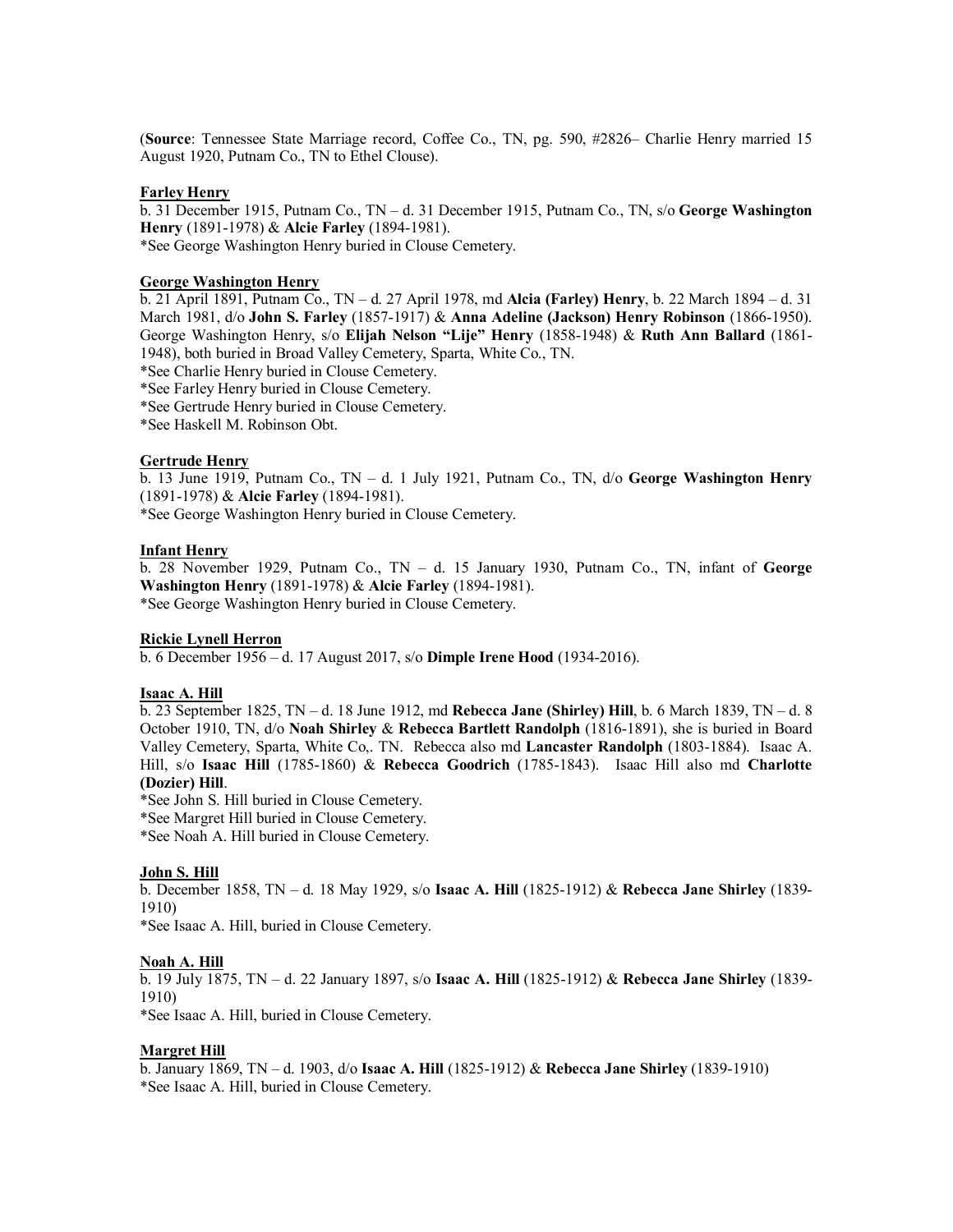### **Billy G. Holloway**

b. 1943 – d. 5 May 1943.

# **Andy Hood**

b. 6 May 1822, Fentress Co., TN – d. 6 March 1905, White Co., TN, md **Eliza Ann (unknown) Hood**. Andy Hood, s/o **Andrew Hood** (1773-1850) & **Hannah Levisa** (1780-1850). \*See Eliza Hood buried in Clouse Cemetery.

# **Andrew "Andy" Hood**

b. 18 March 1890, Putnam Co., TN – d. 5 February 1969, Sparta, White Co., TN, md **Mertie (Hamilton) Hood**, b. 1 April 1892, TN – d. 16 July 1929, Putnam Co., TN, d/o **Jim Hamilton**. Andrew "Andy" Hood also md on the 19<sup>th</sup> of April 1934, White Co., TN to **Minnie Bell (Finley) Hood**, b. 5 February 1907, White Co., TN – d. 8 April 1990, Cookeville, Putnam Co., TN, d/o **Harvey Dillard Finley** (1880-1945) & **Lou Bumbalough**. Harvey Dillard Finley is buried in Lower Cherry Creek Cemetery, White Co., TN. Andrew "Andy" Hood, s/o **Isaac Hood** (1843-1946) & **Martha Jane Short** (1865-1932).

- \*See David Clarence "Davy" Hood buried in Clouse Cemetery
- \*See James Milton Hood buried in Clouse Cemetery
- \*See James Kenneth Hood Obt.
- \*See James Simpson "J. S." Hood buried in Clouse Cemetery

\*See Minnie Bell (Finley) Hood Obt.

(**Source**: Tennessee State Marriage record, White Co., TN, pg. 91 – Andy Hood married 19 April 1934, White Co., TN to Minnie Finley).

#### **Bertha Lua Hood**

b. 26 October 1907 – d. 4 July 1908.

### **Betty Jo (Hesson) Hood Obt.**

 $\overline{b}$ . 8 April 1940, Putnam Co., TN – d. 23 December 2007, Cookeville, Putnam Co., TN, md on the 4<sup>th</sup> of March 1989, Cumberland Co., TN to **Dewey Clyde Hood**, b. 3 July 1923, b. 3 July 1923 – d. 29 July 2005, (PFC US Army WWII). Dewey Clyde Hood also md **Pearl (Hall) Allison**. Dewey Clyde Hood, s/o **Edward Franklin "Eddie" Hood** (1886-1975) & **Pearlie J. Graham** (1896-1972). \*See Edward Franklin "Eddie" Hood buried in Clouse Cemetery.

(**Source**: Tennessee State Marriage record, Cumberland Co., TN, pg. 3733 - Dewey Clyde Hood, age 65 b. 3 July 1923, address: 1805 N. Whitney Ave., Cookeville, TN to Betty Jo Hood, age 48, b. 8 April 1940, address: Rt. 8, Box 194 B, Cookeville, TN)

**COOKEVILLE** -- Funeral services for Betty Jo Hood, 67, of Cookeville, will be held Friday, Dec. 28, at 11 a.m. from the chapel of Whitson Funeral Home.

Burial will be in Board Valley Cemetery.

Family will receive friends Thursday, Dec. 27, from 5-9 p.m. and Friday, Dec. 28, from 7 a.m. until time of services at the funeral home.

Mrs. Hood died Sunday, Dec. 23, 2007, at Cookeville Regional Medical Center.

She was born April 8, 1940, in Putnam County to the late Dee and Laura Gentry Hesson.

Mrs. Hood was a homemaker and attended Whitson Chapel Church of Christ.

Her family includes two sons and daughters-in-law, Scott and Debra Hood of Crossville and Robin Hood; four grandchildren, Ashley Nichole, Destra Faith and Millennium Autumn Hood and Scottie Bryant; and a great-grandchild, Elianna Hood.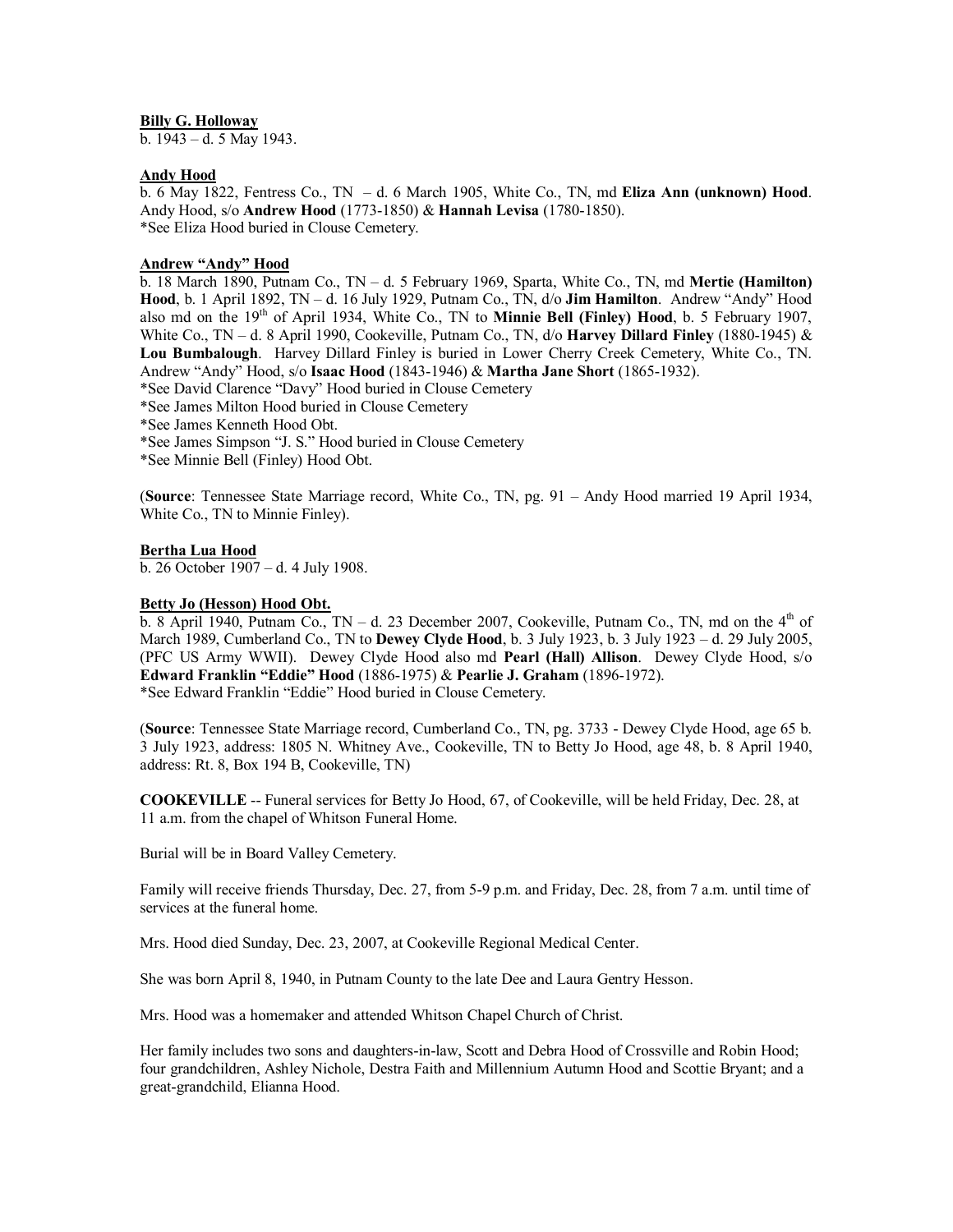In addition to her parents, Mrs. Hood was preceded in death by her husband, Dewey Clyde Hood.

Bro. Steve Reeder will officiate the services.

Herald-Citizen, Cookeville, TN: 26 December 2007

# **Clayton Hood**

b. 22 February 1917, Putnam Co., TN – d. 11 February 1939, s/o **Edward Franklin "Eddie" Hood** (1886- 1975) & **Pearlie J. Graham** (1896-1972). \*See Edward Franklin "Eddie" Hood buried in Clouse Cemetery.

### **David Clarence "Davy" Hood**

b. 31 March  $\overline{1916,$  Putnam Co., TN – d. 14 February 1985, Caryville, Campbell Co., TN, md on the 3<sup>rd</sup> of April 1934, Putnam Co., TN to **Modell (Conley) Hood**, b. 14 November 1915 – d. 26 March 1976. David Clarence Hood, s/o **Andrew "Andy" Hood** (1890-1969) & **Mertie Hamilton** (1892-1929). \*See Andrew "Andy" Hood buried in Clouse Cemetery.

(**Source**: Tennessee State Marriage record, Putnam Co., TN, pg. 267 – Dave Hood married 3 April 1934, Putnam Co., TN, age 18, address: Rt. 8, Sparta, White Co., TN to Model Conley, age 18, address: Monterey, Putnam Co., TN. Name of parent, guardian or next of kin of female: Mrs. Mary Conley, Monterey, Putnam Co., TN)

(**Source**: Tennessee State Marriage record, Roane Co., TN, pg. 232, #1464– David Clarence Hood married 6 July 1979, Roane Co. TN, age 63, b. 31 March 1916, address: Spring City, Rhea Co., TN to Minnie Rose Byrge, age 63, b. 10 May 1916, address: Camel Co., TN. Parents of Female: William Davis & Lucindy Crowley). Parents of Male: Andy Hood & Myrtie Bumbalough).

# US WWII Draft Cards Young Men (1940-1947)

| Name:                          | David Clarence Hood                      |  |
|--------------------------------|------------------------------------------|--|
| Gender:                        | Male                                     |  |
| <b>Race:</b>                   | White                                    |  |
| Age:                           | 24                                       |  |
| <b>Birth Date:</b>             | 31 Mar 1916                              |  |
| <b>Birth Place:</b>            | Sparta, Tenn.                            |  |
| <b>Residence Place:</b>        | Spencer, Van Buren, Tennessee            |  |
| Registration Date: 16 Oct 1940 |                                          |  |
|                                | Registration Place: Van Buren, Tennessee |  |
| Employer:                      | Robert Potter                            |  |
| Height:                        | $6 - 2$                                  |  |
| Weight:                        | 160                                      |  |
| <b>Complexion:</b>             | Dark                                     |  |
| <b>Hair Color:</b>             | <b>Black</b>                             |  |
| <b>Eye Color:</b>              | Gray                                     |  |
| <b>Next of Kin:</b>            | Mrs Margett Hood                         |  |

# **Dimple Irene "Dipmom" Hood**

b. 19 May 1934, Cookeville, Putnam Co., TN – d. 18 October 2016, Cookeville, Putnam Co., TN, md on the 24th of September 1953, Putnam Co., TN to **Harvey Lynell Herron**, b. 3 December 1931 – d. 2 April 1997, he is buried in Elmore-Richardson Cemetery, Baxter, Putnam Co., TN. Irene "Dipmom" Hood also md on the  $14<sup>th</sup>$  of March 1970, Putnam Co., TN to **Clarence Douglas Carr**, b. 11 November 1940 – d. 8 November 2007, Putnam Co., TN, he is buried in Woodcliff Cemetery, Monterey, Putnam Co., TN.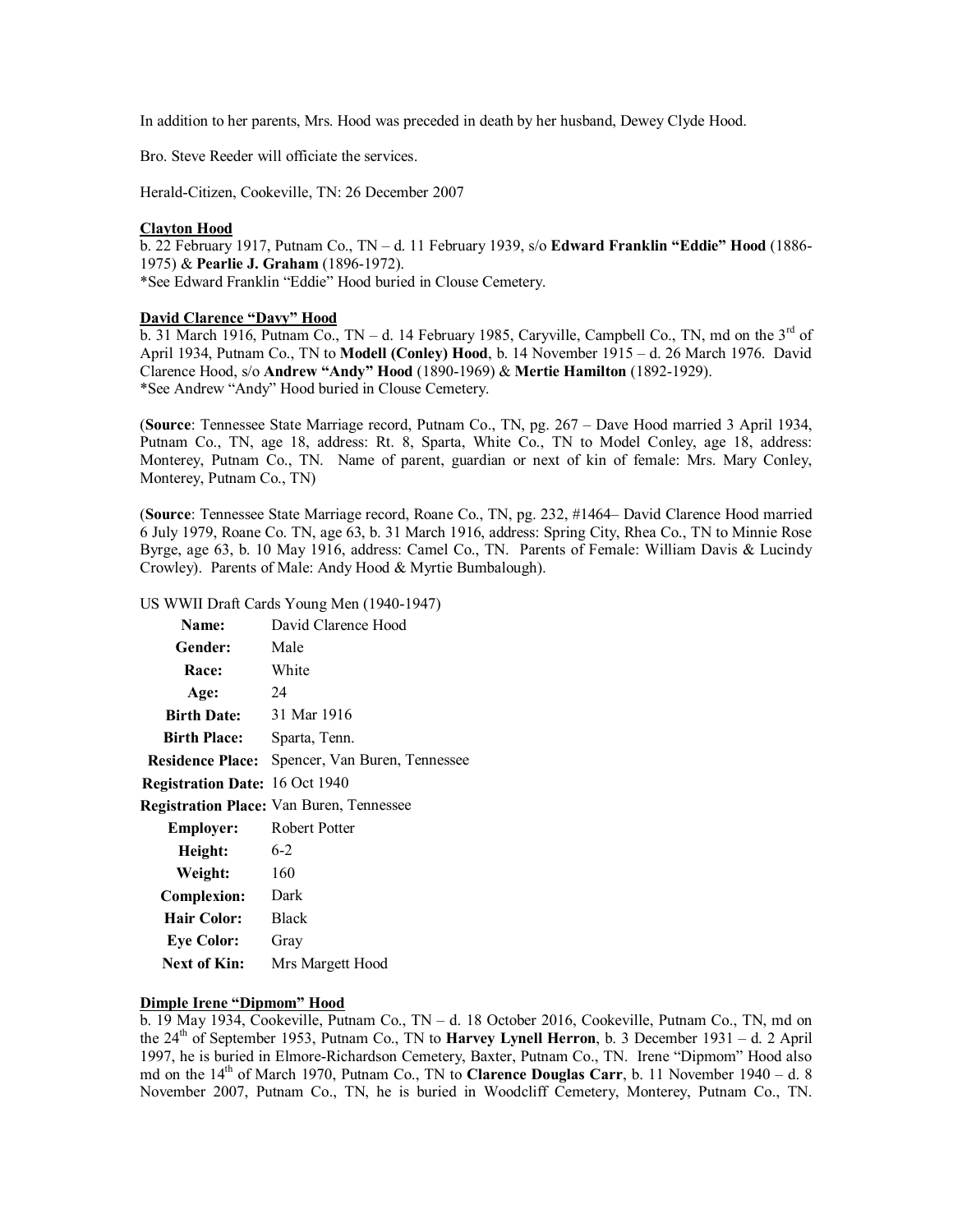Dimple Irene "Dipmom" Hood, d/o **Edward Franklin Hood** (1886-1975) & **Pearlie Jane Graham** (1896- 1972). Shares tombstone with her brother James P. Hood (1929-1965). \*See Edward Franklin Hood buried in Clouse Cemetery.

Preceded in death by her parents, Edward and Pearlie (Graham) Hood; first husband, Lynell Herron; second husband, Clarence Douglas Carr; son Mark Carr; grandson, James Claborn.

Survived by three daughters, three sons, and eighteen grandchildren.

(**Source**: Tennessee State Marriage record, Putnam Co., TN, pg. 108 - Harvey Lynell Herron married 24 September 1953, Putnam Co., TN, age 21, b. 3 December 1931, address: Rt. 1, Cookeville, TN to Dimple Irene Hood, age 19, b. 19 May 1934, address; Rt. 2, Baxter, TN. Name of parent, guardian or next of kin of female: Eddie Hood, Rt. 1, Cookeville, TN).

(**Source**: Tennessee State Marriage record, Putnam Co., TN, pg. 195 – Clarence Douglas Carr married 14 March 1970, Putnam Co., TN, b. 11 November 1940, address: Box 292, Monterey, Putnam Co., TN to Dimple Irene Herron, age 23, b. 19 May 1934, address: W.  $7<sup>th</sup>$  St., Cookeville, TN. Name of parent, guardian or next of kin of female: Mrs. Eddie Hood, mother, 325 E. Jackson St., Cookeville, TN).

### **Dorothy Jane (Parrish) Hood Obt.**

b. 13 November 1955, White Co., TN – d. 4 February 2002, md **Bobby Gene Hood**, b. 14 July 1942. Dorothy Jane (Parrish) Hood, d/o **John Lee Parrish Sr.** (1902-1995) & **Bertha L. Savage** (1925-2003), both buried in Young Cemetery, Sparta, White Co., TN. Dorothy Jane (Parrish) Hood also md on the 23<sup>rd</sup> of July 1976, White Co., TN to **Leonard Eugene Cass**, b. 12 December 1956.

(**Source**: Tennessee State Marriage record, White Co., TN, pg. – Leonard Eugene Cass married 23 July 1976, White Co., TN, age 19, b. 12 December 1956, address: Rt. 1, Doyle, TN to Dorothy Jane Parrish, age 20, b. 13 November 1955, address: Rt. 1, Doyle, TN. Name of parent, guardian of next of kin of female: Bertha Parrish, P. O. Box 271, Sparta, White Co., TN).

(**Source**: Tennessee State Marriage record, White Co., TN, pg. 267 – Bobby Gene Hood married 17 March 1984, White Co., TN, age 42, b. 14 July 1942, address: Rt. 2, Sparta, White Co., TN to Dorothy Jane Cass, age 28, b. 13 November 1955, address: P.O. box 271, Sparta, White Co., TN. Name of parent, guardian or next of kin of female: Blank. Name of parent, guardian or next of kin of male: Minnie Belle Hood, Rt. 2, Sparta, TN).

Funeral Services for Dorothy Jane Hood, age 66, of White County, Tennessee, will be held on Tuesday, February 8, 2022, at 1:00pm from the Chapel of Whitson Funeral Home, with Sam Davis officiating. Burial will follow at the Clouse Cemetery in the Pleasant Ridge Community. Visitation with the family will be held on Monday, February 7<sup>th</sup>, from 5:00-8:00pm, and on Tuesday, February 8<sup>th</sup> from 10:00am till time of service at 1pm.

Dorothy Jane Hood was born on November 13, 1955, in White County, Tennessee to the late John Lee and Bertha (Savage) Parrish. She was a homemaker and attended the Pleasant Ridge Freewill Baptist Church.

In addition to her parents, she was also preceded in death by a Brother-In-Law: Kenneth Hood.

She is survived by her Husband: Bobby Hood of Sparta, TN; Daughter: Christi Ann Sisco of Louisiana; 3 Sisters: Linda Joan Parrish of Sparta, Wilma Norris of Louisiana, and Helen Parrish Milstead of Louisiana.

Two Grandchildren also survive her: Cameron and Amber Morgan; and a Host of Nieces and Nephews.

Pallbearers will be Mark Neal, Bill Hayden, Randy and Zack Stewart, Tony, and Jacob Brock.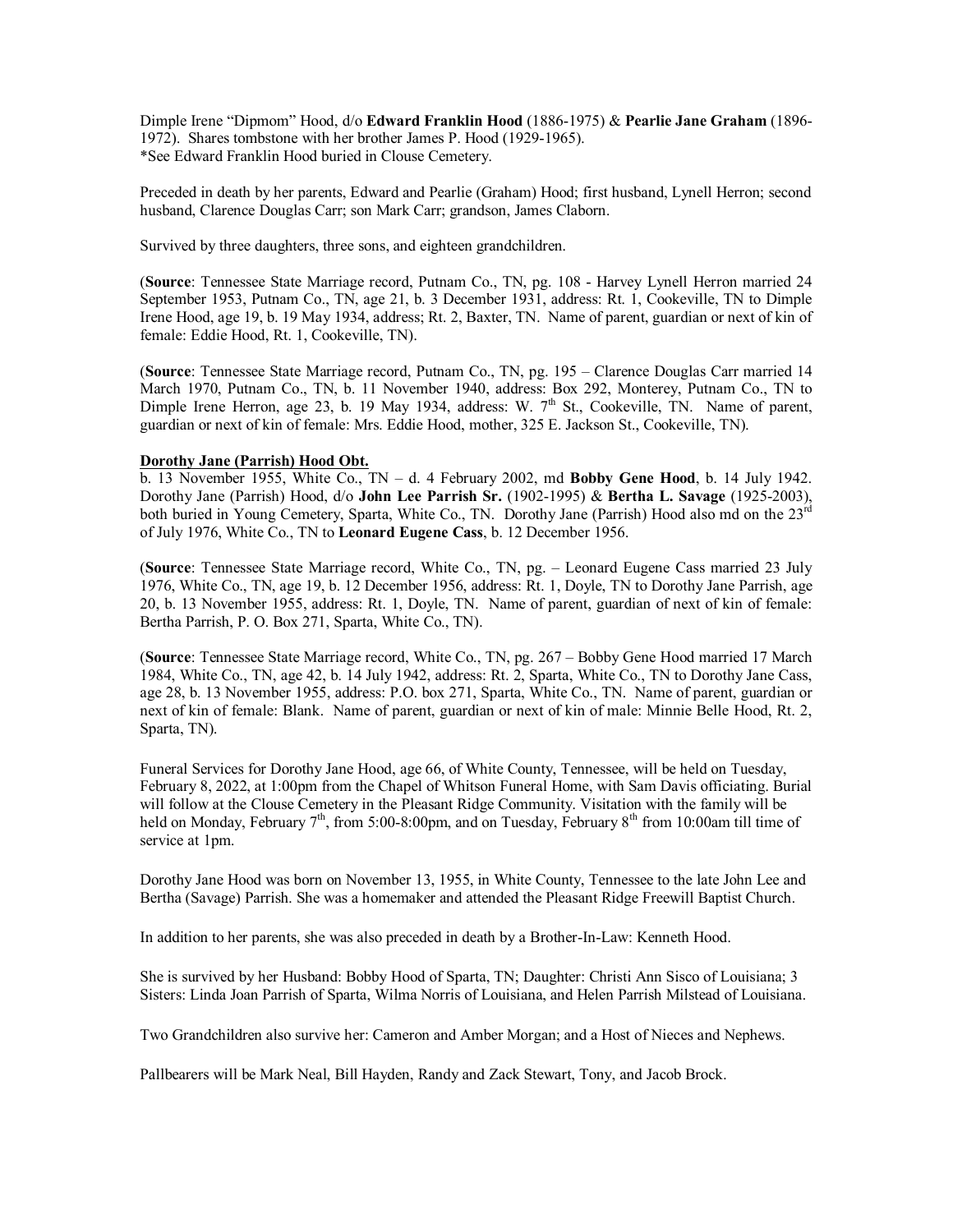The family has requested that memorial contributions be made in memory of Dorthy to the Pleasant Ridge Freewill Baptist Church.

### **Edward Franklin "Eddie" Hood**

b. 15 September 1886, Putnam Co., TN – d. 25 November 1975, Cookeville, Putnam Co., TN, md on the 9 th of March 1911, White Co., TN to **Pearlie Jane (Graham) Hood**, b. 6 July 1896, White Co., TN – d. 13 January 1972, Cookeville, Putnam Co., TN, d/o **Isaac Graham** (1871-1943) & **Frances "Fannie" Brewington** (1881-1952), both buried in Sand Springs Memorial Gardens, Monterey, Putnam Co., TN. Edward Franklin "Eddie" Hood, s/o **Isaac Hood** (1843-1946) & **Martha Jane Short** (1865-1932). \*See Betty Jo (Hesson) Hood Obt.

\*See Clayton Hood buried in Clouse Cemetery.

\*See Evangle "Vangle" (Christian) Hood Obt.

\*See James Milton Hood buried in Clouse Cemetery.

\*See James Payton Hood buried in Clouse Cemetery.

\*See Slayton Hood buried in Clouse Cemetery.

\*See Thulie Edda Hood buried in Clouse Cemetery.

(**Source**: Tennessee State Marriage record, White Co., TN, pg. 70 – Eddie Hood married 9 march 1911, White Co., TN to Pearlie Graham).

# **Eliza Hood**

b. 10 March 1855, White Co., TN – d. 26 December 1914, d/o **Andy Hood** (1822-1905) & **Eliza Ann**. \*See Andy Hood buried in Clouse Cemetery.

### **Evangle "Vangle" (Christian) Hood Obt.**

 $\overline{b}$ . 29 September 1932, DeKalb Co., TN – d. 13 June 2007, Cookeville, Putnam Co., TN, md on the 8<sup>th</sup> of June 1953, Overton Co., TN to **Isaac Thomas Hood**, b. 19 April 1913 – d. 22 November 2004, Putnam Co., TN, s/o **Edward Franklin "Eddie" Hood** (1886-1975) & **Pearlie Jane Graham** (1896-1972). Evangle "Vangle" (Christian) Hood, d/o **Henry Nicholas "Nick" Christian** (1907-1998) & **Ruby Malone** (1911-1995), both buried in Gordonsville Cemetery, Gordonsville, Smith Co., TN. \*See Edward Franklin "Eddie" Hood buried in Clouse Cemetery.

(**Source**: Tennessee State Marriage record, Overton Co., TN, pg. 476 – Thomas Hood married 8 June 1953, Overton Co., TN, age 35, address: Rt. 1, Cookeville, TN to Vangle Christian, age 21, address: Silver Point, Putnam Co., TN. Name of parent, guardian or next of kin of female: Nick Christian, Silver Point, Putnam Co., TN)

**COOKEVILLE** Funeral services for Vangle Hood, 74, of Cookeville will be held Saturday, June 16, at 11 a.m. in the Cookeville chapel of Hooper Huddleston & Horner Funeral Home. Burial will be in Board Valley Cemetery. Family will receive friends today, Friday, June 15, from 5-8 p.m. and Saturday, June 16, from 9 a.m. until time of services at the funeral home.

Mrs. Hood died Wednesday, June 13, 2007, in Cookeville Regional Medical Center.

She was born Sept. 29, 1932, in DeKalb County to the late Nicholas (Nick) and Ruby Malone Christian.

Mrs. Hood was a homemaker and member of Cookeville Freewill Baptist Church.

Her family includes two sons and daughters-in-law, Thomas and Brenda Hood of Livingston and Edward and Mandi Hood of Cookeville; four daughters and two sons-in-law, Jo Ann and Mike Magdalena of Cookeville, Wanda and Roy Smartt of Altamount, Carol Tallent of Smithville and Donna Berkley of Cookeville; her stepson and step-daughter-in-law, Roger and Pat Hood of Carthage; two stepdaughters and son-in-law, Lois Bradley of Lebanon and Joyce and Don Ashley of Dayton, Ohio; four brothers and sistersin-law, James Christian, Roy and Margie Christian and Eugene Christian, all of Buffalo Valley, and Erby Christian of Lebanon; four sisters and brothers-in-law, Elizabeth Davis of Cookeville, Margaret and Billie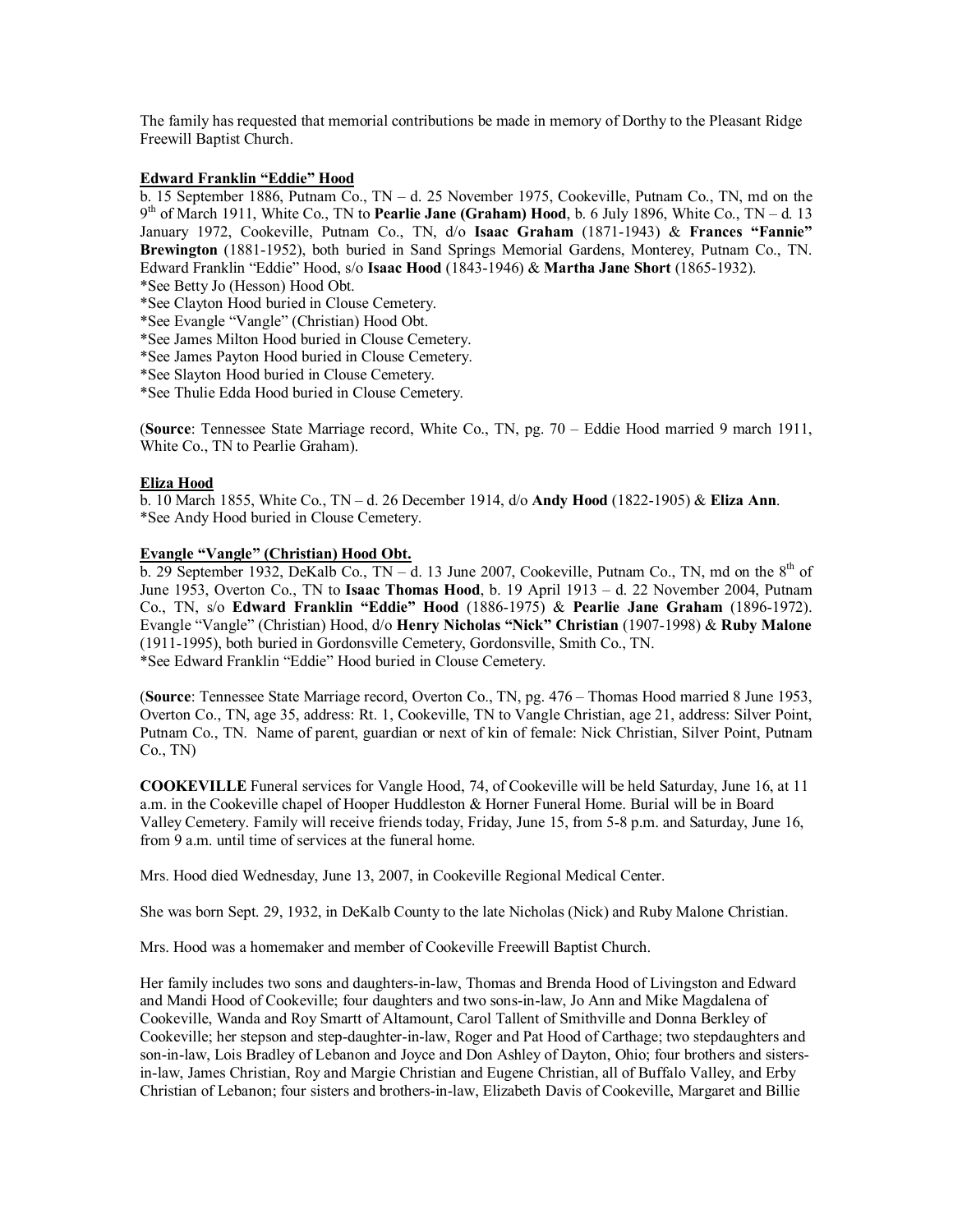Joe Fields of Lebanon, Pauline Elrod and Kathleen and Bill Moss, all of Buffalo Valley; six grandchildren and six great-grandchildren.

### **Gula Mae Hood**

b. 20 July 1906 – d. 20 July 1906.

### **Isaac Hood**

b. 4 October 1843 – d. 17 December 1946, Rickman, Overton Co., TN, md **Cynthia Ann (Henry) Hood**, b. 22 December 1853, Putnam Co., TN – d. 1879, Putnam Co., TN, d/o **Lidgard Fine Henry** (1820-1895) & **Nancy Thomas** (1821-1888), both buried in Henry Cemetery, Putnam Co., TN. Isaac Hood also md on the  $4<sup>th</sup>$  of March 1880, Putnam Co., TN to **Martha Jane (Short) Hood**, b. 12 January 1865, TN – d. 25 November 1932, Cookeville, Putnam Co., TN.

\*See James Milton Hood buried in Clouse Cemetery.

According to J.D. Johnson, Herman Foster asked Cynthia for his wife's address. She refused, and he killed her.

Tennessee Farmer Suicides: L. Henry, of Putnam County, Is Found Hanging in His Barn. **NASHVILLE**, Aug. 25. – News has reached the city of the suicide, by hanging, of L. Henry, a prosperous farmer of Putnam county. He was found hanging in his barn, and his family could give no reason for the deed.

# **James Kenneth Hood Obt.**

b. 31 May 1935, Putnam Co., TN – d. 28 January 2011, Cookeville, Putnam Co., TN, s/o **Andy Hood** (1890-1969) & **Minnie Bell Finley** (1907-1990). \*See Minnie Bell (Finley) Hood Obt.

**COOKEVILLE** -- Funeral services for James Kenneth Hood, 75, of Sparta, will be held at 11 a.m. on Monday, Jan. 31, from the chapel of Whitson Funeral Home. Burial will be in Clouse Cemetery.

The family will receive friends from 6-9 p.m. today, Sunday, Jan. 30, and from 7 a.m. until time of services on Monday at the funeral home.

Mr. Hood died Friday, Jan. 28, 2011, in Cookeville Regional Medical Center.

He was born May 31, 1935, in Putnam County to the late Andy and Minnie Bell Finley Hood.

His family includes a brother and sister-in-law, Bobby and Dorothy Hood of Sparta; two sisters, Lea Baker of Sparta and Mary Robinson of Bloomington Springs; and several nieces and nephews.

Pallbearers will be family and friends.

Bros. Gary Farris and Dewey Young will officiate at the services.

### **James Milton Hood**

 $\overline{b}$ . 9 December 1881, White Co., TN – d. 17 June 1922, md on the 27<sup>th</sup> of December 1908, Putnam Co., TN to **Artense (Henry) Hood**, b. 7 March 1889, Putnam Co., TN – d. April 1911, Putnam Co., TN, d/o **Elijah Nelson "Lije" Henry** (1858-1948) & **Ruth Ann Ballard** (1861-1948), both buried in Board Valley Cemetery, Sparta, White Co., TN. James Milton Hood also md on the  $9<sup>th</sup>$  of October 1906, Putnam Co., TN to **Sarah Elizabeth "Lizzie" (Elrod) Hood**, b. 3 January 1882, Smith Co., TN – d. 14 April 1912, Putnam, Co., TN, d/o **Fountain Elrod** (1849-1930) & **Adeline Anna Jackson** (1838-1915), all buried in Sand Springs Memorial Gardens, Monterey, Putnam Co., TN. James Milton Hood, s/o **Isaac Hood** (1843- 1946) & **Martha Jane Short** (1865-1932).

- \*See Isaac Hood buried in Clouse Cemetery.
- \*See Ulis Alvin Short buried in Clouse Cemetery.

<sup>\*</sup>See Andrew "Andy" Hood buried in Clouse Cemetery.

<sup>\*</sup>See Edward Franklin "Eddie" Hood buried in Clouse Cemetery.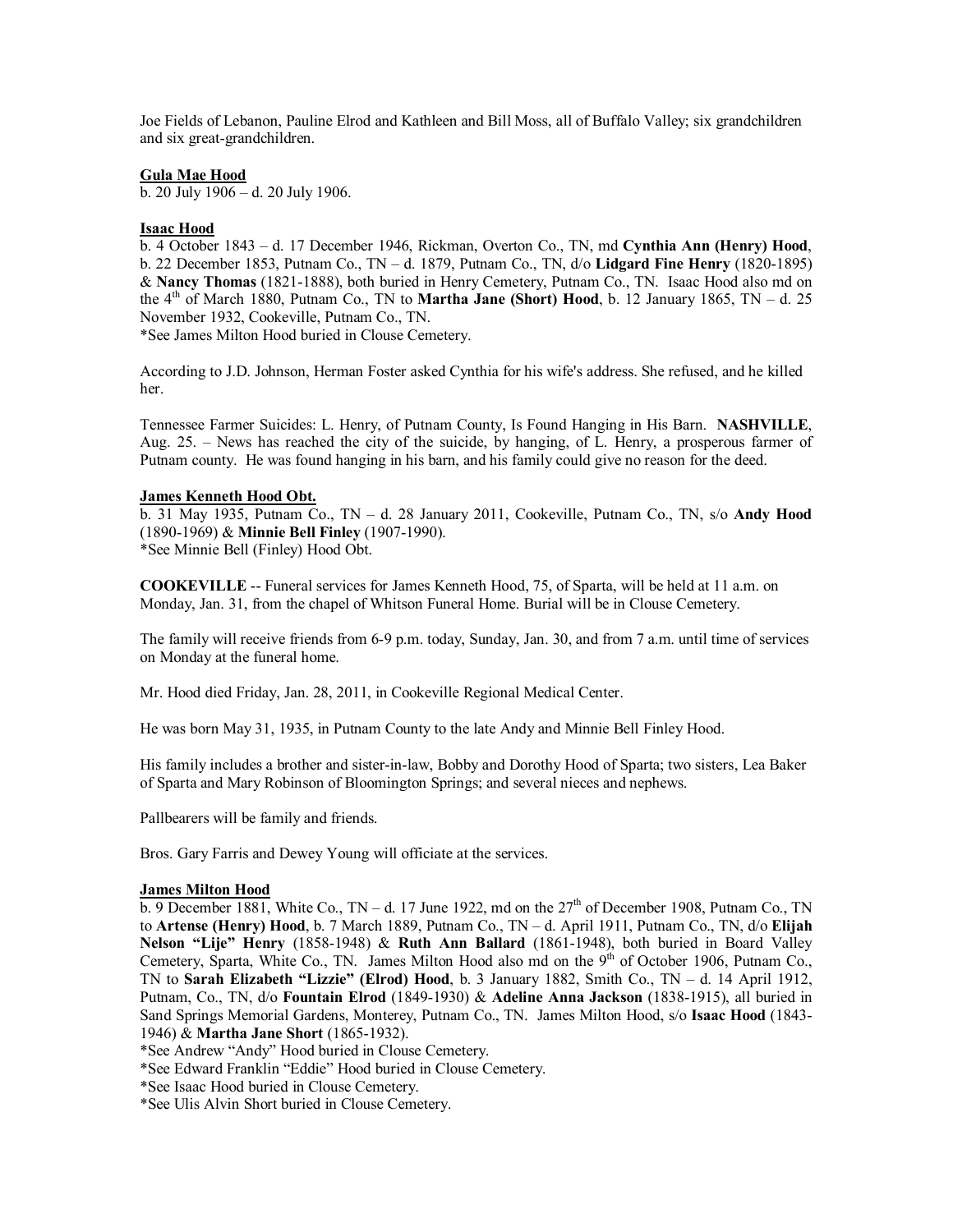(**Source**: Tennessee State Marriage record, Putnam Co., TN, pg. 362, #900 – James hood married 9 October 1906, Putnam Co., TN to Miss Lizzie Elrod).

(**Source**: Tennessee State Marriage record, Putnam Co., TN, pg. 493, #1416– James A. Hood married 27 December 1908, Putnam Co., TN to Miss Artense Henry).

#### **James Payton Hood**

 $\overline{b}$ . 22 May 1929, Putnam Co., TN – d. 12 September 1965, Cookeville, Putnam Co., TN, md on the 19<sup>th</sup> of June 1961, Overton Co., TN to **Mildred Ruth (Wicks) Hood**. James Payton Hood, s/o **Edward Franklin "Eddie" Hood** (1886-1975) & **Pearlie Jane Graham** (1896-1972). Shares tombstone with his sister Dimple Irene "Dipmom" Hood.

\*See Edward Franklin "Eddie" Hood buried in Clouse Cemetery.

\*See Dimple Irene "Dipmom" Hood buried in Clouse Cemetery.

(**Source**: Tennessee State Marriage record, Overton Co., TN, pg. 324, #2824 – James Payton Hood married 19 June 1961, Overton Co., TN, age 32, address: Rt.1, Cookeville, Tn to Mildred Ruth Wicks, age 18, address 556 W.  $7<sup>th</sup>$  St., Cookeville, TN. Name of parent, guardian or next of kin of female: Blank).

#### **James Simpson "J. S." Hood**

b. 28 October 1907, Putnam Co.,  $TN - d$ . 1 June 1965, South Pittsburg, Marion Co., TN, md on the 1st of October 1933, Marion Co.,, TN to **Rosie Lee Rector**, b. 20 August 1914, TN – d. 6 November 1997, County Club Hills, Cook Co., IL, d/o **Mack Hayes Rector** (1879-1954) & **Ella "Ellie" May Lethco** (1881-1966), both buried in Griffith Cemetery, Pikeville, Bledsoe Co., TN. James Simpson "J. S." Hood, s/o **Andrew "Andy" Hood** (1890-1969) & **Myrtie Hamilton** (1892-1929). \*See Andrew "Andy" Hood buried in Clouse Cemetery.

(**Source**: Tennessee State Marriage record, Putnam Co., TN, pg. 139 – J. S. Hood married 1 October 1933, Marion Co., TN, age 25 to Rosie Lee Rector, age 20. Name of parent, guardian or next of kin of female: Lizzie White).

Tennessee U.S. Death Records (1908-1965)

| Name:                 | James Simpson Hood                       |
|-----------------------|------------------------------------------|
| Gender:               | Male                                     |
| Race:                 | White                                    |
| Age:                  | 57                                       |
| <b>Birth Date:</b>    | 28 Oct 1907                              |
| <b>Birth Place:</b>   | Tennessee                                |
| <b>Death Date:</b>    | 1 Jun 1965                               |
| <b>Death Place:</b>   | South Pittasburg, Marion, Tennessee, USA |
| <b>Cause of Death</b> | Spinal tumor                             |
| <b>Married:</b>       | Informant: Mrs. James S. Hood            |
| Occupation:           | Saw Mill Operator, Timber Industry       |
| <b>Father:</b>        | Andy Hood                                |
| Mother:               | Myrtie Bumbalough Hood                   |
| Spouse:               | Rosa Lee Rector Hood                     |

**Certificate Number:** 16882

### **Mary Beulah (Shirley) Hood Obt.**

b. 3 July 1919, Cookeville, Putnam Co., TN – d. 28 December 1993, Lebanon, Wilson Co., TN, d/o **Salmon Harrison "Sollie" Shirley** (1891-1968) & **Martha Jane Stamps** (1896-1986). \*See Salmon Harrison "Sollie" Shirley buried in Clouse Cemetery.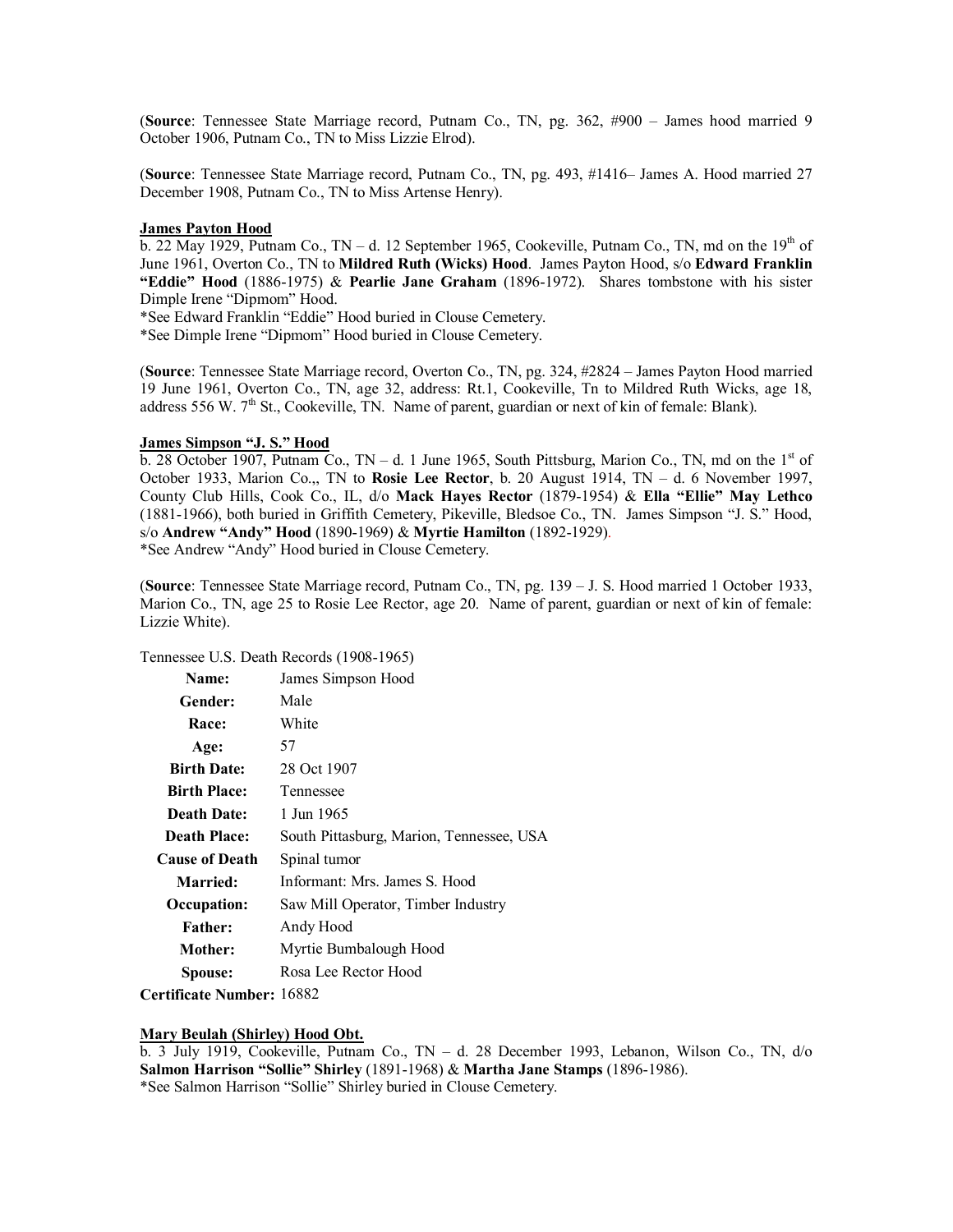Graveside services for Mrs. Hood will be 11 AM, Friday, December 31, 1993 at Board Valley Cemetery in Putnam County with Minister Carson Whiteaker officiating. Visitation with the family is at Nave Funeral Home. Mrs. Hood, 74, died Tuesday, December 28, 1993 at Quality Care Nursing Home after an extended illness. A native of Cookeville, she resided here 37 years including nine years at Quality Care. Mrs. Hood was a domestic and was affiliated with the Baptist Church. she was the daughter of the late Saul Shirley and Martha Stamps.

Survivors include her daughters, Wilma Lois Bradley of Lebanon and Thelma Joyce Ashley of Houston, Texas; sons, Thomas Hoyett Hood of Lebanon and Roger Dewayne Hood of Carthage; 10 grandchildren; and 18 great grandchildren.

The Lebanon Democrat, Thursday, December 30, 1993

### **Minnie Bell (Finley) Hood Obt.**

 $\overline{b}$ . 5 February 1907, White Co., TN – d. 8 April 1990, Cookeville, Putnam Co., TN, md on the 19<sup>th</sup> of April 1934, White Co., TN to **Andrew "Andy" Hood**, b. 18 March 1890, Putnam Co., TN – d. 5 February 1969, Sparta, White Co., TN, s/o **Isaac Hood** (1843-1946) & **Martha Jane Short** (1865-1932). **Minnie Bell (Finley) Hood** d/o **Harvey Dillard Finley** (1880-1945) & **Lou Bumbalough**. Harvey Dillard Finley is buried in Lower Cherry Creek Cemetery, White Co., TN. **Minnie Bell (Finley) Hood** also md on the 17<sup>th</sup> of May 1922, White Co., TN to **William Alex Chaffin**, b. 30 November 1902, Silver Point, Putnam Co., TN – d. 25 April 1980, Sparta, White Co., TN, s/o **Lando Chaffin** (1882-1956) & **Minnie Jane Goff** (1885-1963). William Alex Chaffin is buried in Pleasant View Cemetery, Putnam Co., TN. \*See Andrew "Andy" Hood buried in Clouse Cemetery. \*See James Kenneth Hood Obt.

\*See Abbie Lou (Chaffin) Taylor Obt.

Certificate: #30419 Deceased: Mertie Hood Birth: 1889 (Age: 38y) Birth Place: TN Death: 16 Jul 1929 Father: Jim Hamilton Father's Birth Place: TN Mother: Zetta Cartwist Mother's Birth Place: TN Cemetery: Clouse Cemetery

(**Source**: Tennessee State Marriage record, White Co., TN, pg. 220 – Alex Chaffin married 17 May 1922, White Co., TN to Minnie Finley).

(**Source**: Tennessee State Marriage record, White Co., TN, pg. 91 – Andy Hood married 19 April 1934, White Co., TN to Minnie Finley).

**SPARTA** - Funeral services for Minnie Bell Hood, 83, of Sparta will be held tomorrow, April 10, at 1 p.m. in the chapel of Whitson Funeral Home.

Burial will be in the Clouse Cemetery. Mrs. Hood died Sunday April 8, 1990 in the Cookeville General Hospital. Born February 5, 1907 in White County, she was the daughter of the late Dillard and Lou Bumbalough Finley. Mrs. Hood was a homemaker.

Her family includes 3 daughters, Abbie Taylor and Lee Baker, both of Sparta and Mary Robinson of Cookeville; 2 step-daughters, Willie Robinson of Sparta and Martha Kotsay of Florida; 2 sons, James Kenneth Hood and Bobby Gene Hood, both of Sparta; 7 grand-children, one step-granddaughters and five great-grandchildren. Mrs. Hood was preceded in death by her husband, Andy Hood. Bro. Dell Webb will officiate at the services.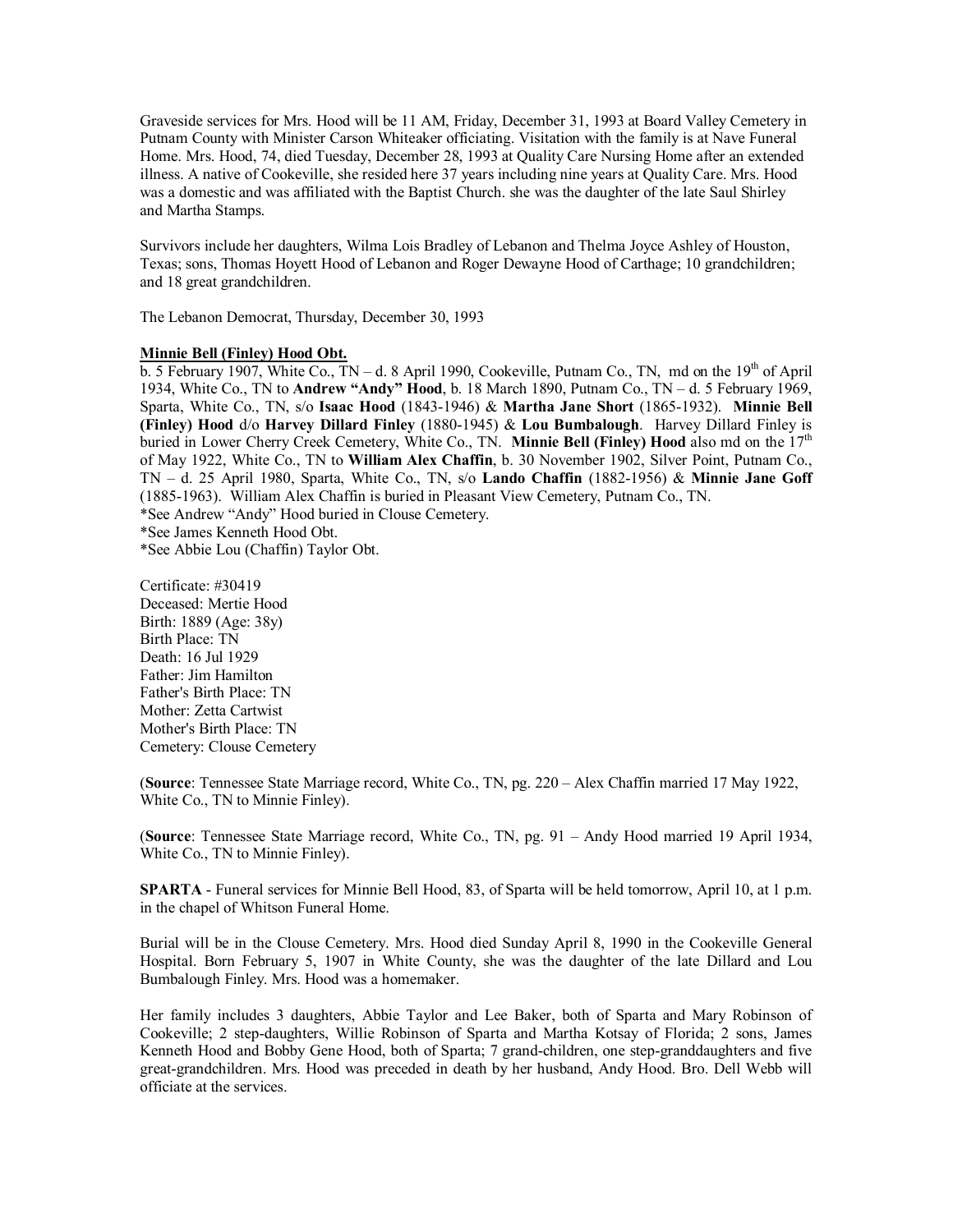# **Slayton Hood**

b. 15 January 1920 – d. 15 July 1921, s/o **Edward Franklin "Eddie" Hood**, (1886-1975) & **Pearlie Jane Graham** (1896-1972).

\*See Edward Franklin "Eddie" Hood buried in Clouse Cemetery.

# **Thomas Hoyett Hood Jr.**

b. 5 May 1941 – d. 9 November 1995.

# **Thulie Edda Hood**

b. 13 December 1918 – d. 25 December 1918, d/o **Edward Franklin "Eddie" Hood**, (1886-1975) & **Pearlie Jane Graham** (1896-1972).

\*See Edward Franklin "Eddie" Hood buried in Clouse Cemetery.

# **William Vernice Howell**

b. 19 September 1935, TN – d. 16 January 2005, Sparta, White Co., TN, md **Joyce (Clouse) Howell**, b. 9 August 1941. William Vernice Howell, s/o **William Lucian Howell** (1911-1940) & **Cora Lou (Cole) Brown** (1915-2001), she is buried in Elrod Cemetery, Sparta, White Co., TN. William Lucian Howell is buried in Carter Cemetery, White Co., TN.

# **John Edward Hutchison**

b. 10 May 1914 – d. 22 July 1979, Pontiac, Oakland Co., MI, md **Mary Elizabert (Brown) Hutchison**, b. 24 August 1910, Springfield, Robertson Co., TN – d. 30 April 2000, Sparta, White Co., TN, d/o **George Roland Brown** (1887-1959) & **Katie Bell Clayborn** (188-1947), both buried in Elmwood Cemetery, Springfield, Robertson Co., TN .

# **Elsie H. (Bruning) Jerousek Obt.**

b. 24 February 1896 – d. 16 January 1976, md

Elsie Jerousek, nee Bruning, beloved wife of the late James; fond mother of James, Albert (Florence), William (Pearl), Florence (Carl) Behnke, Walter (Rosalie), Edward (Beverly) and Shirley Burt; grandmother of 22; great-grandmother of 22; sister of Emma Schaflien. Services Monday, 2 p.m., at the Egan Funeral Home, 3700 W. 63rd St. Interment Bohemian National. Member of the Marquette Park Senior Citizens Club.

Chicago Tribune Historical Archive (IL) (Published as Chicago Tribune (IL)) - Sunday, January 18, 1976 Edition: Chicago Tribune

# **Walter C. Jerousek Sr.**

b. 11 December 1924 – d. 15 February 1996, md **Rosalie "Rose" (Gentry) Jerousek**, b. 27 September 1927, Cookeville, Putnam Co., TN – d. 15 May 2000, White Rock, Richland Co., SC, d/o **Thomas Othienal Gentry** (1883-1962) & **Flora Eunetta Clouse** (1896-1971), she is buried in Clouse Cemetery, Putnam Co., TN. Thomas Othienal Gentry is buried in Whittaker Cemetery, Monterey, Putnam Co., TN.

### **Joseph H. Judd**

 $\overline{b}$ . 15 October 1846, Putnam co., TN – d. 30 November 1918, Putnam Co., TN, md on the 21<sup>st</sup> of May 1894, Putnam Co., TN to **Margaret "Paggy" (Shirley) Conley Judd**, b. 1 November 1849, White Co., TN – d. 25 September 1924, Putnam Co., TN, d/o **Noah Shirley** (1809-1854) & **Rebecca Sparks** (1816-1891). Joseph H. Judd, s/o **Nathaniel Jackson Judd** (1807-1885) & **Rebecca Nancy Grimes** (1813-1890). **Margaret "Paggy" (Shirley) Conley Judd** md 1<sup>st</sup> to **George Conley**, (1850-1893). \*See James Denton "Jim" Conley buried in Clouse Cemetery.

(**Source**: Tennessee State Marriage record, Putnam Co., TN, pg. 417 – Jo Judd, married 21 May 1894, Putnam Co., TN to Margret Conley).

Census Place: 1880 District 4, Putnam, Tennessee Source: FHL Film 1255275 National Archives Film T9-1275 Page 117A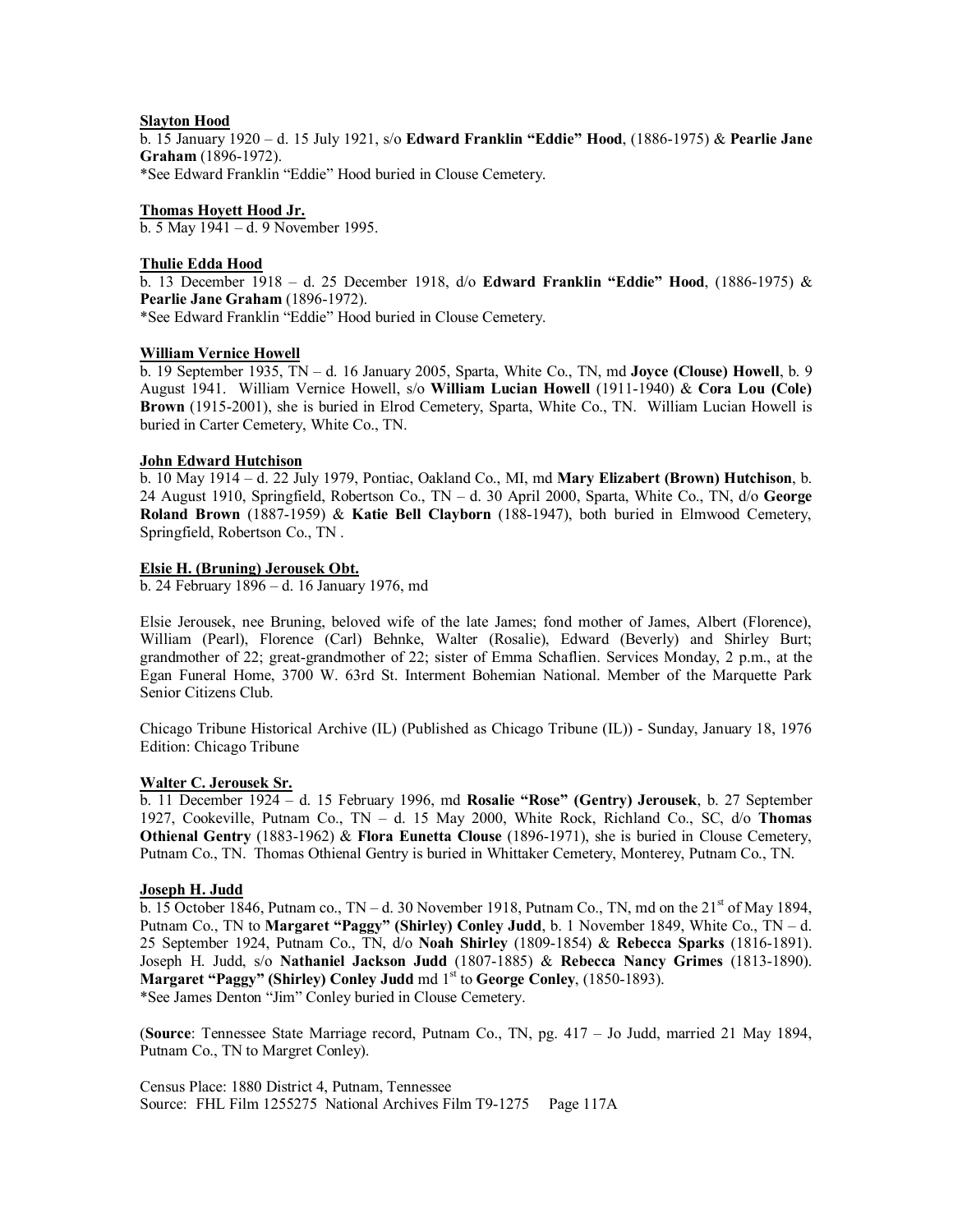| LW1: 39                       |  |      |                                  |     |     |               |    |
|-------------------------------|--|------|----------------------------------|-----|-----|---------------|----|
|                               |  |      | Relation Sex Marr Race           |     | Age | Birthplace    |    |
| George CONLEY Self M          |  |      |                                  | M   | W   | 30            | TN |
|                               |  |      | Occ: Farmer Fa: TN Mo: TN        |     |     |               |    |
| <b>Margaret CONLEY</b> Wife F |  |      |                                  | M   | W   | 28            | TN |
|                               |  |      | Occ: Keeping House Fa: TN Mo: TN |     |     |               |    |
| <b>Bluford CONLEY</b>         |  | Son  | M                                | - S | W   | $\mathcal{L}$ | TN |
|                               |  |      | Fa: TN Mo: TN                    |     |     |               |    |
| Taylor CONLEY                 |  | Son. | M                                | S   | W   | 1 M           | TN |
|                               |  |      | Fa: TN Mo: TN                    |     |     |               |    |
|                               |  |      |                                  |     |     |               |    |

(1900 census 4th Civil Dist., Putnam Co., TN: Dwl: 26 - **Joseph Judd** is head of household, 52 yrs. old, b. March 1848, TN, md to **Margarett**, 43 yrs. old, b. November 1851, TN. Children: Taylor Conly, step-son, 19 yrs. old, b. May 1881, TN; James Conley, step-son, 17 yrs. old, b. May 1883, TN & Lula F. Conley, step-daughter, 12 yrs. old, b. November 1887 TN).

(1910 census  $4<sup>th</sup>$  Civl dist., Putnam Co., TN: Dwl: 165 - **Joseph Judd** is head of household, 62 yrs. old, TN, md to **Marguerett**, 60 yrs. old, TN. Children; James Conley, step-son, 23 yrs. old, TN & Lula Conley, step-daughter, 20 yrs. old, TN).

### **Terra Shay Kirby**

 $D = 1.29$ 

b. 2 October 1981 – d. 5 October 1981.

'Never a Heartache and Never a Groan, Never a Teardrop and Never a Moan, Never a Danger but there on her own, Moment by Moment she tried to hold on.'

#### **Martha E. (Hood) Kotsay**

b. 20 March 1909, TN – d. 11 July 2002, d/o **Andrew "Andy" Hood** (1890-1969) & **Mertie Hamilton** (1892-1929).

\*See Andrew "Andy" Hood buried in Clouse Cemetery.

Martha E Kotsay's last known residence was at Fort Myers, Lee County, FL (Florida), 33901.

### **Benton M. Mackie**

b. 17 February 1914 – d. 18 February 1914.

#### **Debra Sue (Grant) Mackie**

b. 8 May 1960, Putnam Co., TN – d. 17 December 1984, d/o **Daniel Turner Grant** (1931-1999), he is buried in Woodcliff Cemetery, Monterey, Putnam Co., TN.

#### **Infant daughter Mackie**

Dates unknown, d/o **Andy Mackie** (1880-1959) & **Lula "Lou" Conley** (1887-1971), both buried in Cookeville City Cemetery, Putnam Co., TN.

### **George "Sam" Murdock Obt.**

b. 17 December 1937, White Co., TN – d. 27 March 2012, Sparta, White Co., TN, **md Edith Bonnell (Robinson) Murdock**, b. 3 December 1939 – d. 3 March 2013, Chattanooga, Hamilton Co., TN, d/o **Freeling Simpson Robinson** (1906-1981) & **Altie Jane Nabors** (1910-1987). \*See Freeling Simpson Robinson buried in Clouse Cemetery.

George "Sam" Murdock, age 74, of Sparta, passed away on March 27, 2012, at Life Care Center of Sparta.

Mr. Murdock was born Dec. 17, 1937, in White County, to Ollon A. Murdock and Bessie Mae Ponder Murdock.

He was preceded in death by his parents and two sisters, Martha Roberts and Sue Walker.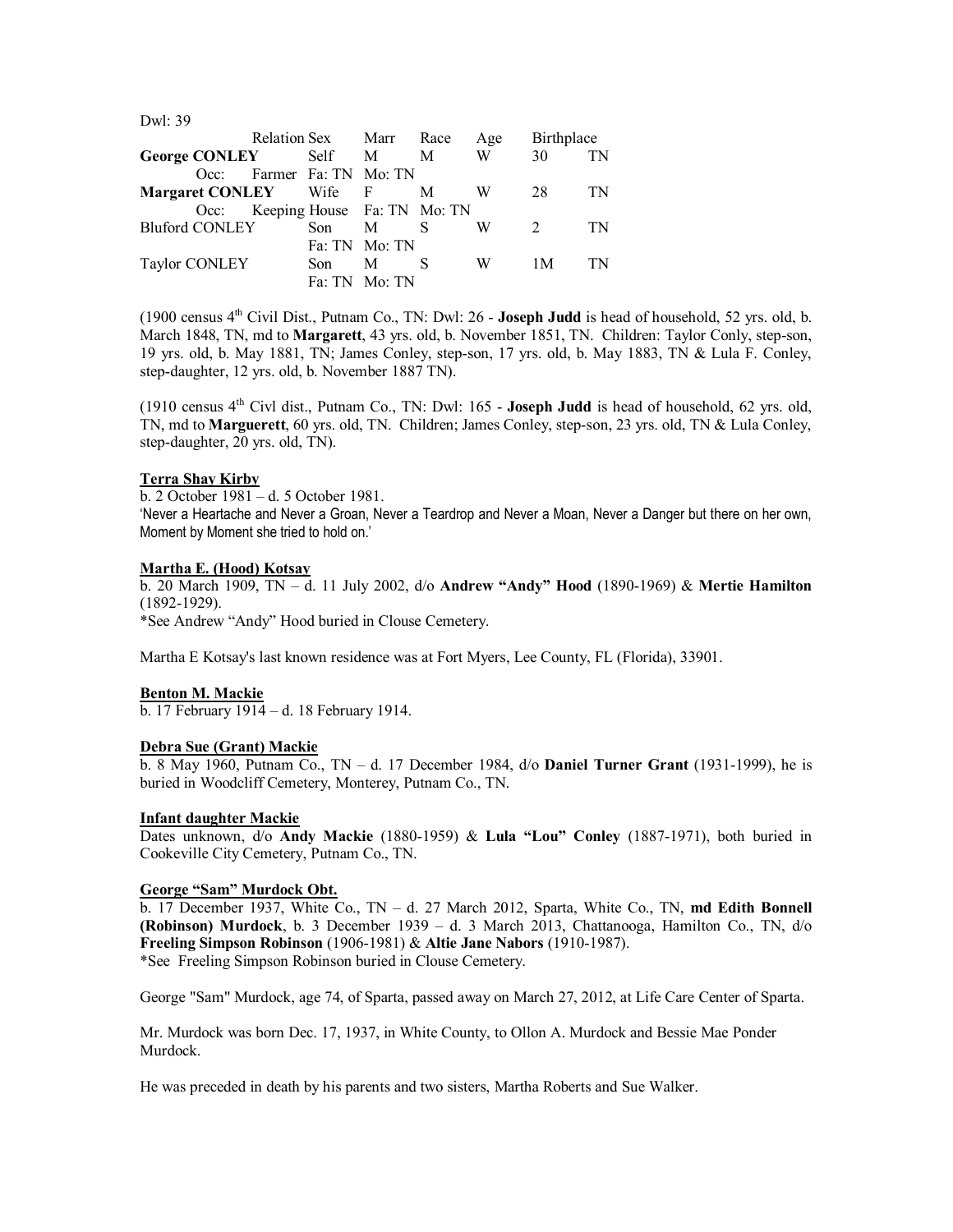Funeral service will be 2 p.m., March 30, 2012, at Thurman Funeral Home, with burial in Clouse Seminary Cemetery, in Cookeville. Bro. Harold Robinson and Bro. Danny Lane will officiate. The family will receive friends 5-8 p.m., March 29, at the funeral home.

Thurman Funeral Home is in charge of the arrangements.

Published: Thursday, March 29, 2012 7:41 AM CDT

### **Ella Marie Nabors Obt.**

b. 11 March 1932 – d. 2 July 1933, Putnam Co., TN, d/o **James Franklin Nabors** (1913-1988) & **Ona M. Robinson** (1909-1995).

\*See James Franklin Nabors buried in Clouse Cemetery.

The death angel visited the home of Mr. & Mrs. Frank Nabors last Sunday morning and claimed for its victim their darling baby, who had been sick with colitis for several days. Putnam Herald, TN: 6 July 1933.

# **Finis Nabors**

b. 1 October 1927 – d. 16 February 1937, Putnam Co., TN, s/o **John Haskel Nabors** (1908-1976) & **Lee Ann Robinson** (1907-1985). Finis shared tombstone with his parents John H. Nabors & Lee Ann Robinson.

\*See Lee Ann (Robinson) Nabors Obt.

### **Frank H. Nabors**

b. unknown – d. 18 October 1922.

This along with another Nabors headstone were found across the street (Board Valley) and up on a hill. Some say there used to be land that originally belonged to the Clouse Cemetery across the road. (source: Findagrave.

### **Frank Harold Nabors**

b. 19 October 1942, Putnam Co., TN – d. 19 October 1942, Putnam Co., YN, s/o **James Franklin Nabors** (1913-1988) & **Ona Melvina Robinson** (1909-1995).

\*See James Franklin Nabors buried in Clouse Cemetery.

### **James Franklin Nabors**

b. 20 February 1913, TN – d. 28 February 1988, Nashville, Davidson Co., TN, md on the  $22<sup>nd</sup>$  of February 1931, Putnam Co., TN to **Ona Melvina (Robinson) Nabors**, b. 21 December 1909, Putnam Co., TN – d. 22 May 1995, Putnam Co., TN, d/o **John Isaac Robinson** (1871-1955) & **Lou Ellar Finley** (1879-1922).

\*See Frank Harold Nabors buried in Clouse Cemetery.

\*See James Hermon Nabors buried in Clouse Cemetery.

\*See John Isaac Robinson buried in Clouse Cemetery.

(**Source**: Tennessee State Marriage record, Putnam Co., TN, pg. 289 – Frank Nabors married 22 February 1931, Putnam Co., TN, age 18, address: Sparta, White Co., TN to Ona Robinson, age 20, address: Sparta, White Co., TN. Name of parent, guardian or next of kin of female: John Robinson, Sparta, White Co., TN).

### **James Hermon Nabors**

b. 14 November 1938, White Co., TN – d. 27 September 1956, White Co., TN, s/o **James Franklin Nabors** (1913-1988) & **Ona M. Robinson** (1909-1995). \*See James Franklin Nabors buried in Clouse Cemetery.

# **Lee Ann (Robinson) Nabors Obt.**

 $\overline{b}$ . 8 July 1907, Putnam Co., TN – d. 10 February 1985, Cookeville, Putnam Co., TN, md on the 16<sup>th</sup> of December 1923, Putnam Co., TN to **John Haskell Nabors**, b. 20 April 1908, Monterey, Putnam Co., TN – d. 12 October 1976, s/o **Samuel Arthur Dowell "Dow" Nabors** (1882-1967) & **Mary Lee Braddom**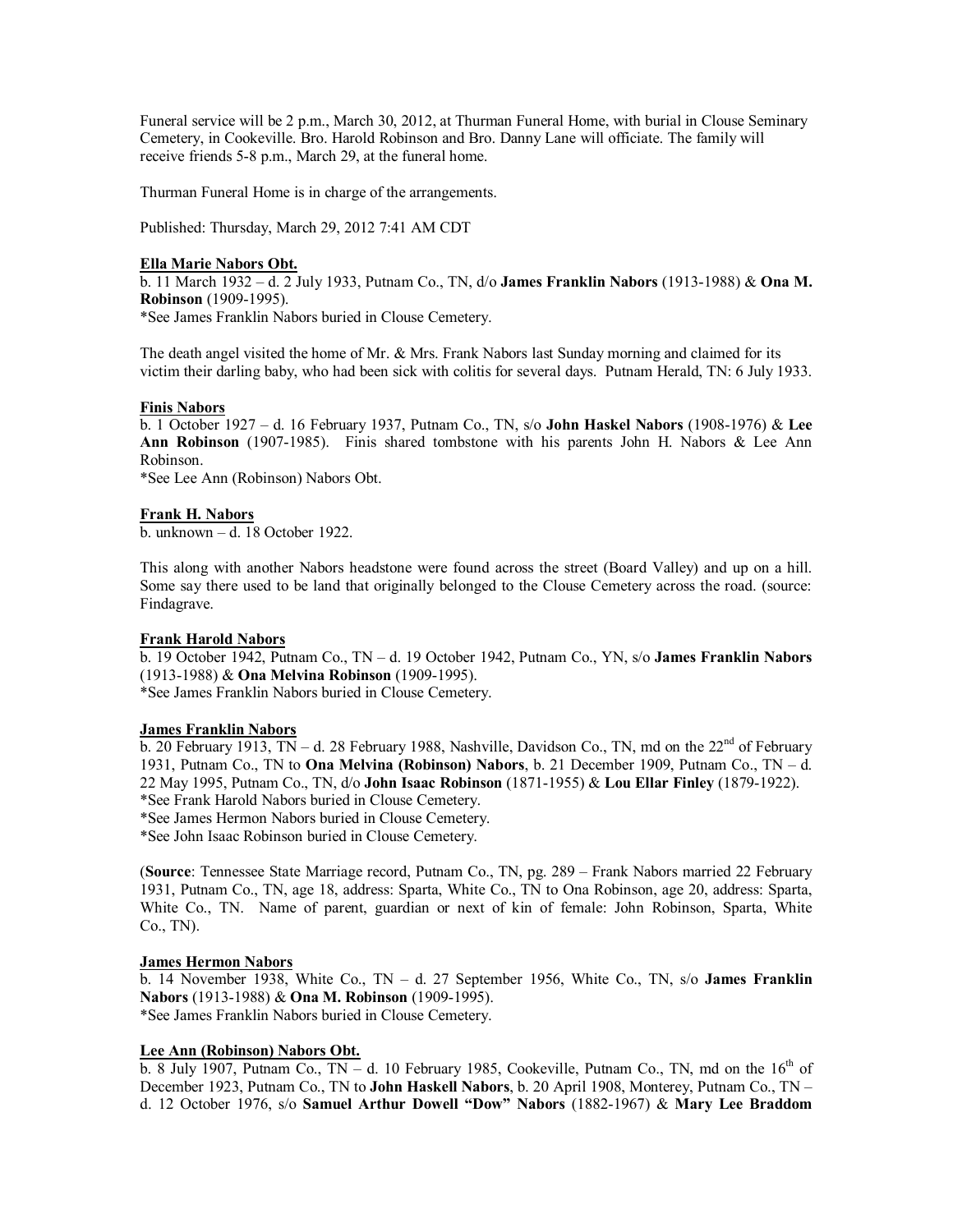(1884-1938). Lee Ann (Robinson) Nabors, d/o **D. Eratus Robinson** (1875-1929) & **Lou M. Finley** (1881- 1917).

\*See Finis Nabors buried in Clouse Cemetery.

\*See D. Eratus Robinson buried in Clouse Cemetery.

\*See Samuel Arthur Dowell "Dow" Nabors buried in Clouse Cemetery.

(**Source**: Tennessee State Marriage record, Putnam Co., TN, pg. 204, #2075 – Haskell *Neighbors /*Nabors married 16 December 1923, Putnam Co., TN to Miss Lee Ann *Roberson* Robinson).

**COOKEVILLE**--Funeral services for Mrs. Lee Ann Nabors, 77, of Route 6, Cookeville, were held Tuesday, Feb. 12, at 2 p.m. in the chapel of Dyer Funeral Home with Carson Whiteaker officiating. Burial was in Clouse Cemetery.

Mrs. Nabors, a homemaker, died Feb. 10, 1985, at her home following an extended illness.

A native of Putnam County, she was the daughter of the late Dee and Lou Finley Robinson. She was the widow of John Haskell Nabors.

Her family includes four daughters, Mary Lou Roberson of Florida, Aline Stamps of Cookeville, Jean Bowman of Ohio, and Glenda Bumbalough of Cookeville; two sons, James Nabors of Cookeville and Hershel Nabors of Ohio; one brother, Haskell Robinson of Sparta; three sisters, Loni Selby of Sparta, Mattie Mackey and Vesti Carroll of Cookeville; and 17 grandchildren and 16 great-grandchildren. Dyer Funeral Home is in charge of arrangements.

#### **Marie Nabors**

b. unknown – d. 23 July 1933.

This along with another Nabors headstone were found across the street (Board Valley) and up on a hill. Some say there used to be land that originally belonged to the Clouse Cemetery across the road. **Source**: Findagrave.

### **Samuel Arthur Dowell "Dow" Nabors**

b. 16 February 1882, Putnam Co., TN – d. 14 February 1967, Putnam Co., TN, md on the  $22^{nd}$  of September 1900, Putnam Co., TN, to **Mary Lee (Braddom) Nabors**, b. 4 October 1884 – d. 12 May 1938, d/o **John Calvin Braddom** (1850-1932) & **Sarah Ann Short** (1860-1943). Samuel Arthur Dowell "Dow" Nabors, s/o **James Franklin Nabors** (1858-1891) & **Sarah Francis Hayes** (1865-1891).

\*See John Calvin Braddom buried in Clouse Cemetery.

\*See Lee Ann (Robinson) Nabors Obt.

\*See Pearlie Elizabeth (Nabors) Tabors Obt.

(**Source**: Tennessee State Marriage record, Putnam Co., TN, pg. 58 - Dow Nabors married 22 September 1900, Putnam Co., TN to Mary L. Braddom).

### **Shela Hooper Nash Obt.**

b. 24 June 1927, Putnam Co., TN – d. 10 October 2010, Baxter, Putnam Co., TN, (US Air Fore WWII), md on the 13th of January 1951, Putnam Co., TN to **Jeanetta Elise (Clouse) Nash**, b. 31 May 1925. Hooper Nash, s/o **Shelah Buster Nash** (1905-1987) & **Myrtle E. Myatt** (1908-1996), both buried in Nash Cemetery, Baxter, Putnam Co., TN.

(**Source**: Tennessee State Marriage record, Putnam Co., TN, pg. 308 – Shelah Hooper Nash married 13 January 1951, Putnam Co., TN, age 23, b. 24 June 1927, address: Rt. 2, Baxter, Putnam Co., TN to Jeanetta Elise Clouse, age 25, b. 31 May 1925, address; Rt. 6, Sparta, White Co., TN. Name of parent, guardian or next of kin of female: Harvey Richard Clouse, Rt. 6, Sparta, White Co., TN).

Funeral Services for Mr. Hooper Nash, age 83, of Baxter, will be held at 2 p.m. on Tuesday, October 12, 2010 at Boiling Springs Baptist Church with burial in the Clouse Cemetery.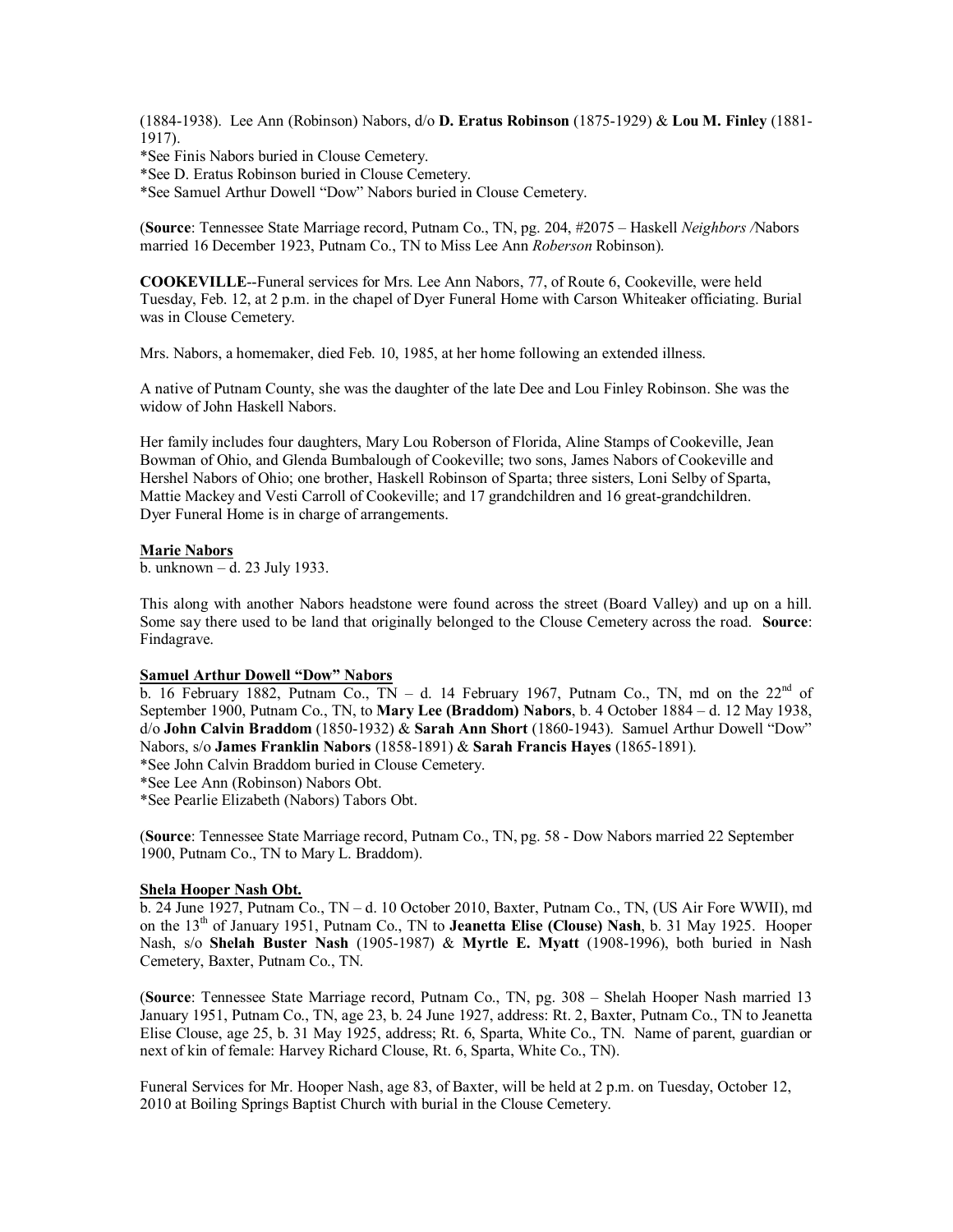The family will receive friends on Monday, October 11, 2010 from 6 p.m. until 9 p.m. at the Chapel of Dyer Funeral Home and on Tuesday from 1 p.m. until time of service at the Boiling Springs Baptist Church.

Mr. Nash died Sunday, October 10, 2010 at his home.

He was born June 27, 1926 in Putnam County TN to the late Shelah "Buster" Nash and Myrtle Myatt Nash.

Hooper was a veteran of World War II serving in the United States Air Force. He was a member of the Boiling Springs Baptist Church where he served as a Deacon for over fifty years. Mr. Nash spent his life as a self employed farmer in the 16th district.

His family includes his wife of 59 years, Jeanetta Clouse Nash, of Baxter; Two sons, Steve Nash and wife Nella, and Stanton Nash and wife Pat, both of Baxter. Hooper is also survived by four grandchildren; David Nash and fiancé Lori Greatorex of Sparta, Traci Davison and husband T.J. of Baxter, Christy Tennant and husband D.D. of Cookeville, and Richard Nash and wife Beth of Sparta. He is also survived by six greatgrandchildren. In addition to his parents Mr. Nash was preceded in death by a brother, Homer Nash.

Pallbearers will consist of friends from Boiling Springs Baptist Church.

Bro. Tracy Gross and Bro. Harlen Simmons will officiate at the services.

The family would like to express their gratitude to Caris Hospice for their kind and compassionate care of Mr. Nash.

#### **Merle Edwin Osborn Obt.**

b. 6 June 1927, Butler, Butler Co., PA – d. 28 November 2007, Algood, Putnam Co., TN, (US Army Air Force WWII), md on the 11<sup>th</sup> of March 1973, Washington, District of Columbia, to **Ruth Eunetta (Gentry) Osborn**, b. 10 July 1934, Monterey, Putnam Co., TN – d. 1 November 2019, Sparta, White Co., TN, d/o **Thomas Othienal Gentry** (1883-1962) & **Flora Eunetta Clouse** (1896-1971). Thomas Othienal Gentry is buried in Whittaker Cemetery, Monterey, Putnam Co., TN. Merle Edwin Osborn, s/o **Wilmer Martin Osborn** (1889-1981) & **Della May Kradel** (1896-1969), both buried in Rose Hill Cemetery, Butler Co., PA.

\*See Dr. Ruth Eunetta (Gentry) Osborn Obt.

**COOKEVILLE**, TN -- Funeral services for Merle Edwin Osborn, 80, of Algood will be held Saturday, Dec. 1, at 1 p.m. at the Cookeville chapel of Hooper-Huddleston & Horner Funeral Home.

Burial with military honors by the Veterans Honor Guard will be in Clouse Cemetery in Upper Board Valley.

Family will receive friends Friday, Nov. 30, from 5-7 p.m. and Saturday from noon until time of services at the funeral home.

Mr. Osborn died Wednesday, Nov. 28, 2007, at his residence.

He was born June 6, 1927, in Butler, Pa., to the late Wilmer and Della Osborn.

Mr. Osborn served in the Army Air Force Veteran in WWII then continued his education at George Washington University in Washington D.C. He was a pioneer in TV engineering there at the CBS station, WTOP, where he worked until retirement, building the tower in northwest Washington that remained in service until 1989.

It was in Washington, D.C., that Mr. Osborn met and married psychiatrist Dr. Ruth Gentry from Monterey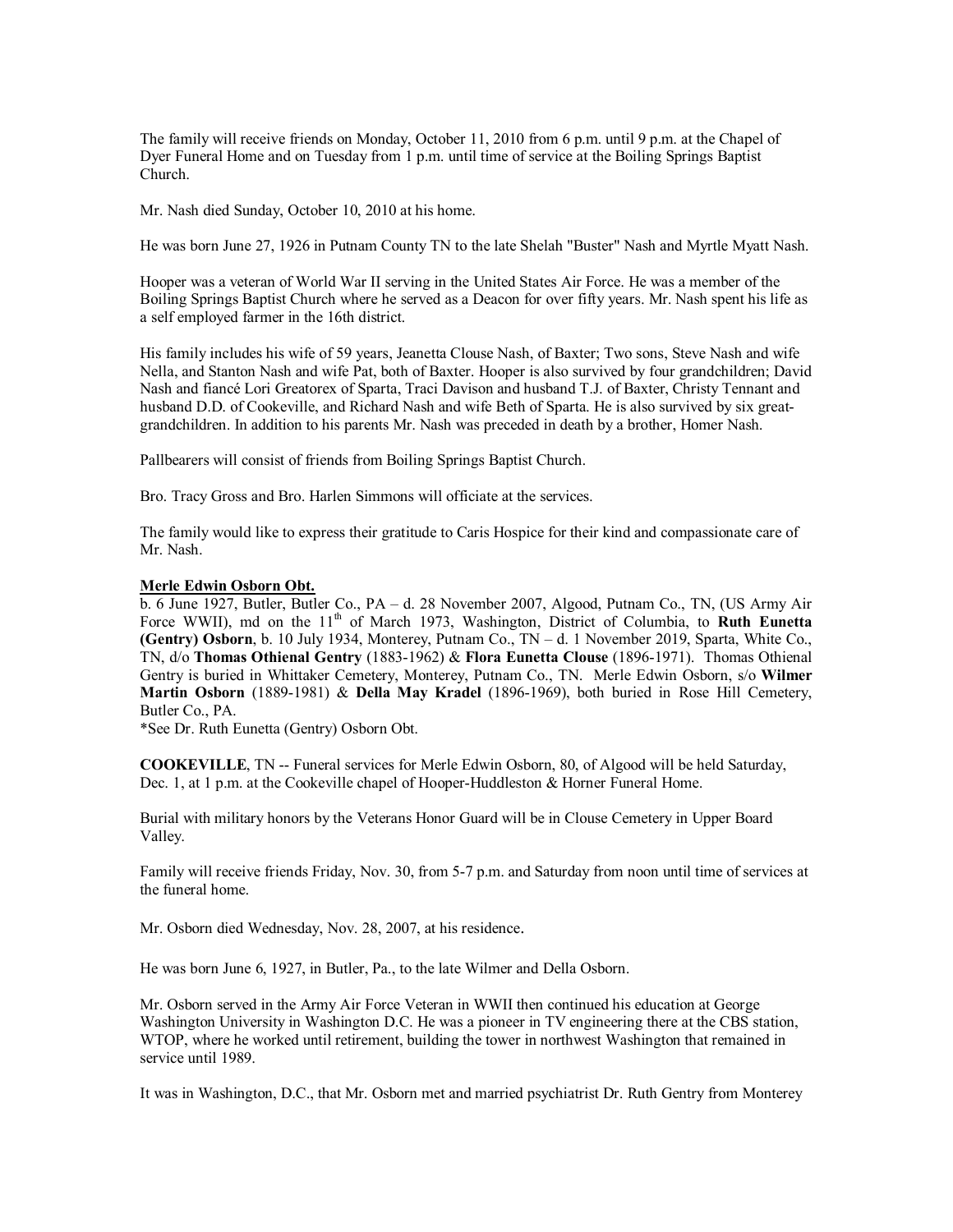and reared three daughters.

Among his avid interests, Mr. Osborn read and collected a large library of books that he donated to the Cookeville Public Library after his retirement. He loved hiking in the mountains, wildlife and nature.

In 1990, Mr. Osborn bought a tract of woodland on Osborn Mountain between Monterey and Cookeville, where he built his retirement home; later he donated the tract to Tennessee as a public park, the Merle Osborn Nature Preserve.

Mr. Osborn was a kind, gentle and loving man who never saw anyone in need without giving to him. He journeyed through life softly and never spoke a word against anyone. He blessed his family with a peaceful, quiet life. He was loved by all who knew him.

His family includes his wife of 34 years, Ruth Gentry Osborn (whom he married March 11, 1973); three daughters and a son-in-law, Joyce Parker of Fairfax, Va., Grace and Harlen Dixon of Algood and Dr. Gloria Reckrey of Cookeville; two sisters, Grace Dunbaugh of Norfolk, Va., and Jean Bachman of Butler, Pa.; and two granddaughters, Kara Anne Floyd Oberle and Leslie Nicole Floyd of Fairfax, Va.

In addition to his parents, he was preceded in death by a sister, Ruth Stewart.

Pallbearers will be Madonna Deluca, Harlen and James Dixon, Taylor Mansell and James Smith.

Rev. Charles Hutchinson will officiate the services.

Herald-Citizen, Cookeville, TN: 29 November 2007

#### **Dr. Ruth Eunetta (Gentry) Osborn Obt.**

b. 10 July 1934, Monterey, Putnam Co.,  $TN - d$ . 1 November 2019, Sparta, White Co., TN, md on the  $11<sup>th</sup>$ of March 1973, Washington, District of Columbia, to Merle Edwin Osborn, b. 6 June 1927, Butler, Butler Co., PA – d. 28 November 2007, Algood, Putnam Co., TN, (US Army Air Force WWII), s/o **Wilmer Martin Osborn** (1889-1981) & **Della May Kradel** (1896-1969), both buried in Rose Hill Cemetery, Butler Co., PA. Dr. Ruth Eunetta (Gentry) Osborn d/o **Thomas Othienal Gentry** (1883-1962) & **Flora Eunetta Clouse** (1896-1971). Thomas Othienal Gentry is buried in Whittaker Cemetery, Monterey, Putnam Co., TN. Dr. Ruth Eunetta (Gentry) Osborn also md June 1956, Chicago, IL to **Harold Lewis Reckrey**, b. 12 May 1934, Chicago, Cook Co., IL – d. 9 September 2002, Newport News, Newport News City, VA, (US Army as a Dentist), he is buried in Arlington National Cemetery, Arlington, Arlington Co., VA. Harold Lewis Reckrey, s/o **Harold Fred Reckrey** (1905-1961) & **Esther Alexandria Lindberg** (1910-1958), both buried in Acacia Park Cemetery and Mausoleum, Norwood Park Township, Cook Co., IL. **Harold Lewis Reckrey** & **Dr. Ruth Eunetta (Gentry) Reckrey Osborn** had three daughters, Joyce Parker, Grace Harlen and Gloria Miller. Ruth had a brief marriage of two years in later life to **William Tomlinson**, who preceded her in death in 2015.

\*See Flora Eunetta (Clouse) Gentry buried in Clouse Cemetery.

\*See Merle Edwin Osborn Obt.

Dr. Osborn helped usher in to Middle Tennessee a greater acceptance of modern psychiatry. Dr. Osborn authored a weekly advice column, "Your Mental Health by Dr. Ruth Osborn," in the Herald Citizen newspaper in 1992 and 1993, offering counsel and words of wisdom to write-in readers.



Ruth loved the hills of Tennessee. She was raised on a farm in Monterey. Her grandfather and her great-grandmother were Baptist preachers. As a child, Ruth was saved through grace by an act of faith in Jesus Christ, our Savior. She attended the Methodist church with her father, mother and siblings.

Ruth considered herself "a daughter of Tennessee." She taught her daughters to use "elbow grease." She loved all animals, birds and endangered wildlife She enjoyed morning walks with her two Great Pyrenees dogs. She liked to cook. She liked to read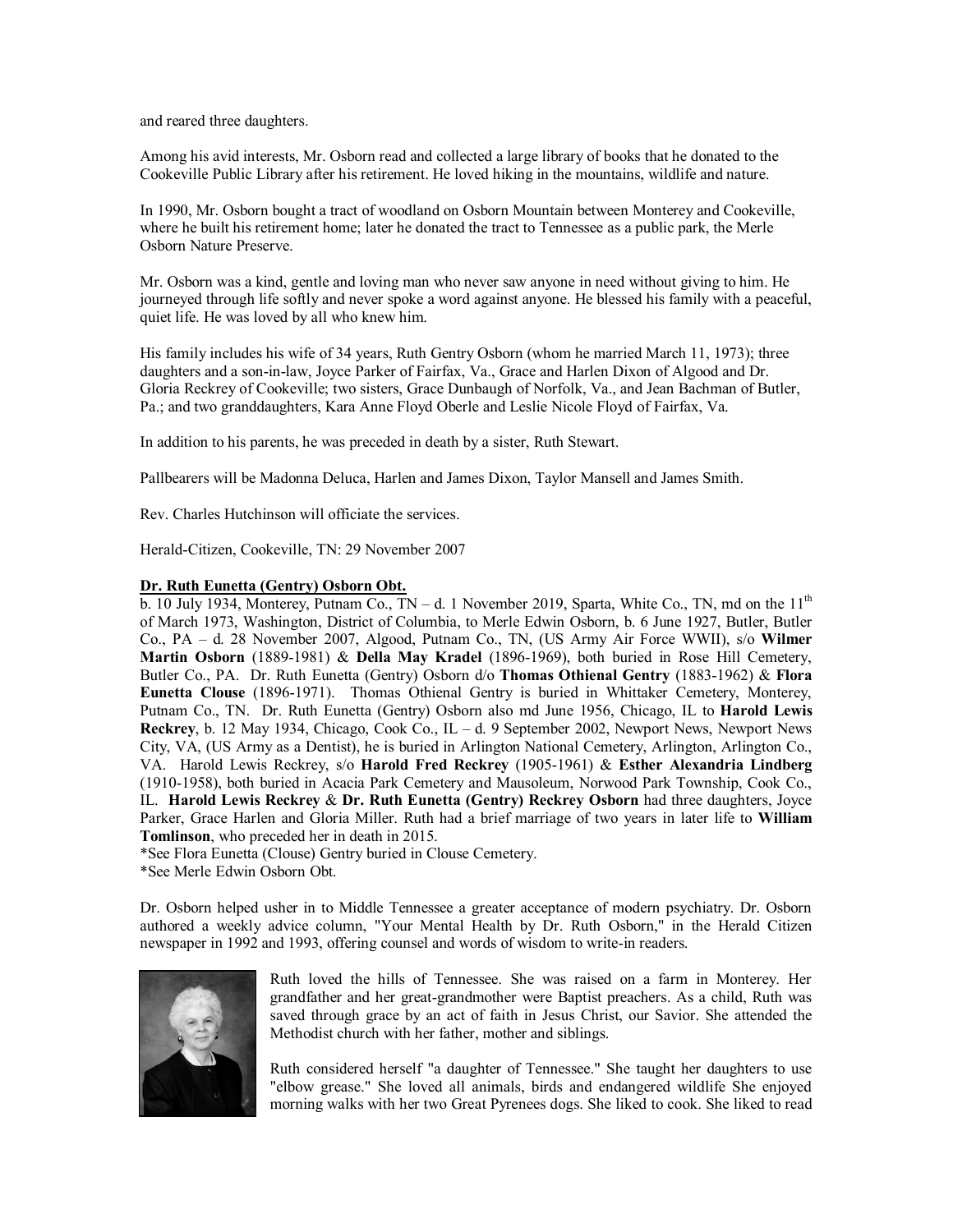books about ancient civilization. She was generous in helping others, giving money, clothing, education and shelter to those in need.

While practicing psychiatry in Maryland, Dr. Osborn developed an interest in real estate. She renovated houses on Capitol Hill and nearby areas.

She married her loving husband, Merle Osborn, on Aug. 12, 1973. They lived in Maryland for 18 years before they built their Cookeville dream house near Rocky Point in Cookeville East, on the mountain they developed and years ago affectionately called home. The Osborns donated 92 acres of the mountain to the Tennessee Parks and Greenways Foundation, "conserving land where people and nature can thrive."

Ruth and Merle later resided in Algood, Tennessee, where, for a time, Dr. Osborn ran Duke's Restaurant. In addition, Dr. Osborn owned two dozen rental properties in Putnam County.

Ruth had a brief marriage of two years in later life to William Tomlinson, who preceded her in death in 2015.

She is survived by her three daughters from her first marriage to Harold Reckrey: Joyce Parker of Fairfax, Virginia, Grace (Harlen) Dixon of Algood, Tennessee, and Gloria Miller of Cookeville, Tennessee; two granddaughters, Kara Floyd (Doug) Oberle and Leslie Floyd (Jose') Padilla; and great-granddaughter, Audrey Oberle. She is also survived by nieces and nephews, of special note, Carolynn Harris of Cookeville, Tennessee.

In addition to her parents, Dr. Osborn was preceded in death by her sister, Rose; brother, Bill; two half sisters, Martha and Lena; and two half brothers, Dewey and Steve.

The family will have private funeral services.

Burial of ashes will be at the Clouse Cemetery in upper Board Valley, Putnam County, Tennessee, next to her husband of 34 years, Merle Osborn. Her gravestone inscription reads "A daughter of Tennessee came home."

Dr. Osborn was deeply loved and is greatly missed. Another grey wolf is no longer. May she continue to dwell, now forever at peace, with His loving embrace.

In lieu of flowers, family members and associates are encouraged to make a memorial donation to St. Jude's Children's Research Hospital, 501 St. Jude Place, Memphis, TN 38105 or 1-800-822-6344, in tribute to Ruth Osborn, tribute id number 11702850.

Hooper-Huddleston & Horner Funeral Home is in charge of arrangements, 526-6111.

You may share your thoughts and memories at [www.hhhfunerals.com.](http://www.hhhfunerals.com./)

Herald-Citizen, Cookeville, TN: 10 November 2019.

### **Pamela Fay (Cleghorn) Palk Obt.**

 $\overline{b}$ . 10 July 1962, Putnam Co., TN – d. 5 March 2009, Cookeville, Putnam Co., TN, md on the 2<sup>nd</sup> of March 1982, Putnam Co., TN to **Roy Michael "Mike" Palk**, b. 18 August 1958, Putnam Co., TN. Pamela Fay (Cleghorn) Palk, d/o **Johnnie Lee Cleghorn** (1933-2000) & Julie Ellen Allen (1935-1997). \*See Julie Ellen (Allen) Cleghorn buried in Clouse Cemetery.

(**Source**: Tennessee State Marriage record, Putnam Co., TN, pg. 294 – Roy Michael Palk married 2 March 1982, Putnam Co., TN, age 23, b. 18 August 1958, address: Rt. 10, Box 422, Cookeville, TN to Pamela Faye Cleghorn, age 19, b. 10 July 1962, address: 565 W. 7<sup>th</sup> St.., Cookeville, TN. Name of parent, guardian, or next of kin of female: Johnny Cleghorn, 565 W.  $7<sup>th</sup>$  St.., Cookeville, TN).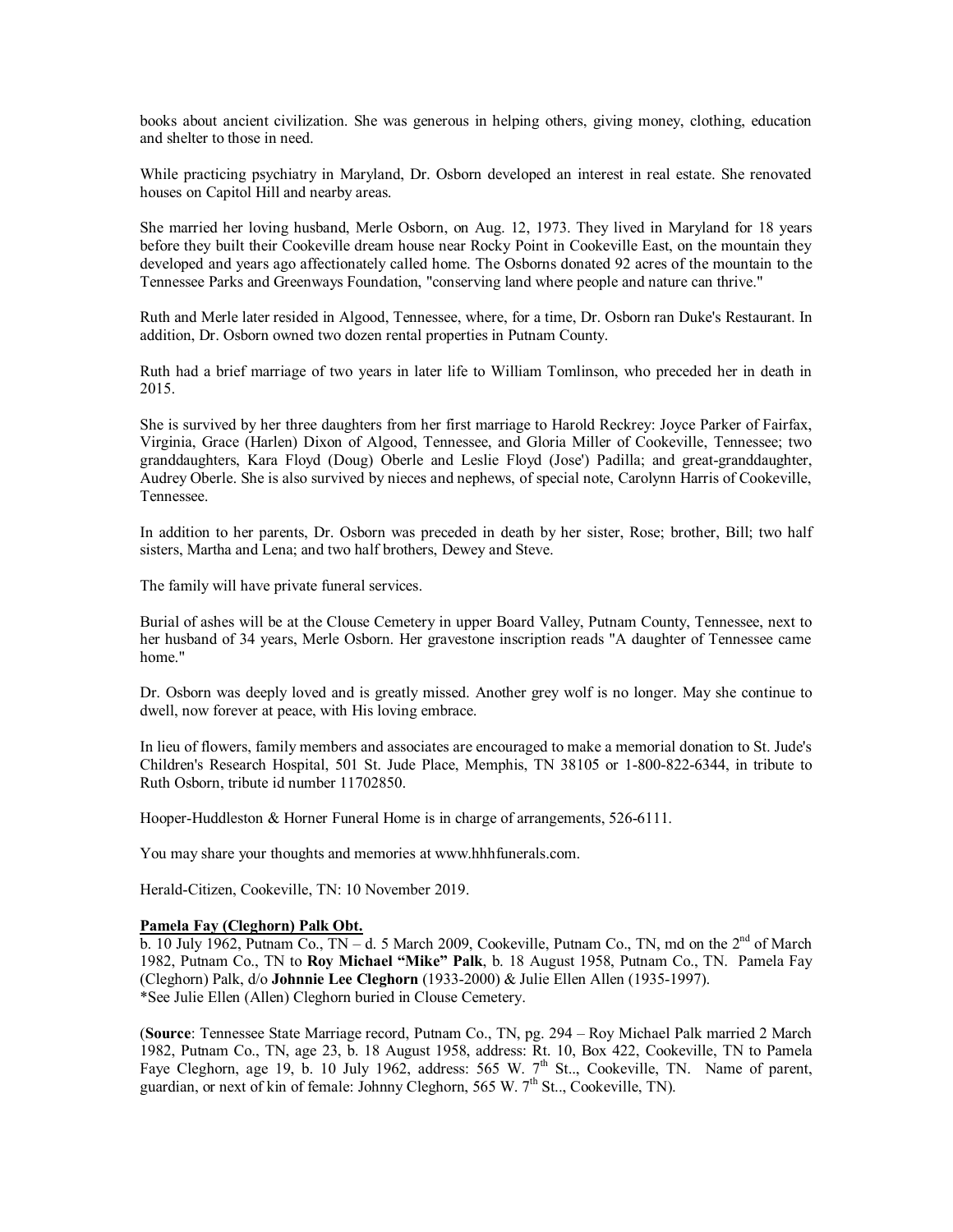Services for Pamela Faye Palk, 46, of Cookeville, Tennessee will be held on Saturday, March 7, 2009 from the chapel of Dyer Funeral Home. Burial will be in Clouse Cemetery.

Mrs. Palk passed from this life on Thursday, March 5, 2009, in Cookeville.

She was born July 10, 1962, in Putnam County, Tennessee to the late Johnnie Cleghorn and Julie Allen Cleghorn.

Mrs. Palk was a homemaker and loving mother and Meme.

Her family includes her husband, Mike Palk; five daughters and two sons-in-law, Angie (Mike) Moore, Felicia Cleghorn, Mary Farley, Ashley (Johnny) Threet and Jamie Palk; and seven grandchildren, Devon and Destiny Moore, Tabitha Schipp, Samie Schipp, and Lexi, Brittany and Tori Farley.

In addition to her parents, she was preceded in death by a grandson, Christopher Schipp.

Pallbearers will be family and friends.

Bro. Larry Self will officiate at the services.

### **Ethel (Baker) Pearson**

b. 13 February 1908, Sparta, White Co., TN – d. 4 September 2000, Putnam Co., TN, md on the 29<sup>th</sup> of March 1971, Coffee, TN to **Troy A. Pearson**. Ethel (Baker) Pearson, d/o **William J. Mance Baker** (1882- 1964) & **Elsie (Hill) Hill Baker** (1882-1963).

\*See William J. Mance Baker buried in Clouse Cemetery.

\*See Delma Pearl (Baker) Harris buried in Clouse Cemetery.

Ethel Pearson and Pearl Harris are sisters. Daughters of William Baker and Elsie Hill Baker. They share tombstone.

(**Source**: Tennessee State Marriage record, Coffee Co., TN, pg. 152, #2966 – Troy A. Pearson married 29 March 1971, Coffee Co., TN to Ethel N. Baker).

# **Danny Ray Ramsey**

 $\overline{b}$ . 6 November 1946 – d. 9 April 2004, Harriman, Roane Co., TN, (SGT US Air Force), md on the 7<sup>th</sup> of October 1978, Roane Co., TN to **Cynthia Jo Smith Ramsey** b. 18 September 1952, TN. Danny Ray Ramsey md also on the 26<sup>th</sup> of January 1995, Cumberland Co., TN to Lori Ann Clark, b. 23 May 1953. Danny Ray Ramsey, s/o **Joseph Charles Ramsey** (1923-2013) & **Treva Aline Conley** (1922-2018), both buried in Roane Memorial Gardens, Rockwood, Roane Co., TN.

(**Source**: Tennessee State Marriage record, Roane Co., TN, pg. 30 – Danny Ray Ramsey married 7 October 1978, Roane Co., TN, age 31, b. 6 November 1946, TN, address: Harriman, Roane Co., TN. (Name of Father: Joseph C. Ramsey & Mother: Treva Conley) to Cynthia Jo Smith, age 26, b. 18 September 1952, TN, address: Harriman, Roane Co., TN. (Name of Father: Charles E. McSwan & Mother: Imogene Ray).

(**Source**: Tennessee State Marriage record, Cumberland Co., TN, pg. 510 – Danny Ray Ramsey married 26 January 1995, Cumberland Co., TN, age 48, b. 6 November 1946, address; 636 Swan Pond circle Rd., Harriman, TN to Lori Ann Clark, age 42, b. 23 May 1953, address: 724 W. Kingston Ave, Rockwood Co., TN. Name of parent, guardian or next of kin of female: Joe Holloway, 512 Mountain View Rd., Rockwood Co., TN).

### **Myra (Hill) Randolph**

b. 19 October 1863, Putnam Co., TN – d. 14 October 1958, Dry Valley, Putnam Co., TN, md **Lee Tollett**. Myra (Hill) Randolph also md **Jess Randolph**. Myra (Hill) Randolph, d/o **Isaac Hill & Rhoda**.

She was also married to Lee Tollett and had two sons Lee and Burl, a sister Mrs. L. C. Baker.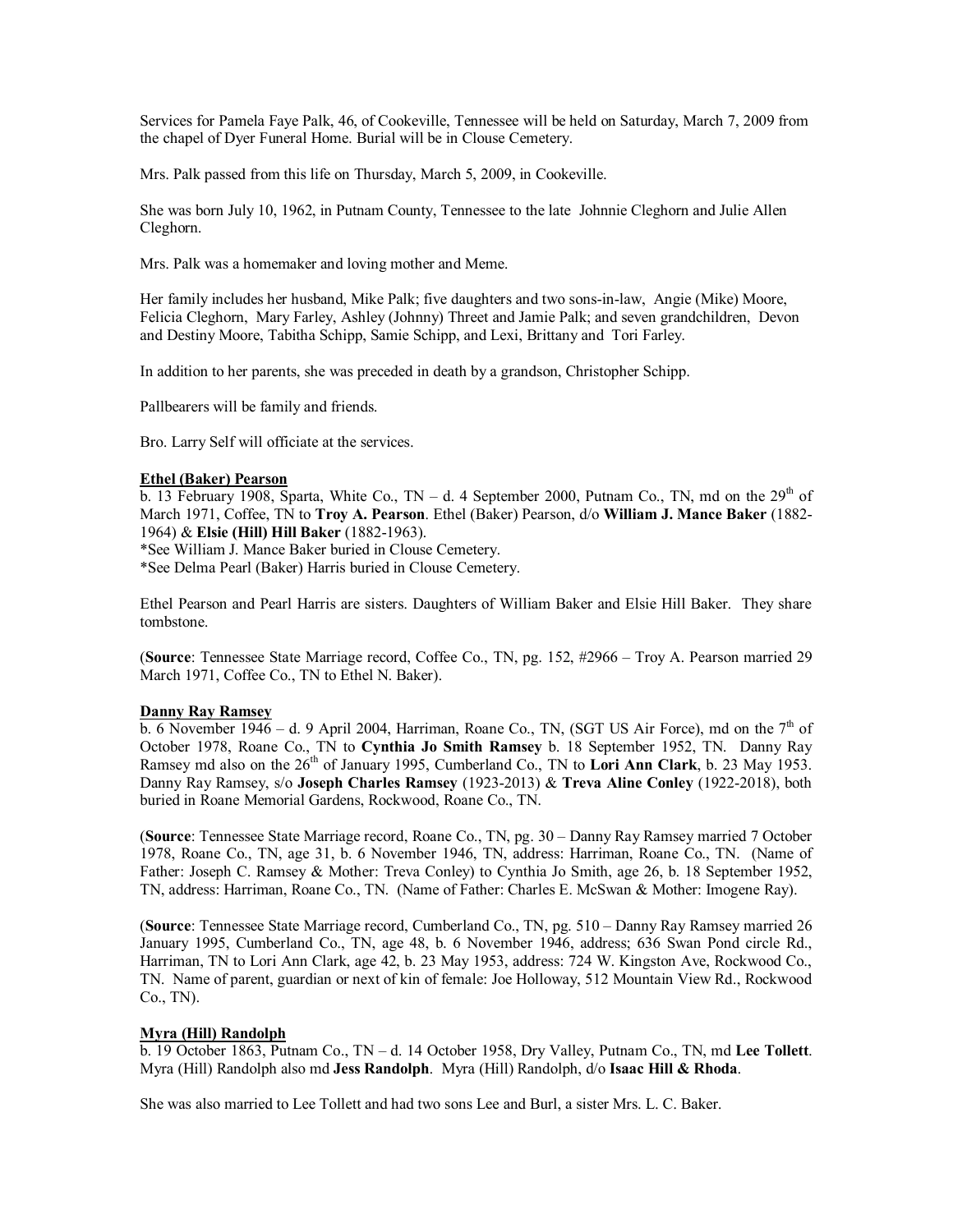### **William Randolph**

b. unknown – d. (age 48) 22 February 1915.

### **Coretta "Retta" (Robinson) Rice Obt.**

b. 14 May 1933, White Co.,  $TN - d$ . 23 March 2016, Dayton, Montgomery Co., OH, md on the 6<sup>th</sup> of October 1951, Putnam Co., TN to **Monroe "Eugene" Rice**, b. 4 April 1931, Sparta, White Co., TN – d. 20 August 1984, Dayton, Montgomery Co., OH, s/o **Monroe Green Rice** (1909-1984) & **Betty Catherine Holloway** (1914-1996). Coretta "Retta" (Robinson) Rice, d/o **Freeling Simpson Robinson** (1906-1981) & **Altie Jane Nabors** (1910-1987).

\*See Monroe "Eugene" Rice Obt.

\*See Freelin Simpson Robinson buried in Clouse Cemetery.

(**Source**: Tennessee State Marriage record, Putnam Co., TN, pg. 55 – Monroe Eugene Rice married 6 October 1951, Putnam Co., TN, age 20, b. 4 April 1931, address: Rt. 1, Monterey, Putnam Co., TN to Coretta Robinson, age 18, b. 14 May 1933, address: Rt. 2, Sparta, White Co., TN. Name of parent, guardian or next of kin of female: Freeling Robinson, Rt. 2, Sparta, White Co., TN. Name of parent, guardian or next of kin of male: Monroe Green Rice, Rt. 1, Monterey, Putnam Co., TN).

Coretta Robinson Rice, Age 82, of Beavercreek, Ohio went home to be with the Lord on Wednesday, March 23, 2016, at The Hospice of Dayton, Ohio. Coretta was born May 14, 1933 in White County, Tennessee to the late Freeling Simpson Robinson and Altie (Nabors) Robinson.

She was also preceded in death by her husband, Monroe 'Eugene' Rice; her son-in-law, Steve Dilldine (69418982); grandson, Daniel; her brother, Odell Robinson; sister and brother-in-law, Bonnelle and Sam Murdock; her two sisters, Virgie Robinson and Estell Robinson; brother-in-law, Raymond Emery; and sister-in-law, Juanita Robinson.

Coretta was a member of the First Pentecostal Church of Murlin Heights.

She is survived by two daughters, Charlotte Dilldine and Pat (Harry) Snodgrass; two sons, Harley (Angela) and Larry Rice; sister, Ella Emery; her brothers, J. L. Robinson, Harold (Faye) Robinson and Howard (Lee) Robinson; 14 grandchildren; 27 great grandchildren; and by her extended family. Services will be held Thursday March 31, at Hunter Funeral Home. Pastor Tim Blevins will officiate.

Interment will be at Clouse Cemetery in Sparta, Tennessee.

### **Monroe "Eugene" Rice Obt.**

b. 4 April 1931, Sparta, White Co., TN - d. 20 August 1984, Dayton, Montgomery Co., OH, md on the  $6<sup>th</sup>$ of October 1951, Putnam Co., TN to **Coretta "Retta" (Robinson) Rice**, b. 14 May 1933, White Co., TN – d. 23 March 2016, Dayton, Montgomery Co., OH, d/o **Freeling Simpson Robinson** (1906-1981) & **Altie Jane Nabors** (1910-1987). Monroe "Eugene" Rice, s/o **Monroe Green Rice** (1909-1984) & **Betty Catherine Holloway** (1914-1996).

\*See Coretta "Retta" (Robinson) Rice Obt.

(**Source**: Tennessee State Marriage record, Putnam Co., TN, pg. 55 – Monroe Eugene Rice married 6 October 1951, Putnam Co., TN, age 20, b. 4 April 1931, address: Rt. 1, Monterey, Putnam Co., TN to Coretta Robinson, age 18, b. 14 May 1933, address: Rt. 2, Sparta, White Co., TN. Name of parent, guardian or next of kin of female: Freeling Robinson, Rt. 2, Sparta, White Co., TN. Name of parent, guardian or next of kin of male: Monroe Green Rice, Rt. 1, Monterey, Putnam Co., TN).

Monroe Eugene (Gene) Rice, age 53 passes away August 20, 1984 Monday in Dayton, Ohio. A former resident of White County. Funeral Services were held August 24, 1984 at 1:00 p.m. in the Board Valley Baptist Church. Officiating was Rev. Leslie Hickey and Rev. Harold Robinson. Interment followed in the Clouse Cemetery in Board Valley.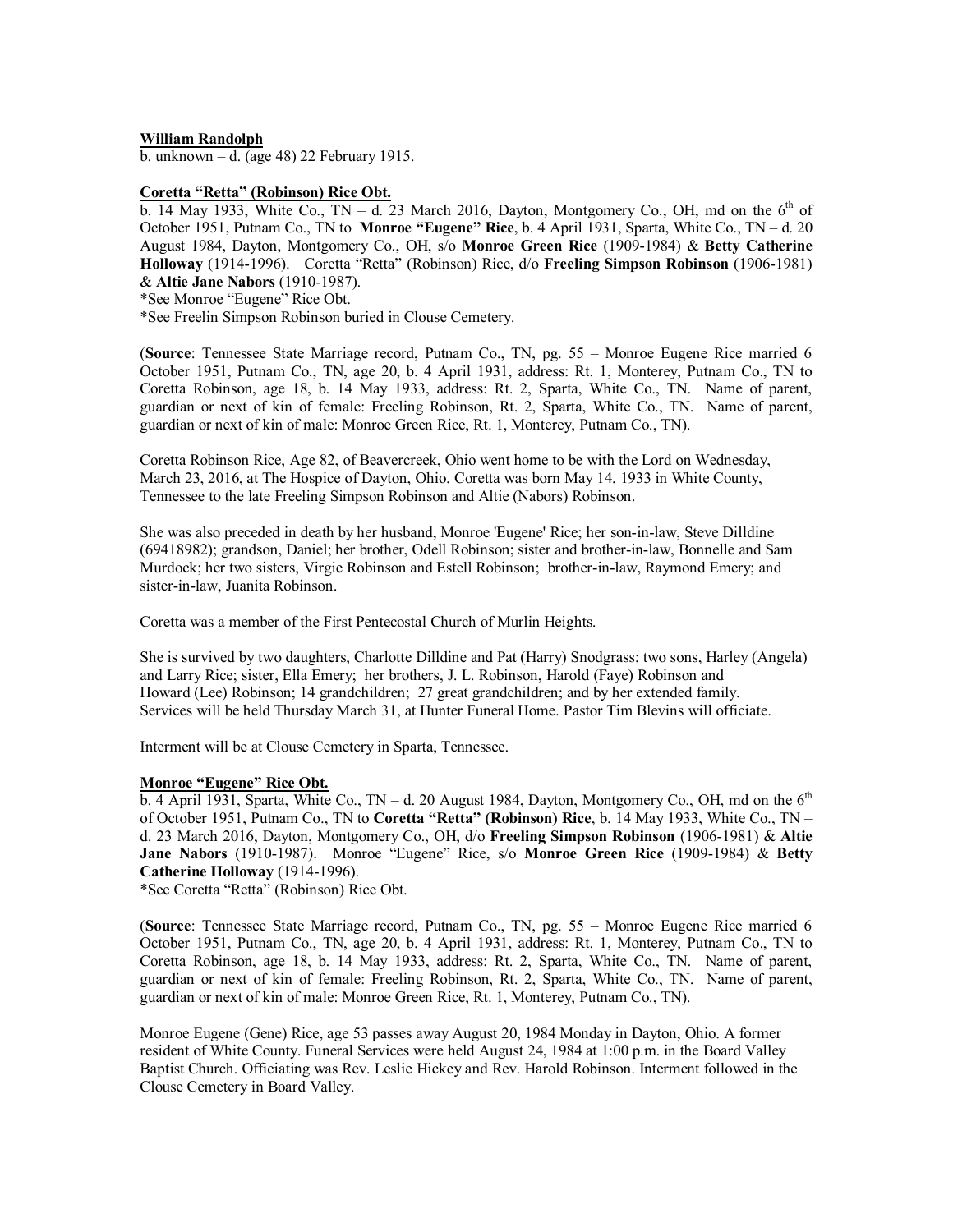He survived by his wife, Retta Robinson Rice of Dayton, Ohio, 2 daughters: Charlotte Dilldine of Ohio, Pat Snodgrass of Ohio, 2 sons, Harley Rice, Larry Rice both of Ohio, his mother, Mrs. Betty Rice of Ohio, 5 sisters; Kathy Rice, Estelle Rice, Jaunita Hallott, Faye Barnes all of Ohio, Sue Barnes of Crossville, 2 brothers; Don Rice, Dewey Rice both of South Carolina, and 9 grandchildren. Thurman Funeral Home was in charge of arrangements.

# **Vicki Selby Ridgell Obt.**

Funeral Services For Vicki Selby Ridgell, Age 58, Of Monterey, Tennessee, Will Be Conducted On Sunday, February 13, 2022, At 2:00 PM From The Chapel Of Goff Funeral Home. Celebrants Will Be Nephew, Brandon Farley, Daughter, Connie Ridgell, And Uncle, Rev. Dale McCloud With Interment To Follow In The Clouse Cemetery In Sparta, Tennessee. Ms. Ridgell Was Born On Wednesday, October 16, 1963, In Cookeville, Tennessee, To Wanda Faye McCloud Selby Of Monterey, Tennessee, And The Late Carl Edward Selby. Ms. Ridgell Passed Away On Thursday, February 10, 2022, At Her Home. Ms. Ridgell Was A Quality Auditor With Cummins Filtration In Cookeville, Tennessee. She Was A Member Of Trinity Assembly In Algood, Tennessee. She Was A Graduate Of Monterey High School Class Of 1981. In Addition To Her Mother, She Is Survived By Her Daughter, Connie Ridgell Of Sweetwater, TN; Sister And Brother-In-Law, Sheila And Dave Farley Of Monterey, TN; Niece, Michelle (Andrew) Farley-Carson Of Cookeville, TN; Nephew, Brandon (Miranda) Farley Of Livingston, TN; 5 Great Nieces And Nephews; And A Host Of Other Relatives And Friends. The Family Will Receive Friends At Goff Funeral Home On Sunday, February 13, 2022, From 12:00 PM Until Time Of Services At 2:00 PM. Arrangements And Care Provided By D.M. Goff Funeral Home, Inc., 205 East Cleveland Avenue, Monterey, Tennessee 38574.

### **Richard Franklin Robbins**

b. 28 September 1932, Putnam Co., TN – d. 7 October 1932, Putnam Co., TN, s/o **Festus Robbins** & **Julia A. Scarbrough**.

### **Alex Morris Robinson**

b. 1891, Putnam Co., TN – d. 21 December 1915, White Co., TN, s/o **William Jefferson Robinson** (1862- 19440 & **Martha Elizabeth Welch** (1867-1925).

\*See William Jefferson Robinson buried in Clouse Cemetery.

OBITUARY NOTICE FOR: Robinson, Alex: Mr. Alex Robinson died at his home near Pleasant Ridge, Wednesday, Dec. 22nd, with dropsy, after a long sickness. He had been to see the Indian doctor, but without success. He leaves a wife, and three little children and a father and mother, and several sisters and brothers to mourn his death. He was laid to rest at Clouse's cemetery. May the Lord's blessings rest on the bereaved ones. [Date: 1/6/1916, Vol. XIV, No. 1, Page 4] The Putnam County Herald, TN.

### **Alfie Robinson**

b. 29 May 1913 – d. 29 May 1913, s/o **John Isaac Robinson** (1871-1955) & **Lou Ellar Finley** (1879- 1922.

\*See John Isaac Robinson buried in Clouse Cemetery.

### **Alton Lee Robinson**

b. 18 February 1917 – d. 9 March 1917.

### **Alva Quinton Robinson**

b. 29 May 1913, Putnam Co.,  $TN - d$ . 13 December 1994, Cookeville, Putnam Co., TN, md on the  $17<sup>th</sup>$  of October 1966, White Co., TN to **Mary Mayalan (Hood) Robinson**, b. 15 September 1940. Alva Quinton Robinson also md on the 15th of September 1934, Putnam Co., TN to **Pasty "Pansie" (Nabors) Robinson**. Alva Quinton Robinson also md on the 23rd of May 1964, Putnam Co., TN to **Thelma Lee Holloway Foster**, b. 21 October 1918 – d. 12 May 1992, Cookeville, Putnam Co., TN. Alva Quinton Robinson, s/o **John Isaac Robinson** (1871-1955) & **Lou Ellar Finley** (1879-1922).

\*See John Isaac Robinson buried in Clouse Cemetery.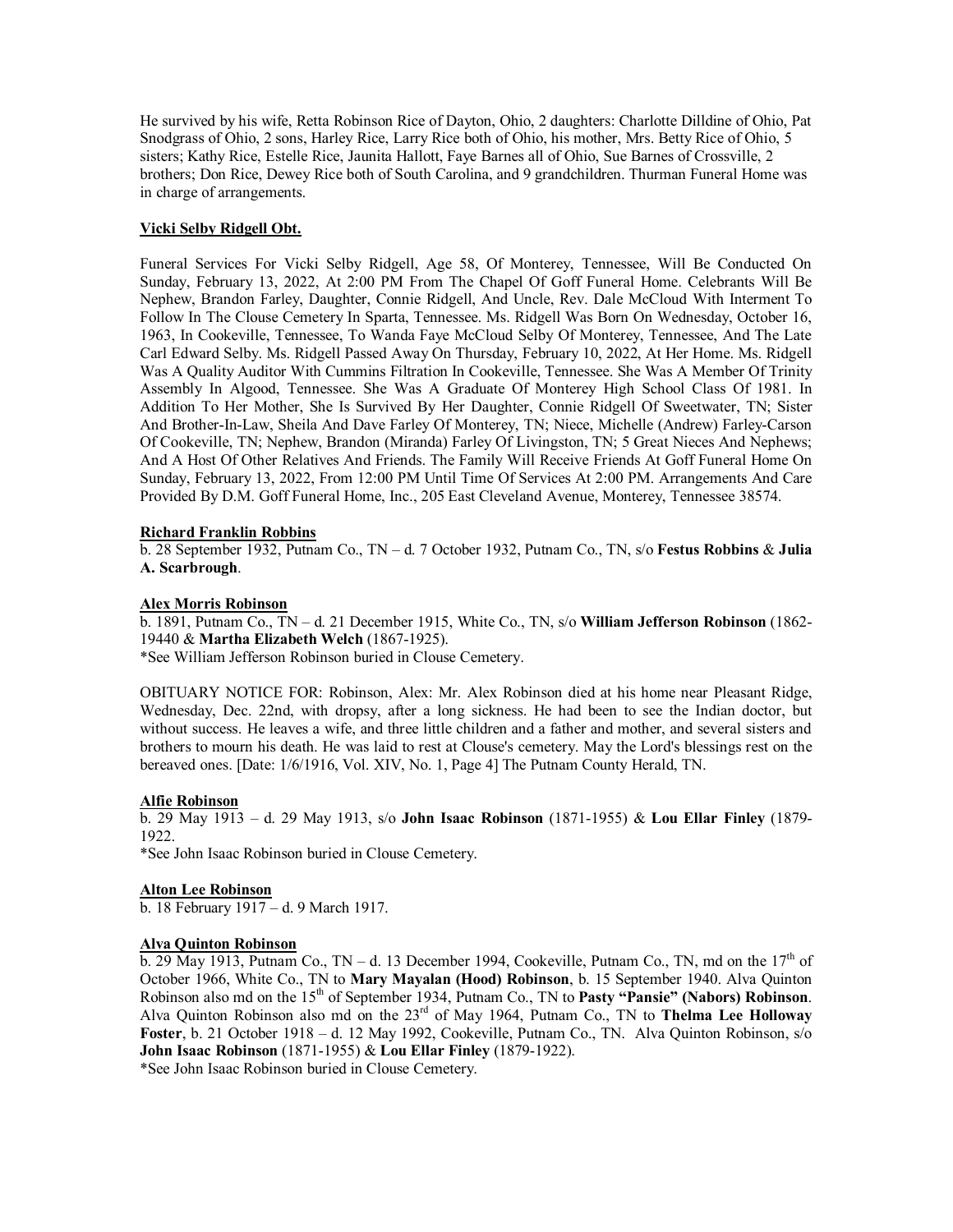(**Source**: Tennessee State Marriage record, Putnam Co., TN, pg. 342 – Alva Robinson married 15 September 1934, Putnam Co., TN, age 21, address: Sparta, White Co., TN to Pasty Nabors, 16, address; Sparta, White Co., TN. Name of parent, guardian or next of kin of female: Dow Nabors, Sparta, White Co., TN).

(**Source**: Tennessee State Marriage record, Putnam Co., TN, pg. 407 – Alva Quinton Robinson married 23 May 1964, Putnam Co., TN, age 50, b. 29 May 1913, address: 1158 Biddle, Wyandotte, MI to Thelma Lee Hollaway Foster, age 45, b. 21 October 1918, address: Rt. 1, Monterey, Putnam Co., TN. Name of parent, guardian or next of kin of female: Martha Scarbrough Holloway, Rt. 1, Monterey, Putnam Co., TN).

(**Source**: Tennessee State Marriage record, White Co., TN, pg. 56 – Alvie Q. Robinson married 17 October 1966, White Co., TN, age 53, b. 29 May 1913, address; 340 E. Market St., Huntington, IN to Mary Mayalan Hood, age 26, b. 15 September 1940, address: Sparta, White Co., TN. Name of parent, guardian or next of kin of female: Andy Hood, Sparta, White Co., TN).

# **Cathey L. Robinson**

b. 14 October 1894 – d. 9 January 1895.

# **D. Eratus Robinson**

 $\overline{b}$ . 3 January 1875, TN – d. 27 February 1929, TN, md on the 30<sup>th</sup> of March 1899, White Co., TN to Lou **M. (Finley) Robinson**, b. 14 August 1881, Putnam Co., TN – d. 20 February 1917, d/o **Rufus Finley** (1860-1929) & **Lillie Izabelle Henry** (1861-1944), Both buried in Hill Cemetery, White Co., TN. E. Eratus Robinson, s/o **Freelin Simpson Robinson** (1840-1930) & **Lee Ann Bumbalough** (1840-1913). \*See Lee Ann (Robinson) Nabors Obt.

\*See Finley Robinson buried in Clouse Cemetery.

\*See Freelin Simpson Robinson buried in Clouse Cemetery.

\*See Haskell M. Robinson Obt.

(**Source**: Tennessee State Marriage record, White Co., TN, pg. 192 – D. Robinson married 30 March 1899, White Co., TN to Lou Finley).

# **Donny J. L. Robinson**

b. 23 January 1966 – d. 23 January 1966, s/o of **Mr. & Mrs. J. L. Robinson**.

# **Dorothy Estell Robinson**

b. 18 June 1927, TN – d. 25 May 1929, TN, d/o **Fleeling Simpson Robinson** (1906-1981) & **Altie Jane Nabors** (1910-1987).

\*See Fleeling Simpson Robinson buried in Clouse Cemetery.

# **Finley Robinson**

b. 25 September 1905, Putnam Co., TN – d. 23 March 1922, s/o **D. Eratus Robinson** (1875-1929) & **Lou M. Finley** (1881-1917).

\*See D. Eratus Robinson buried in Clouse Cemetery.

# **Freelin Simpson Robinson**

b. 21 September 1840, Putnam Co., TN – d. 2 April 1930, Sparta, White Co., TN, md **Lee Ann (Bumbalough) Robinson**, b. 4 December 1840, Board Valley, White Co., TN – d. 7 June 1913, Putnam Co., TN, d/o **Isaac Sylvester Bumbalough** (1813-1897) & **Margaret Sparks** (1814-1883), she is buried in Board Valley Cemetery, Sparta, White Co., TN. Freelin Simpson Robinson, s/o **Jonathan "J. H." Robinson** (1816-1903) & **Sarah H. Simpson** (1814-1864), both buried in Broad Valley Cemetery, Sparta, White Co., TN.

\*See Rev. Thomas Jefferson Clouse Obt.

\*See Coretta "Retta" (Robinson) Rice Obt.

\*See William Jefferson Robinson buried in Clouse Cemetery.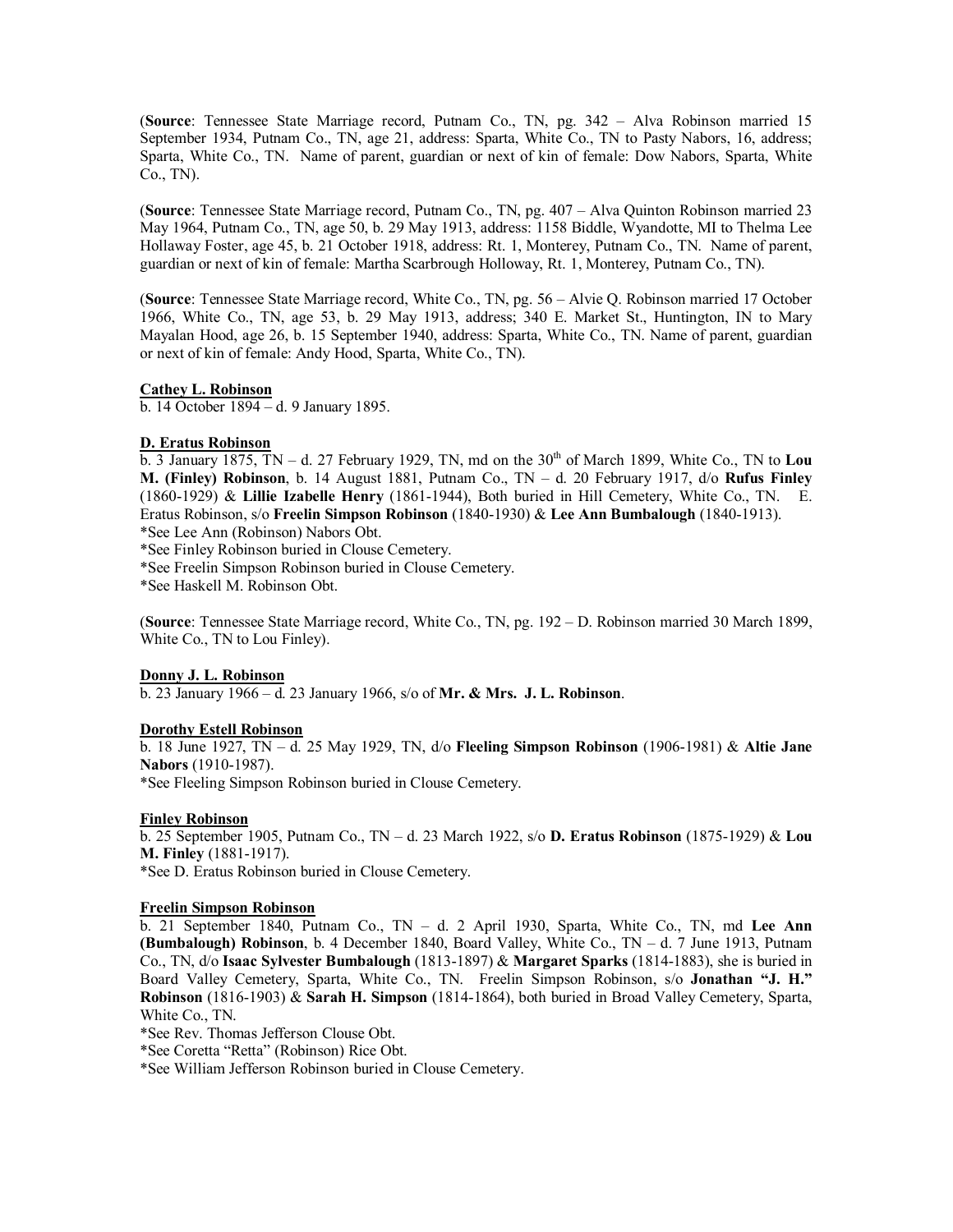Freelin Simpson Robinson married Lee Ann Bumbalough about 1860 in White County, Tennessee. They had 4 children, William Jefferson, Sarah M., Cora & D. Robinson.

### **F. S. Robinson**

b. unknown – d. 1896.

#### **Freeling Odell Robinson Obt.**

b. 1 September 1929, White Co., TN – d. 7 May 2012, Sparta, White Co., TN, md on the  $7<sup>th</sup>$  of November 1981, White Co., TN to **Barbara Faye (Hickle) Robinson**, b. 26 September 1954. Freeling Odell Robinson, s/o **Freeling Simpson Robinson** (1840-1930) & **Lee Ann Bumbalough** (1840-1913). \*See Freeling Simpson Robinson buried in Clouse Cemetery.

(**Source**: Tennessee State Marriage record, White Co., TN, pg. 192 – Freeling Odell Robinson married 7 November 1981, Putnam Co., TN, age 52, b. 1 September 1929, address: 226 Alberta St., Dayton, OH to Barbara Faye Hickle, age 27, b. 26 September 1954, address: Dayton, OH. Name of parent, guardian or next of kin of female: Pat Brown, 130 S. Philadelphia St., Dayton, OH).

Freeling Odell Robinson, age 82, of Sparta, TN, passed away on Monday, May 7, 2012 at Lifecare Center in Sparta. He was born September 1, 1929 to Freeling Simpson Robinson and Altie Jane Robinson in White County.

He was preceded in death by two sisters, Virgie and Estelle Robinson, as well as his parents, Freeling Simpson Robinson and Altie Jane Robinson, both of Sparta. Survivors include his loving wife, Barbara Faye Robinson, Two Sons, Justin Odell Robinson and his wife Teri, and Jodie Hickle and his wife Marisa. He is survived by 3 brothers, J.L. Robinson, Howard Robinson and his wife Lea, and Harold Robinson and his wife Faye, and 3 sisters, Ella Emery, Retta Rice, and Bonell Murdock. He has 3 grandchildren - Jason Dulworth of Murfreesboro, Shaina Dulworth of Knoxville, and Leanne Hickle of Livingston.

Family will receive friends at Thurman Funeral Home, Wednesday, May 9, 2012 from 5 to 8 p.m. and Thursday, May 10, 2012 from 1 p.m. til time of service.

Funeral services will be Thursday May 10th 2012 at 2 p.m. at Thurman Funeral Home. Bro. Freddie Copeland and Bro. Danny Lane will be officiating. Interment will be at Upper Board Valley Cemetery following the service.

Thurman Funeral Home is in charge of arrangements.

### **Freeling Simpson Robinson**

 $\overline{b}$ . 15 June 1906, Putnam Co., TN – d. 20 July 1981, Sparta, White Co., TN, md on the 12<sup>th</sup> of June 1925 to **Altie Jane (Nabors) Robinson**, b. 10 April 1910, Putnam Co., TN – d. 18 November 1987 Sparta, White Co., TN, d/o **Samuel Arthur Dow Nabors** (1882-1967) & **Mary Lee Braddom** (1884-1938). Freeling Simpson Robinson, s/o **John Isaac Robinson** (1871-1955) & **Lou Ellar Finley** (1879-1922).

\*See George "Sam" Murdock Obt.

\*See Samuel Arthur Dow Nabors buried in Clouse Cemetery.

\*See Dorothy Estell Robinson buried in Clouse Cemetery.

\*See John Isaac Robinson buried in Clouse Cemetery.

\*See J. L. Robinson Obt.

US WWII Draft Cards Young Men (1940-1947)

| <b>Name:</b>       | Freeling Simpson Robinson |
|--------------------|---------------------------|
| Gender:            | Male                      |
| <b>Race:</b>       | White                     |
| Age:               | 34                        |
| <b>Birth Date:</b> | 15 Jun 1906               |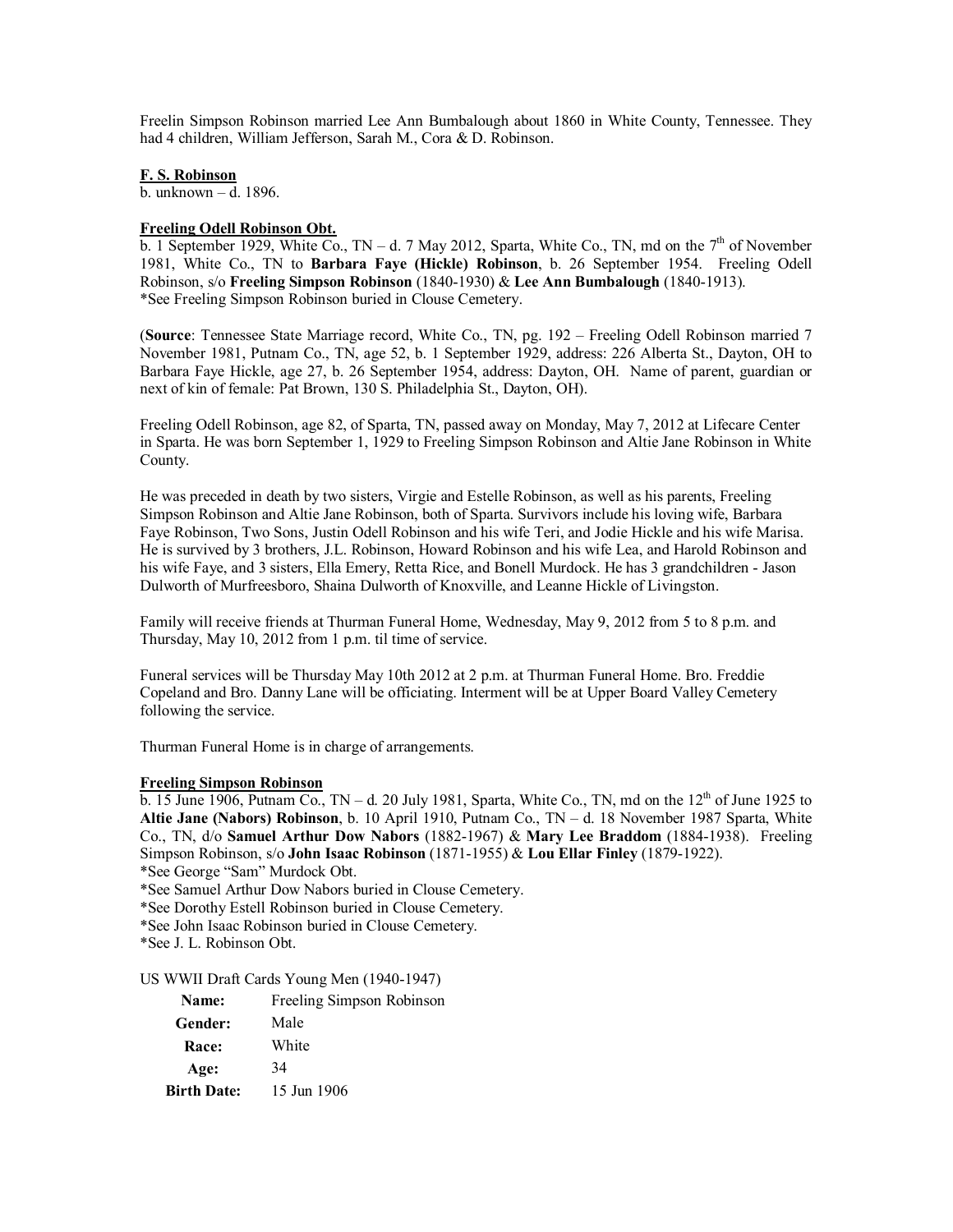| <b>Birth Place:</b> Putnam, Tenn             |                           |  |  |
|----------------------------------------------|---------------------------|--|--|
| <b>Residence Place:</b>                      | Sparta, Putnam, Tennessee |  |  |
| <b>Registration Date: 16 Oct 1940</b>        |                           |  |  |
| <b>Registration Place: Putnam, Tennessee</b> |                           |  |  |
| Employer:                                    | T. J. Clark               |  |  |
| Height:                                      | $5ft-7in$                 |  |  |
| Weight:                                      | 153                       |  |  |
| <b>Complexion:</b>                           | Light Brown               |  |  |
| <b>Hair Color:</b>                           | <b>Blonde</b>             |  |  |
| <b>Eye Color:</b>                            | Blue                      |  |  |
| Next of Kin:                                 | Altie Jane Robinson       |  |  |

#### **Haskell M. Robinson Obt.**

b. 25 June 1913, White Co., TN – d. 21 September 1999, Monterey, Putnam Co., TN, md on the  $4<sup>th</sup>$  of December 1937 to **Geneva (Henry) Robinson**, b. 21 October 1922, Putnam Co., TN – d. 7 November 1996, Putnam Co., TN, d/**o George Washington Henry** (1891-1978) & **Alice Farley** (1894-1981). Haskell M. Robinson, s/o **D. Eratus Robinson** (1875-1929) & **Lou M. Finley** (1881-1917). \*See George Washington Henry buried in Clouse Cemetery. \*See D. Eratus Robinson buried in Clouse Cemetery.

(**Source**: Tennessee State Marriage record, White Co., TN, pg. 469 – Haskel Robinson married 4 December 1937, White Co., TN, age 23, address: Rt. 8, Sparta, White Co., TN to Geneva Henry, age 18, address: Rt. 1, Monterey, Putnam Co., TN. Name of parent, guardian or next of kin of female: George Henry, Rt. 1, Monterey, Putnam Co., TN).

**COOKEVILLE** -- Funeral services for Haskell M. Robinson, 86, of the Phifer Mountain Community of Sparta, will be held at 2 p.m. on Thurs., Sept. 23, from the chapel of Whitson Funeral Home. Burial will be in Board Valley Cemetery in White County.

The family is currently receiving friends at the funeral home.

Mr. Robinson died on Tues., Sept. 21, 1999, at Standing Stone Health Care Center.

He was born on June 25, 1913, in White County to the late D. and Ann Robinson. Mr. Robinson was retired from the Putnam County Road Dept., County Quarry.

His family includes two daughters and sons-in-law, Doris and Horace Matthews and Gail and Miral Ford, all of Monterey; a son and daughter-in-law, Royce and Peggy Robinson of Nashville; a sister, Mattie Mackie of Cookeville; six grandchildren, Wayne and Shirlene Ford, Tim and Debbie Matthews, Rick and Tammy Matthews, Michael and Robin Matthews, and Scotty and Cathy Robinson; and five greatgrandchildren.

In addition to his parents, he was also preceded in death by his wife, Geneva Henry Robinson; and several brothers and sisters.

Pallbearers will be Lynn Brown, Raymond and Allen Boles, Wayne Tays, Phines Holloway and Royce Harville.

Bro. Tex Boles will officiate at the services.

### **Infant Robinson**

b. October 1892, Putnam Co., TN – d. October 1892, Putnam Co., TN, infant of **William Jefferson Robinson** (1862-1944) & **Martha Elizabeth Welch** (1867-1925).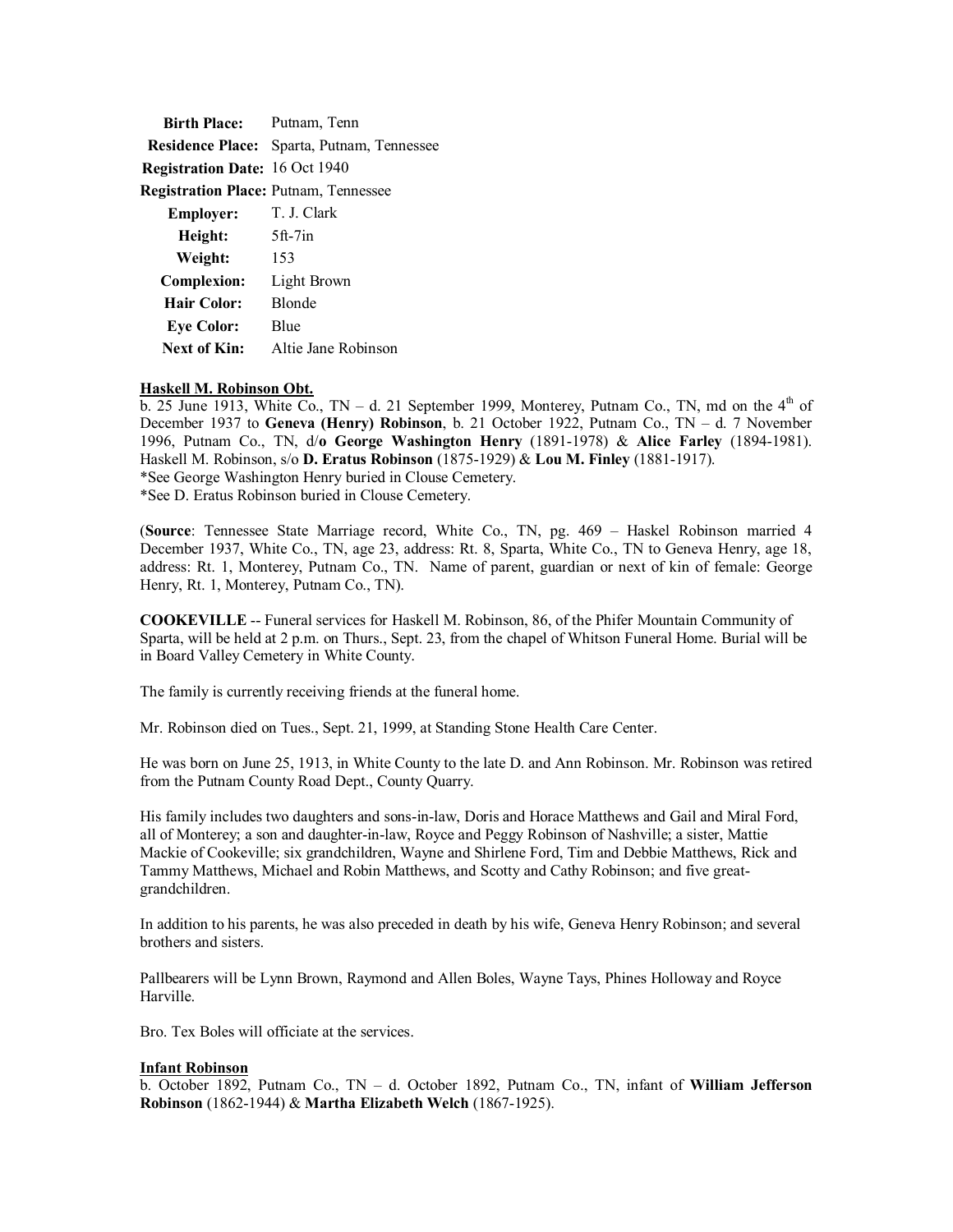### **Infant Robinson**

b. 1887, Putnam Co., TN – d. 1887, Putnam Co., TN, infant of **William Jefferson Robinson** (1862-1944) & **Martha Elizabeth Welch** (1867-1925).

#### **John Isaac Robinson**

b. 13 May 1871, Putnam Co., TN – d. 9 September 1955, Putnam Co., TN, md **Lou Ellar (Finley) Robinson**, b. 21 November 1879 – d. 9 December 1922, d/o **Bluford Merion Finley** (1852-1928) & **Amy Melvinia Romines** (1862-1945). John Isaac Robinson, s/o **Freeling Simpson Robinson** (1840-1930) & **Lee Ann Bumbalough** (1840-1913).

\*See Alfie Robinson buried in Clouse Cemetery.

\*See Alva Quinton Robinson buried in Clouse Cemetery.

\*See Freeling Simpson Robinson buried in Clouse Cemetery.

### **J. L. Robinson Obt.**

 $\overline{b}$ . 7 May 1935, Sparta, White Co., TN – d. 8 October 2016, Sparta, White Co., TN, md on the 8<sup>th</sup> of February 1957, White Co., TN to **Juanita Mae (Brewington) Robinson**, b. 1 September 1939 – d. 29 January 2008, Cookeville, Putnam Co., TN, d/o **Jeff Thomas Brewington** (1914-1984) & **Lennie Lee Robinson** (1912-1996), both buried in Lower Cherry Creek Cemetery, White Co., TN. J. L. Robinson, s/o **Freeling Simpson Robinson** (1906-1981) & **Altie Jane Nabors** (1910-1987). \*See Freeling Simpson Robinson buried in Clouse Cemetery.

J.L. Robinson, age 81, passed away Saturday, October 8, 2016 at Life Care in Sparta.

He was born into life in Sparta, Tennessee on May 7, 1935 to Freeling Simpson Robinson and Altie Jane Nabors Robinson.

He was preceded in death by parents. wife of 50 yrs of marriage, Juanita Mae Robinson, sisters, Virgie Robinson, Estelle Robinson, Bonnell Robinson Murdock and Coretta Rice and brother, Freeling Odell Robinson.

He is survived by children: Shirley Austin and husband, John Ray, Renita Lynne Scott and husband, Marvin, Ronnie Robinson and Judy Scott all of White County; his brothers, Harold Robinson and his wife Faye and Howard Robinson and wife Lea; his sister, Ella Emery; his four grandchildren - Amanda Rhea Austin Brown, Kelsy Lea Miller, Robert Paul Scott and Stacie Nichole Mc Donald; Ten great grandchildren; Jocelyn Lee Scott, Mason Paul Scott, Kalie Nicole Mc Donald, Taylor Jade Mc Donald, Braden Mc Donald, Lyla Mae Brown, Austin Cooper Brown, Eleanor Grace Brown, Wynn Waverly Miller and Ace McKenzie Miller. Also numerous nieces, and nephews.

Thurman Funeral Home is in charge of the arrangements.

### **Lenore Robinson**

b. 18 September 1887 – d. 27 September 1887.

### **Marvin J. Robinson**

b. 20 January 1934, Putnam Co., TN – d. 17 June 1998, (Pvt US Army Korea).

(**Source**: Tennessee State Marriage record, IN – Marvin J. Robinson married 14 March 1953, IN to Martha (Gwinn) Robinson).

#### **Mary Lou Robinson**

b. 1903, Putnam Co., TN – d. unknown, d/o **William Jefferson Robinson** (1862-1944) **& Martha Elizabeth Welch** (1867-1925).

### **Obey Robinson**

b. 22 June 1904 – d. 19 September 1904.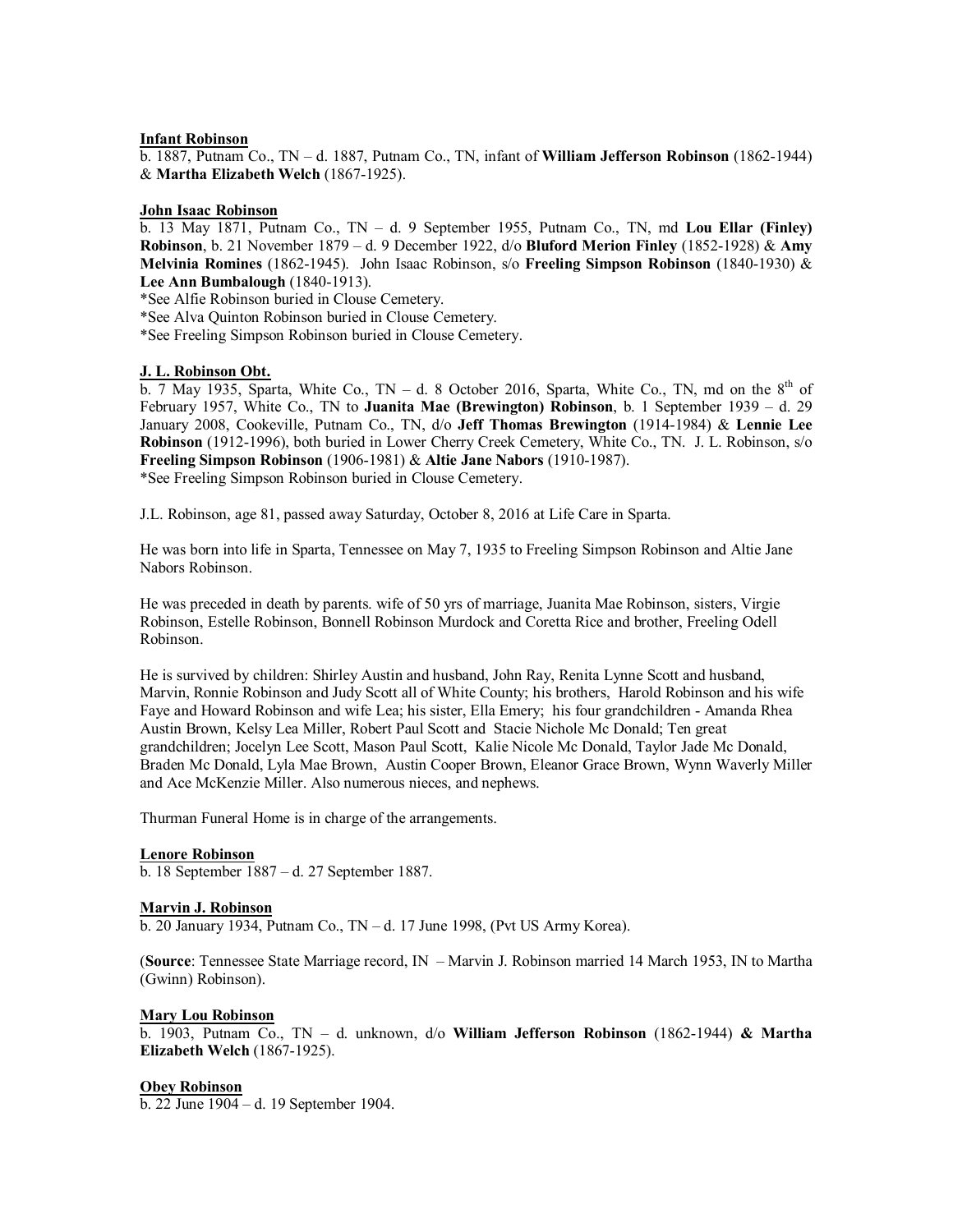# **Virgie Louise Robinson**

b. 23 August 1938 – d. 9 September 1938, d/o **Freeling Simpson Robinson** (1906-1981) & **Altie Jane Nabors** (1910-1987).

\*See Freeling Simpson Robinson buried in Clouse Cemetery.

### **Willie Edna Robinson**

b. 16 March  $1911 - d$ . 8 September 2000, Sparta, White Co., TN. \*See Marvin J. Robinson buried in Clouse Cemetery.

(**Source**: Tennessee State Marriage record, Putnam Co., TN, pg. 399, #4402 – John Robinson married 11 March 1927, Putnam Co., TN to Miss Willie Hood).

### **William Jefferson Robinson**

b. 11 September 1862, Sparta, White Co., TN – d. 10 April 1944, Monterey, Putnam Co., TN, md on the  $7<sup>th</sup>$ of October 1886 to **Martha Elizabeth (Welch) Robinson**, b. 31 May 1867, Monterey, Putnam Co., TN – d. 27 August 1925, Monterey, Putnam Co., TN, d/o **Alexander Welch** (1842-1915) & **Catherine Lee** (1845-1923), both buried in Sand Springs Memorial Gardens, Monterey, Putnam Co., TN. William Jefferson Robinson, s/o **Freelin Simpson Robinson** (1840-1930) & **Lee Ann Bumbalough** (1840-1913). \*See Alex Morris Robinson buried in Clouse Cemetery.

\*See Freelin Simpson Robinson buried in Clouse Cemetery.

\*See Infant Robinson buried in Clouse Cemetery.

\*See Levi Josh Selby buried in Clouse Cemetery.

They had 9 children, Hattie Belle, Alex, William Elbert, Verta, Dovie H., Retta, Marylou, Callie Edna & Jewel Della.

# **James "Uncle Jimmy" Scarbrough**

b. 10 October 1820, White Co., TN – d. 9 December 1908, Putnam Co., TN,  $(25<sup>th</sup>$  Tennessee Inf CSA), md on the  $14<sup>th</sup>$  of October 1839, White Co., TN to **Phoebe (Sparks) Scarbrough**, b. 31 March 1821, VA – d. 15 November 1898, Putnam Co., TN, d/o **William Sparks** Sr. (1783-1869) & **Rhoda Pennington** (1789- 1871), both buried in Judd Church Cemetery, Putnam Co., TN. James "Uncle Jimmy" Scarbrough, s/o **William Scarbrough** (1796-1850) & **Susannah Bumbalough** (1800-1876), both buried in Beecher Frazier Farm Cemetery, Clify, White Co., TN.

(**Source**: Tennessee State Marriage record, White Co., TN, pg. 6, #190 – James Scarbrough married 14 october 1839, White co., TN to Phobe Sparks).

# **James Knox Polk Scarbrough**

b. 6 February 1847, White Co., TN – d. 5 February 1930, Putnam Co., TN, md **Lois (Judd) Scarbrough**, b. 15 April 1851, DeKalb Co., TN – d. 2 August 1927, Putnam Co., TN, d/o **Rev. Nathaniel Jackson Judd** 91807-1885) & **Rebecca Nancy Grimes** (1813-1890), both buried in Judd Church Cemetery, Putnam Co., TN. James Knox Polk Scarbrough, s/o **James "Uncle Jimmy" Scarbrough** (1820-1908) & **Phoebe Sparks** (1821-1898).

### **James Lee Scarbrough**

b. 19 January 1904, Putnam Co., TN – d. 1 December 1926, Sparta, White Co., TN, md **Daisy (Braddom) Scarbrough**. James Lee Scarbrough, s/o **William Samuel "Willie" Scarbrough** (1874-1940) & **Betty Jane Henry** (1879-1963), both buried in Sand Springs Cemetery, Monterey, Putnam Co., TN.

### **Woodrow Scarbrough**

b. 9 April 1914, Putnam Co., TN – d. 18 November 1914.

### **Christopher M. Schipp**

b. & d. 19 July 2006.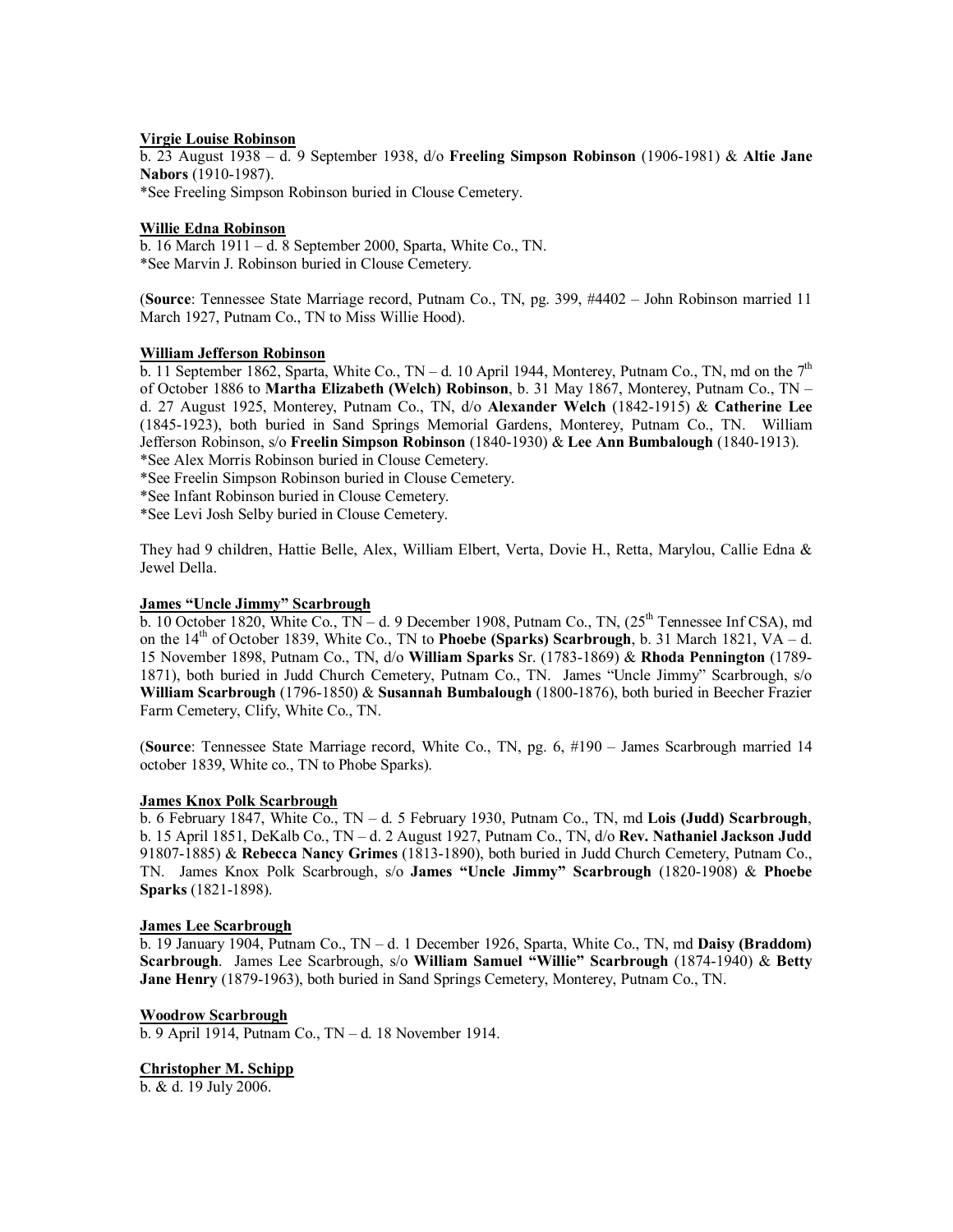# **Carl Edward Selby Obt.**

.

b. 23 September 1935, Monterey, Putnam Co., TN – d. 6 December 2016, Cookeville, Putnam Co., TN, md Wanda Faye (McCloud) Selby. Carl Edward Shelby, s/o **Levi Josh Selby** (1893-1980) & **Dovie Havana Robinson** (1898-1963).

\*See Levi Josh Selby buried in Clouse Cemetery.

Funeral Services For Carl E. Selby, Age 81, Of Monterey, Tennessee, Will Be Conducted On Friday, December 9, 2016, At 11:00 AM At The Monterey Free Will Baptist Church, 311 South Elm Street, Monterey, Tennessee. Rev. Jack Taylor And Rev. Tony Barnett Will Officiate With Interment To Follow In The Clouse Cemetery.

Mr. Selby Was Born On September 23, 1935, In Monterey, Tennessee, To The Late Josh Levi And Dovie Havana Robinson Selby.

Mr. Selby Passed Away On Tuesday, December 6, 2016, At The Cookeville Regional Medical Center. Mr. Selby Was Owner And Operator Of Selby's Grocery And Carl Selby's Bookkeeping

He Was Dispatcher At The Putnam County Highway Department And Helped With Auctions At Tays Realty And Auction.

He Was A Member Of Monterey Free Will Baptist Church For More Than 55 Years. He Served As A Member Of The Church Board, Sunday School Superintendent, A Member Of The Building Committee, And As Sunday School Teacher For 45 Years.

He Is Survived By His Wife Of 56 Years, Wanda Faye McCloud Selby Of Monterey, TN; 2 Daughters And A Son-In-Law, Vicki Ridgell Of Monterey, TN, Sheila And Dave Farley Of Monterey, TN; Grandchildren, Connie Ridgell Of Sweetwater, TN, Brandon (And Miranda) Farley Of Livingston, TN, Michelle Farley Of Cookeville, TN; Great Grandchildren, Paisley And Jaxson Of Livingston, TN; Sister-In-Law, Maggie McCloud Of Cookeville, TN; Brothers-In-Law And Wives, Horace And Brenda McCloud Of Cookeville, TN, Dale And Brenda McCloud Of Springboro, OH; And Several Nieces And Nephews.

In Addition To His Parents, He Was Preceded In Death By An Infant Sister; And Brother-In-Law, Bobby Lee McCloud.

The Family Will Receive Friends At Goff Funeral Home On Thursday, December 8, 2016, From 5:00 PM Until 8:00 PM And At The Monterey Free Will Baptist Church On Friday, December 9, 2016, From 9:00 AM Until Time Of Services At 11:00 AM.

### **Daisy Emogene Selby**

b. 1 July 1929, White Co., TN – d. 12 March 1951, White Co., TN, d/o **Casto Selby** (1894-1986) & **Lona Bell Robinson** (1902-1990), both buried in Oak Lawn Memorial Cemetery, Sparta, White Co., TN.

### **Elzadie Sadie (Clouse) Selby**

 $\overline{b}$ . 12 February 1900, TN – d. 19 June 1924, Putnam Co., TN, md on the 30<sup>th</sup> of July 1922, White Co., TN to **Luther Ray Selby**, b/ 15 May 1905, Sparta, White Co., TN – d. 17 May 1948, New Castle, Henry Co., IN, s/o **William Walter Selby** (1871-1957) & **Susanna Minerva Randolph** (1870-1940). Elzadie Sadie (Clouse) Selby, d/o **Crocket Simpson Clouse** (1861-1939) & **Famey Catherine Long** (1869-1903). Luther Ray Selby is buried in Green Hills Memory Gardens, New Castle, Henry Co., IN. \*See Crocket Simpson Clouse buried in Clouse Cemetery.

(**Source**: Tennessee State Marriage record, White Co., TN, pg. 256 – Ray Selby married 30 July 1922, White Co. TN to Zada Clouse).

### **Infant Selby**

b. 2 April 1932 – d. 2 April 1932, d/o **Levi Josh Selby** (1893-1980) & **Dovie H. Robinson** (1898-1963). \*See Carl Edward Selby Obt.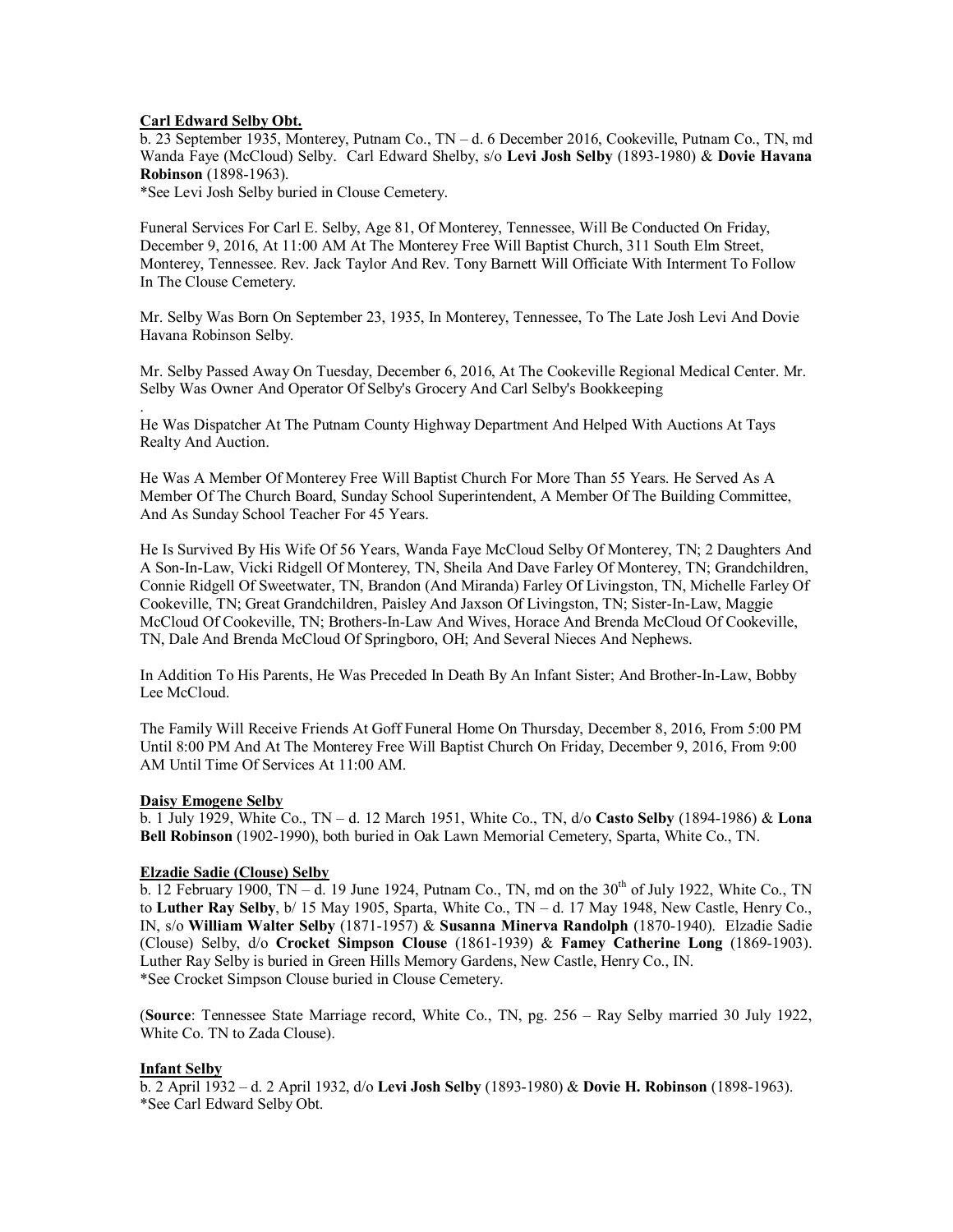\*See Levi Josh Selby buried in Clouse Cemetery.

### **James E. Selby**

b. 25 December 1937 – d. 6 January 1938.

### **Lenard Selby**

b. 19 February 1920 – d. 20 February 1920. 'A little flower of love that blossomed but to die. Transplanted now above to bloom with God on high'

#### **Levi Shelby Obt.**

b. 1896, Putnam Co., TN – d. 29 April 1980, Cookeville, Putnam Co., TN, (WWI Veteran), s/o **Joshua Shelby** & **Caroline Eller**.

**MONTEREY** - Funeral services for Levi Selby, 86, of Route 1, Monterey, will be conducted Thursday, May 1, at 2 p.m. at the Monterey Freewill Baptist Church with the Rev. Jack Taylor and the Rev. Tommy Vaughn officiating. Burial will be in the Clouse Cemetery.

Mr. Selby died April 29 at Cookeville General Hospital.

A native of Putnam County, he was the son of the late Joshua and Carolyn Eller Selby. He was a veteran of World War I and a member of the Freewill Baptist Church.

Survivors include one son, Carl Selby of Monterey; a brother, Casto Selby of Sparta; two granddaughters, Vicky and Shelia Selby of Monterey.

Goff Funeral Home is in charge of arrangements.

### **Levi Josh Selby**

 $\overline{b}$ . 6 October 1893, TN – d. 29 April 1980, (Pvt US Army WWI), md on the 14<sup>th</sup> of April 1918, Putnam Co., TN to **Dovie Havana (Robinson) Selby**, b. 22 October 1898, TN – d. 18 June 1965, d/o **William Jefferson Robinson** (1862-1944) & **Martha Elizabeth Welch** (1867-1925). Levi Josh Selby, s/o **Joshua Selby** (1851-1953) & **Docia Caroline Eller**.

\*See Carl Edward Selby Obt.

\*See William Jefferson Robinson buried in Clouse Cemetery.

(**Source**: Tennessee State Marriage record, Putnam Co., TN, pg. 430, #1708– Mr. Levi Selby married 14 April 1918, Putnam Co., TN to Dovey Robinson).

US WWI Draft Registration Cards (1917-1918)

| Name:                            | Josh Levi Selby                                      |
|----------------------------------|------------------------------------------------------|
| Race: National Season            | Caucasian (White)                                    |
| <b>Marital Status: Single</b>    |                                                      |
| Birth Date: 6 Oct 1893           |                                                      |
|                                  | <b>Birth Place:</b> Tennessee, USA                   |
| <b>Residence Date: 1917-1918</b> |                                                      |
| <b>Street Address: Sparta #8</b> |                                                      |
|                                  | <b>Residence Place:</b> White County, Tennessee, USA |
| <b>Physical Build:</b> Medium    |                                                      |
| Height: Medium                   |                                                      |
| Hair Color: Brown                |                                                      |
| <b>Eve Color:</b> Blue           |                                                      |

US Army Transport Service Arriving and Departing Passenger Lists (1910-1939)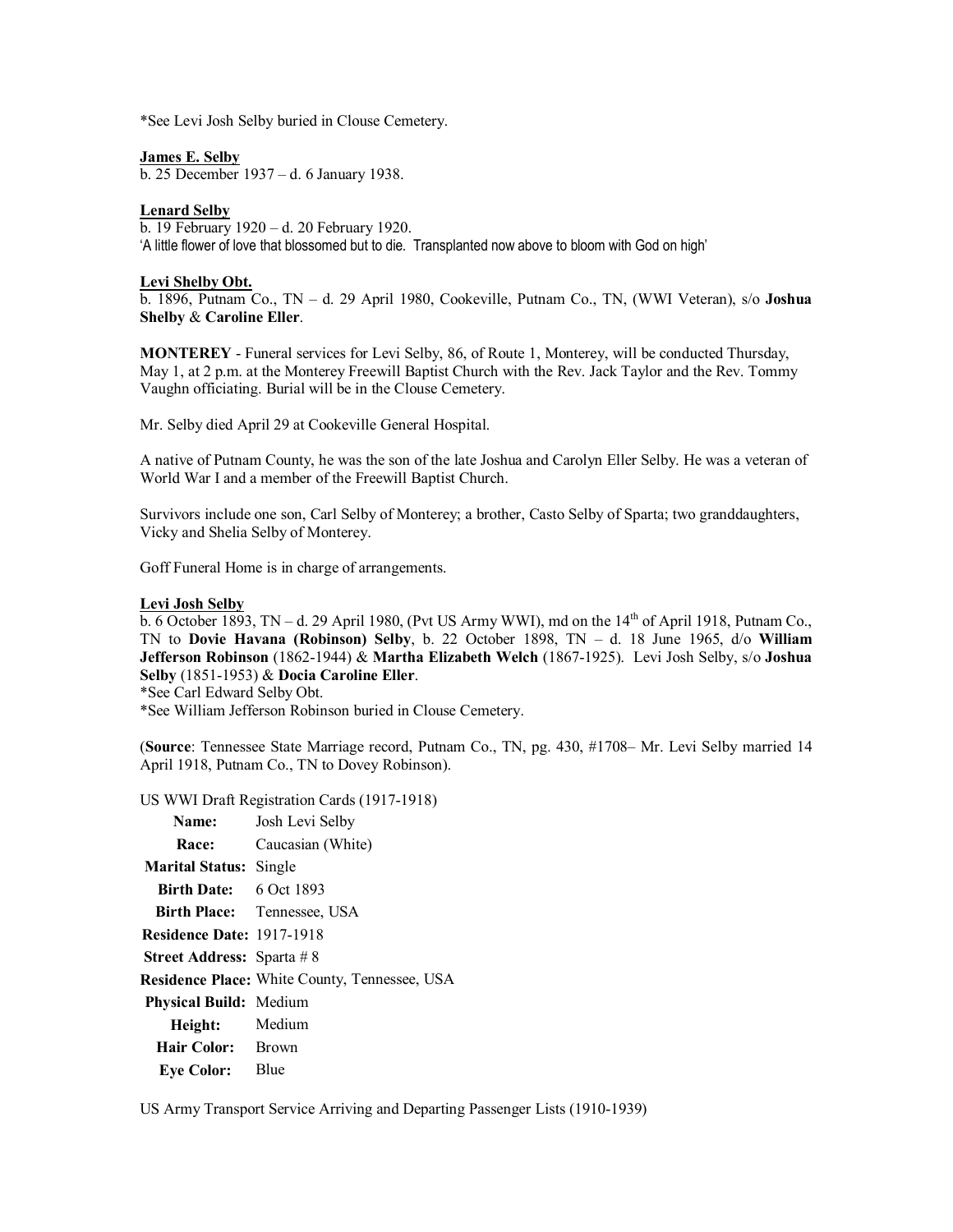| Name:                       | Josh L Selby                              |
|-----------------------------|-------------------------------------------|
| Gender:                     | Male                                      |
| Departure Date: 26 Aug 1918 |                                           |
|                             | Departure Place: New York, New York       |
| Address:                    | Rfd #8                                    |
|                             | <b>Residence Place:</b> Sparta, Tennessee |
| Spouse:                     | Dovie R Selby                             |
| Ship:                       | Persic                                    |
| Rank:                       | Private                                   |
| Service Number: 3500213     |                                           |

#### **Belle (Bilbrey) Shirley**

b. 1 September 1878, Overton Co., TN – d. 15 May 1908, TN, md on the  $30<sup>th</sup>$  of August 1900, Putnam Co., TN to **Levi "L. S." Shirley**, b. 4 February 1878, Putnam Co., TN – d. 11 May 1961, Putnam Co., TN, s/o **William "Bill" Shirley & Mary**. Belle (Bilbrey) Shirley, d/o **Hilrey George Bilbrey** (1847-1910) & **Tishia Blaylock** (1858-1930), both buried in Binom F. Bilbrey Farm Cemetery, Shady Grove, Putnam Co., TN.

(**Source**: Tennessee State Marriage record, Putnam Co., TN, pg. 54 – Levi Shirley married 30 August 1900, Putnam Co., TN to Bell Bilbrey).

SHIPLEY [Shirley], BELLE: Mrs. Belle Shipley [Shirley], wife of Levi Shipley [Shirley] of near Calfkiller, died May 15, 1908, and was buried at Clouse Chapel. Bro. Finley conducting the services. [Date 5/20/1908, Vol. VI, No. 16, Page 1] Putnam County Herald, TN.

#### **Dalie Modesta Shirley**

b. 23 December 19? – d. 25 December 19?

#### **Dallas Shirley Jr.**

b. 20 July 1924, TN – d. 16 September 1929, s/o **Oba Dallas Shirley** (1904-1994) & **Martha Holloway** (1905-1986).

\*See Oba Dallas Shirley buried in Clouse Cemetery.

Certificate: #22907 Deceased: Junier Shirley Birth: 20 Jul 1924 Birth Place: TN Death: 16 Sep 1929 Father: Salis Shirley Father's Birth Place: TN Mother: Martha Hollaway Mother's Birth Place: TN Cemetery: Clouse Cemetery

#### **Elzada Shirley**

b. 3 July 1875 – d. 15 January 1896.

#### **Infant Shirley**

b. & d. unknown, d/o **Levi "L. S." Shirley** (1878-1961) & **Belle Bilbrey** (1878-1908).

# **Infant Shirley**

b. & d. unknown, s/o **Levi "L. S." Shirley** (1878-1961) & **Belle Bilbrey** (1878-1908).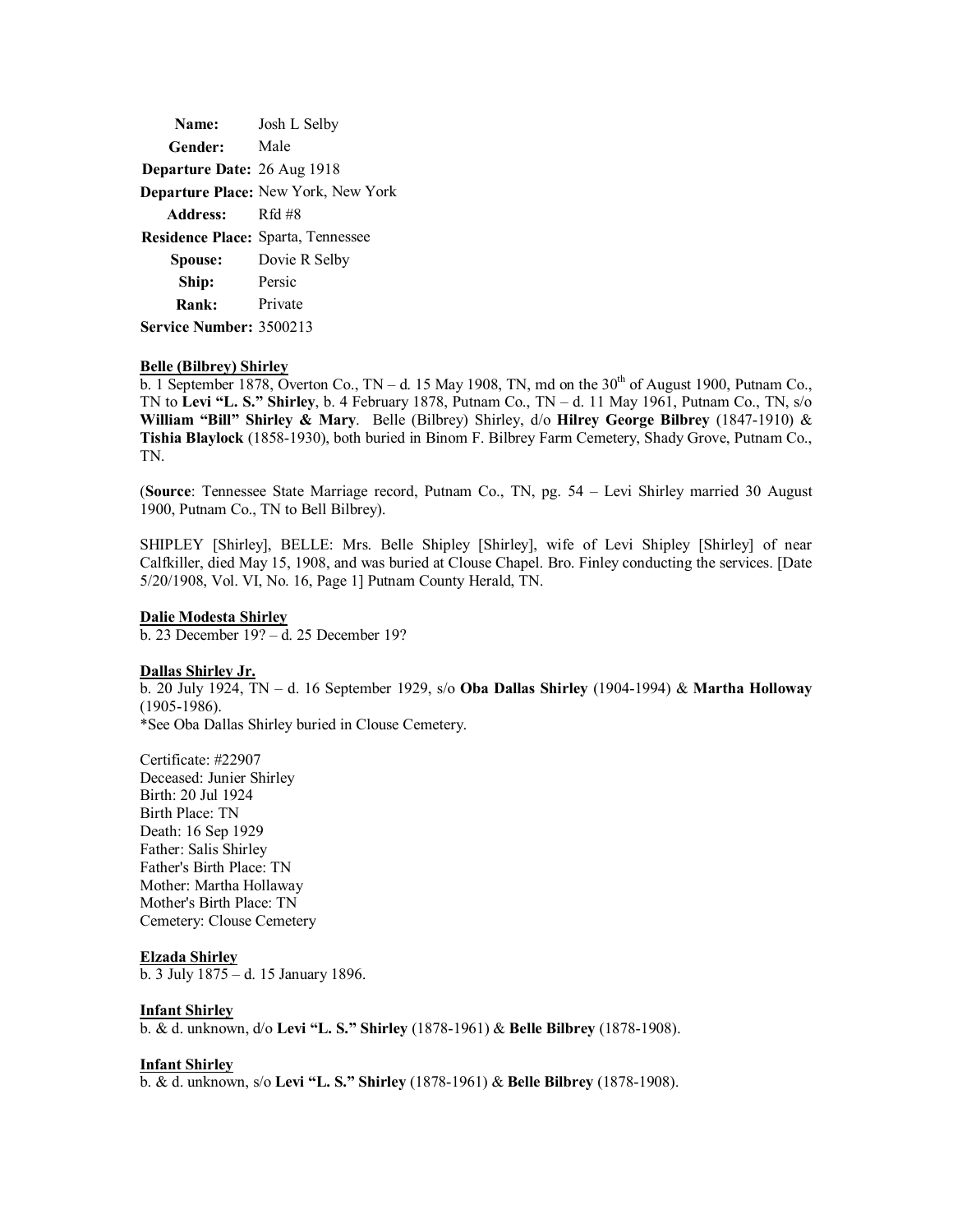### **J. L. Shirley**

b. 20 September 1936 – d. 9 November 1936.

### **Noah Andrew Shirley**

b. 19 March 1880, Sheep Bluff, Putnam Co., TN – d. 20 February 1941, Sheep Bluff, Putnam Co., TN, md **Mary Jane (Osborn/Osbourne) Shirley**, b. 3 March 1883, TN – d. 4 March 1962, Dayton, Montgomery Co., OH. Noah Andrew Shirley, s/o **William Shirley** (1842-1919) & **Mary Ann Jackson** (1848-1927). \*See William Shirley buried in Clouse Cemetery.

# **Salmon Harrison "Sollie" Shirley**

 $\overline{b}$ . 2 October 1891, Putnam Co., TN – d. 29 February 1968, Putnam Co., TN, md on the 4<sup>th</sup> of January 1914, Putnam Co., TN to **Martha Jane (Stamps) Shirley**, b. 15 June 1896, Putnam Co., TN – d. 22 December 1986, Wilson Co., TN, d/o **William S. Stamps** (1868-1949) & **Sarah S. Walker** (1871-1950), both buried in Sand Springs Memorial Gardens, Monterey, Putnam Co., TN. Salmon Harrison "Sollie" Shirley, s/o **William Shirley** (1843-1919) & **Mary Ann Jackson** (1848-1927).

\*See Mary Beulah (Shirley) Hood Obt.

\*See William Shirley buried in Clouse Cemetery.

(**Source**: Tennessee State Marriage record, Putnam Co., TN, pg. 201, #800 – Mr. Sollie Shirley married 4 January 1914, Putnam Co., TN to Martha Stamps).

### **William Shirley**

b. 5 June 1842, TN – d. 23 November 1919, md **Mary Ann (Jackson) Shirley**, b. 18 September 1848 – d. 7 January 1927, d/o **Andrew "Andy" Jackson Jr.** (1823-1870) & **Nancy (Hicks) Jackson** (1819-1910) she is buried in Sand Springs Memorial Gardens, Monterey, Putnam Co., TN. William Shirley, s/o **Thomas Shirley** & **Lizie Randolph**.

\*See Joseph H. Judd buried in Clouse Cemetery.

\*See Noah Andrew Shirley buried in Clouse Cemetery.

### **Ellen Short**

b. 26 December 1916 – d. 9 March 1919.

### **George Wesley Short**

b. 15 September 1910, KY – d. 24 January 1975, Putnam Co., TN, (PFC US Army WWII), s/o **James Milton Short** (1883-1962) & **Martha Ellen Foster** (1879-1931). James Milton Short is buried in Sand Springs Memorial Gardens, Monterey, Putnam Co., TN.

\*See Martha Ellen (Foster) Short buried in Clouse Cemetery.

US WWII Draft Cards Young Men (1940-1947)

| Name:                                        | George Wesley Short           |
|----------------------------------------------|-------------------------------|
| Race:                                        | White                         |
| Age:                                         | 30                            |
| <b>Birth Date:</b>                           | 15 Sep 1910                   |
| <b>Birth Place:</b>                          | Kentucky                      |
| <b>Residence Place:</b>                      | Cookeville, Putnam, Tennessee |
| <b>Registration Date: 16 Oct 1940</b>        |                               |
| <b>Registration Place: Putnam, Tennessee</b> |                               |
| <b>Employer:</b>                             | None                          |
| Height:                                      | 5"11"                         |
| Weight:                                      | 150                           |
| <b>Complexion:</b>                           | Light                         |
| Hair Color:                                  | <b>Brown</b>                  |
|                                              |                               |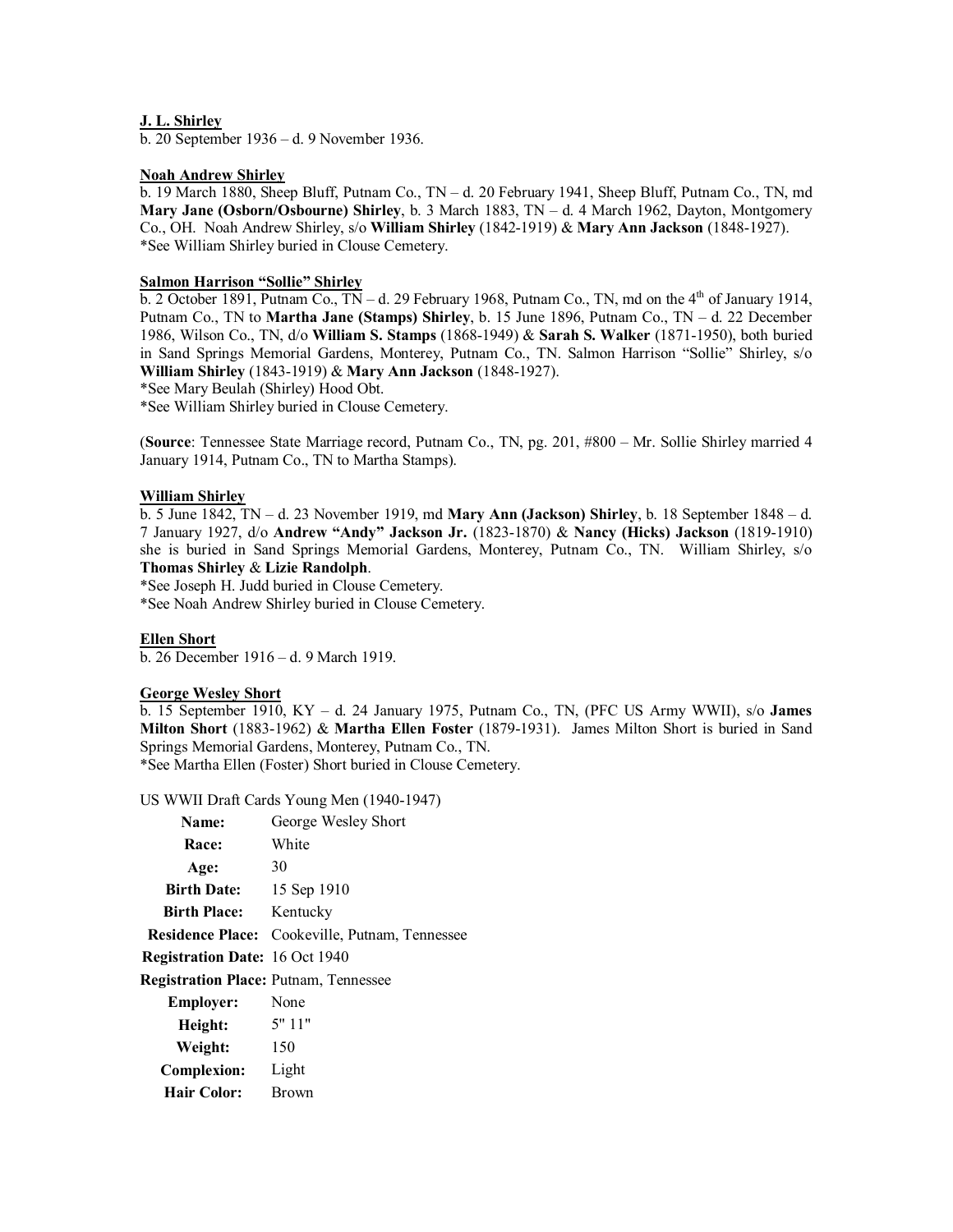**Eye Color:** Blue Next of Kin: Mr James Milton Short

#### **James Short**

b. 17 January 1817 – d. 19 August 1904, Putnam Co., TN, md on the 22<sup>nd</sup> of April 1859, Rhea Co., TN to **Ellenor J. (Cox) Short**, b. 18 August 1844, TN – d. 1 June 1878, Putnam Co., TN, she is buried in Johnson Cemetery, Calfkiller, Putnam Co., TN. James Short, s/o **Isaac Short** (1794-1854) & **Mary "Polly" Overbey** (1788-1872).

(**Source**: Tennessee State Marriage record, Rhea Co., TN, pg. 114, #681 – James Short married 22 April 1859, Rhea Co., TN to Ellenor Cox).

### **Lenord Short**

b. 1 April 1914 – d. 28 March 1919.

#### **Lucy Short**

b. unknown – d. October 1909.

SHORT, LUCY: Mrs. Lucy Short was buried at Clouse's Cemetery last Thursday. She was very old and had been in poor health for some time. [Date 10/14/1909, Vol. VII, No. 41, Page 2] Putnam County Herald, TN.

#### **Talmage Short**

b. 1 November 1933 – d. 22 July 1936, s/o **Ulis Alvin Short** (1908-1984) & **Linnie Jane Hood** (1909- 1980).

\*See Ulis Alvin Short buried in Clouse Cemetery.

#### **Martha Ellen (Foster) Short**

b.  $1879 - d$ . 2 February 1931, Putnam Co., TN, md on the 1<sup>st</sup> of September 1905, Putnam Co., TN to **James Milton Short**, b. 29 May 1883, Cumberland Co., KY – d. February 1962, Putnam Co., TN, s/o **Johnny Short** (1846-1939) & **Caroline Braddom** (1875-1964). Martha Ellen (Foster) Short, d/o **Harmon Foster** & **Nancy Conley** (1795-1860). James Milton Short is buried in Sand Springs Memorial Gardens, Monterey, Putnam Co., TN.

\*See George Wesley Short buried in Clouse Cemetery.

(**Source**: Tennessee State Marriage record, Putnam Co., TN, pg. 294, #640 – Milton Short married 1 September 1905, Putnam Co., TN to Ellen Foster).

### **Overia Short**

b. 1915, KY – d. 26 March 1919, d/o **James Milton Short** (1883-1962) & **Martha Ellen Foster** (1879- 1931). James Milton Short is buried in Sand Springs Memorial Gardens, Monterey, Putnam Co., TN.

#### **Ulis Alvin Short**

 $\overline{b}$ . 29 October 1908, TN – d. 8 February 1984, Cookeville, Putnam Co., TN, md on the 2<sup>nd</sup> of September 1930, Putnam Co., TN to **Linnie Jane (Hood) Short**, b. 27 October 1909, TN – d. 6 October 1980, d/o **James Milton Hood** (1881-1922) & **Artense Henry** (1889-1911).

\*See James Milton Hood buried in Clouse Cemetery.

\*See Talmage Short buried in Clouse Cemetery.

(**Source**: Tennessee State Marriage record, Putnam Co., TN, pg. 223 – Ulis short married 2 September 1930, Putnam Co., TN, age 21, address: Rt. 8, Sparta, White Co., TN to Linnie Jane Hood, age 21, address: Rt. 8, Sparta, White Co., TN. Name of parent, guardian or next of kin of female: Isaac Hood, Rt. 8, Sparta, White Co., TN, grandfather).

#### **Geneva Lorene (Finley) Billings Sparks Obt.**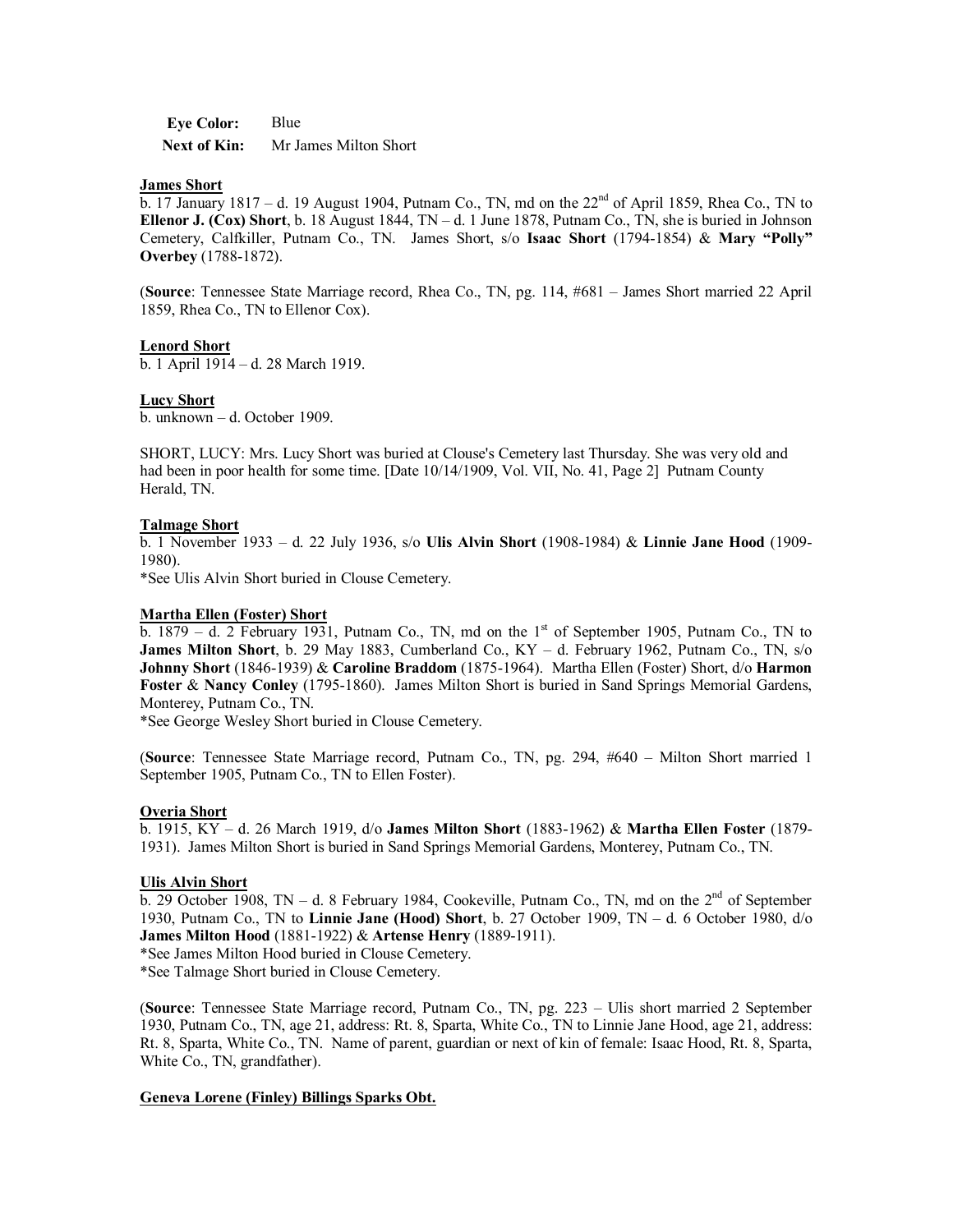b. 2 August 1929, White Co., TN – d. 27 September 2010, Cookeville, Putnam Co., TN, md **Norvel E. Billings**, b. 22 April 1925 – d. 9 February 1973. Geneva Lorene (Finley) Billings Sparks also md **Floyd Sparks**. Geneva Lorene (Finley) Billings Sparks, d/o **Jim Finley** (1891-1988) & **Verda Mae Robinson** (1896-1975).

\*See Richard Eugene Billings buried in Clouse Cemetery.

\*See Ronald Scott Billings buried in Clouse Cemetery.

\*See Jim Finley Obt.

**COOKEVILLE** - Funeral services were held Sunday at 2 p.m. at Whitson Funeral Home for Verda Mae Finley, 78, who died last Friday at her home, Rt 2, Sparta.

Freddie Copeland officiated at the services. Burial was at Board Valley Cemetery.

A native of Putnam County, she was the daughter of Jeff and Lizzie Welch Roberson. She is survived by her husband, Jim Finley.

Other survivors include 2 sons, Vestle Finley of Dayton Ohio and Ralph Finley of Monterey; 2 daughters, Bessie Farley, Rt 2, Sparta and Reba Jewel Farley, Rt 8 Cookeville; Opal Selby, Lebanon and Geneva Billings, Cookeville. Other survivors are 3 sisters, Callie Rickman, Jewel Robison and Reta Sparks; 1 brother, Elbert Roberson.

Cookeville Citizen: 20 May 1975

#### **James Paul Tabors**

b. 30 June  $1895 - d$ . 12 June 1971, (Pvt US Army WWI), md on the  $19<sup>th</sup>$  of May 1920, Putnam Co., TN to **Pearlie Elizabeth (Nabors) Tabors**, b. 1 January 1902, White Co., TN – d. 31 May 1990, Monterey, Putnam Co., TN, d/o **Samuel Arthur Dowell Nabors** (1882-1967) & **Mary Lee Braddom** (1884-1938). James Paul Tabors, s/o **Elijah P. Tabors** (1869-1911) & **Nancy Jane Elrod** (1874-1957), both buried in Bowdoin Cemetery, Creston, Cumberland Co., TN.

\*See Samuel Arthur Dowell "Dow" Nabors buried in Clouse Cemetery.

\*See Pearlie Elizabeth (Nabors) Tabors Obt.

(**Source**: Tennessee State Marriage record, Putnam Co., TN, pg. 575, #2272 – Jim Tabors married 19 May 1920, Putnam Co., TN to Pearlie Nabors).

US WWI Draft Registration Cards (1917-1918)

|                                    | <b>Name:</b> James Tabors [James Tabor]        |
|------------------------------------|------------------------------------------------|
| <b>Marital Status: Single</b>      |                                                |
| <b>Birth Date:</b> 30 Jun 1895     |                                                |
|                                    | <b>Birth Place:</b> Tennessee, USA             |
| <b>Residence Date: 1917-1918</b>   |                                                |
| <b>Street Address: Monterey R1</b> |                                                |
|                                    | Residence Place: Putnam County, Tennessee, USA |
| Physical Build: Medium             |                                                |
| Height: Tall                       |                                                |
| Hair Color: Light Brown            |                                                |
| <b>Eve Color:</b>                  | Blue                                           |

#### **Pearlie Elizabeth (Nabors) Tabors Obt.**

b. 1 January 1902, White Co.,  $TN - d$ . 31 May 1990, Monterey, Putnam Co., TN, md on the 19<sup>th</sup> of May 1920, Putnam Co., TN to **James Paul Tabors**, b. 30 June 1895 – d. 12 June 1971, (Pvt US Army WWI), s/o **Elijah P. Tabors** (1869-1911) & **Nancy Jane Elrod** (1874-1957), both buried in Bowdoin Cemetery,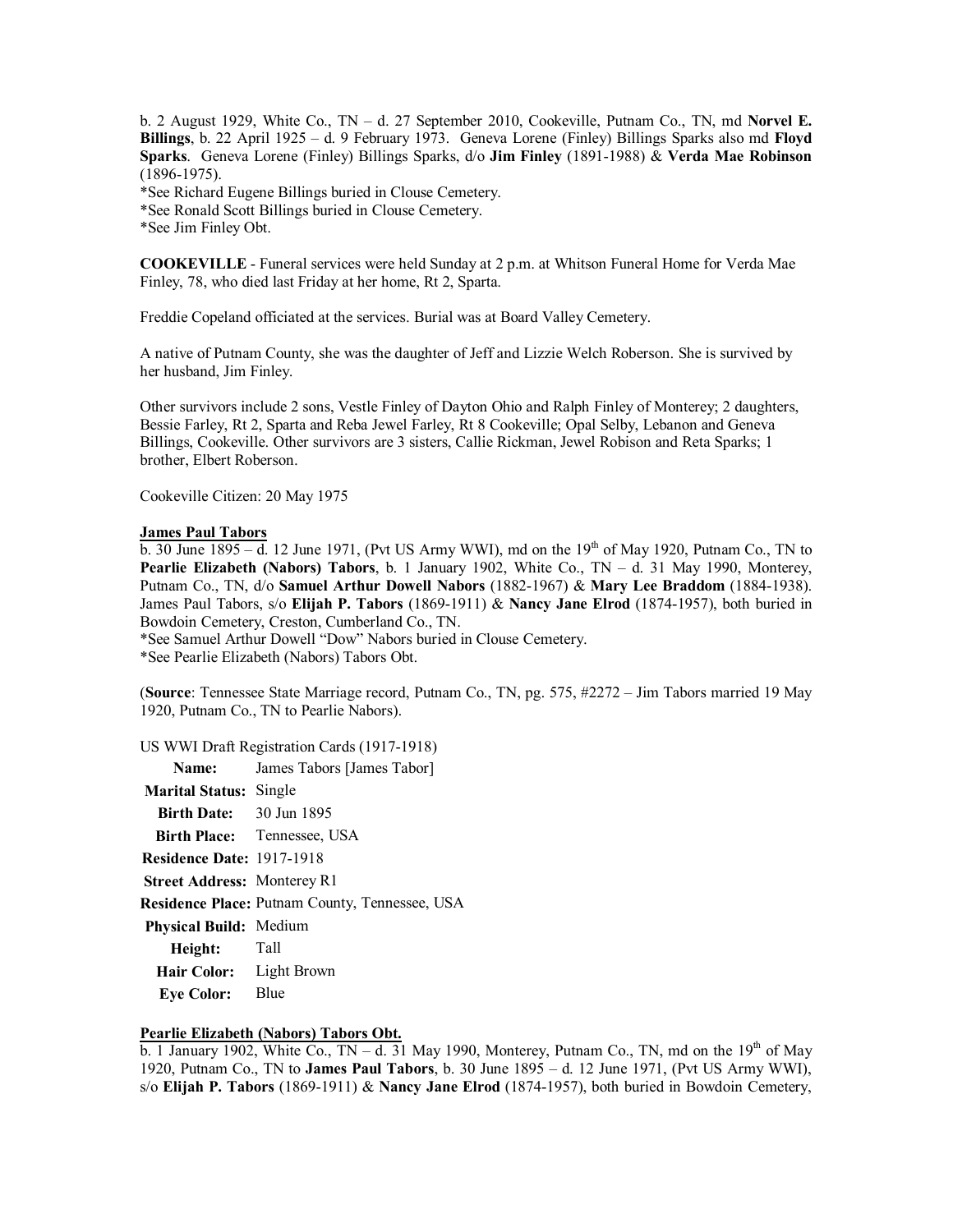Creston, Cumberland Co., TN. Pearlie Elizabeth (Nabors) Tabors, d/o **Samuel Arthur Dowell** "Dow" **Nabors** (1882-1967) & **Mary Lee Braddom** (1884-1938).

\*See Samuel Arthur Dowell "Dow" Nabors buried in Clouse Cemetery.

\*See James Paul Tabors buried in Clouse Cemetery.

(**Source**: Tennessee State Marriage record, Putnam Co., TN, pg. 575, #2272 – Jim Tabors married 19 May 1920, Putnam Co., TN to Pearlie Nabors).

**MONTEREY** -- Funeral services for Pearlie Tabors, 88, will be held in the Chapel of Goff Funeral Home Saturday, June 2, at 1 p.m. with burial in the Clouse Cemetery in Board Valley. Mrs. Tabors died Thursday (May 31, 1990) in Standing Stone Health Care Center in Monterey following an extended illness.

Born January 1, 1902, in White County, she was the daughter of the late Dowell and Mary Lee Braddom Nabors. She was a member of the Mill Creek Baptist Church and a homemaker. Her family includes two sons, Ewell and Waylon Tabors, both of Monterey; three sisters, Linnie Heady of Sparta, Fannie Mackie of Dayton, Ohio, and Pansy Roberson of Detroit, Michigan; nine grandchildren and eight great-grandchildren. She was preceded in death by her husband, Jim Tabors; one son, Watson Tabors and four daughters, Opal, Mellanea, Bonnie and Made. The family will receive friends at the funeral home from 5-9 p.m. tonight. Rev. Dailey McCowan and Rev. Harvey Nabors will officiate at the services.

### **Abbie Lou (Chaffin) Taylor Obt.**

b. 25 May 1925, Sparta, White Co., TN – d. 28 October 2007, Sparta, White Co., TN, md on the  $24<sup>th</sup>$  of November 1967, White Co., TN to **Robert Joseph Taylor**, b. 25 May 1925. Abbie Lou (Chaffin) Taylor, d/o **William Alex Chaffin** (1902-1980) & **Minnie Finley** (1907-1990). Abbie Lou (Chaffin) Taylor also md on the 3rd of October 1953, White Co., TN to **Cordell Will Baker**, b. 3 March 1930, Sparta, White Co., TN – d. 23 May 2000, , Sparta, White Co., TN, s/o **Landon V. Baker** (1901-1975 & **Lena Mae King** (1903-1971), all buried in Tollison Cemetery, White Co., TN. \*See Minnie Bell (Finley) Hood Obt.

(**Source**: Tennessee State Marriage record, White Co., TN, pg. 87 – Cordell Baker married 3 October 1953, White Co., TN, age 23, b. 3 March 1930, address: Rt. 1 Sparta, White Co., TN to Abbie Lou Chaffin, age 28, b. 25 March 1925, address: Sparta, White Co., TN. Name of parent, guardian or next of kin of female; Chaffin, Sparta, White Co., TN).

(**Source**: Tennessee State Marriage record, White Co., TN, pg. 236 – Robert Joseph Taylor married 24 November 1967, White Co., TN, age 36, b. 1 January 1932, address: Rt. 3, Kahoma, IN to Abbie Lou Chaffin, age 42, b. 25 May 1925, address: Sparta, White Co., TN. Name of parent, guardian or next of kin of female: Elie Chaffin Sparta, White Co., TN).

Ms. Abbie Lou Taylor, age 82, a resident of Turntable Rd in Sparta passed away Sunday October 28, 2007 at her residence.

Ms. Taylor was born May 25, 1925 in Sparta to the late Alex Chaffin & Minnie Bell Finley Chaffin. In addition to her parents she is preceded in death by two daughters Patricia Baker & Darlene Baker and one great grandchild Cheyenne Brown.

Funeral services will 11:00 am Friday, November 2, 2007 in the Chapel of Hunter Funeral Home with burial in the Clouse Cemetery. The family will receive friends at the Funeral Home from 6- 8 pm Thursday. Harold Robinson will officiate.

Survivors include her daughter: Anna Ruth Henry of Sparta

Granddaughter: Deborah Williams of McMinnville

Great grandchildren: Sierra & Joshua Brown, Zachary & Kyler Williams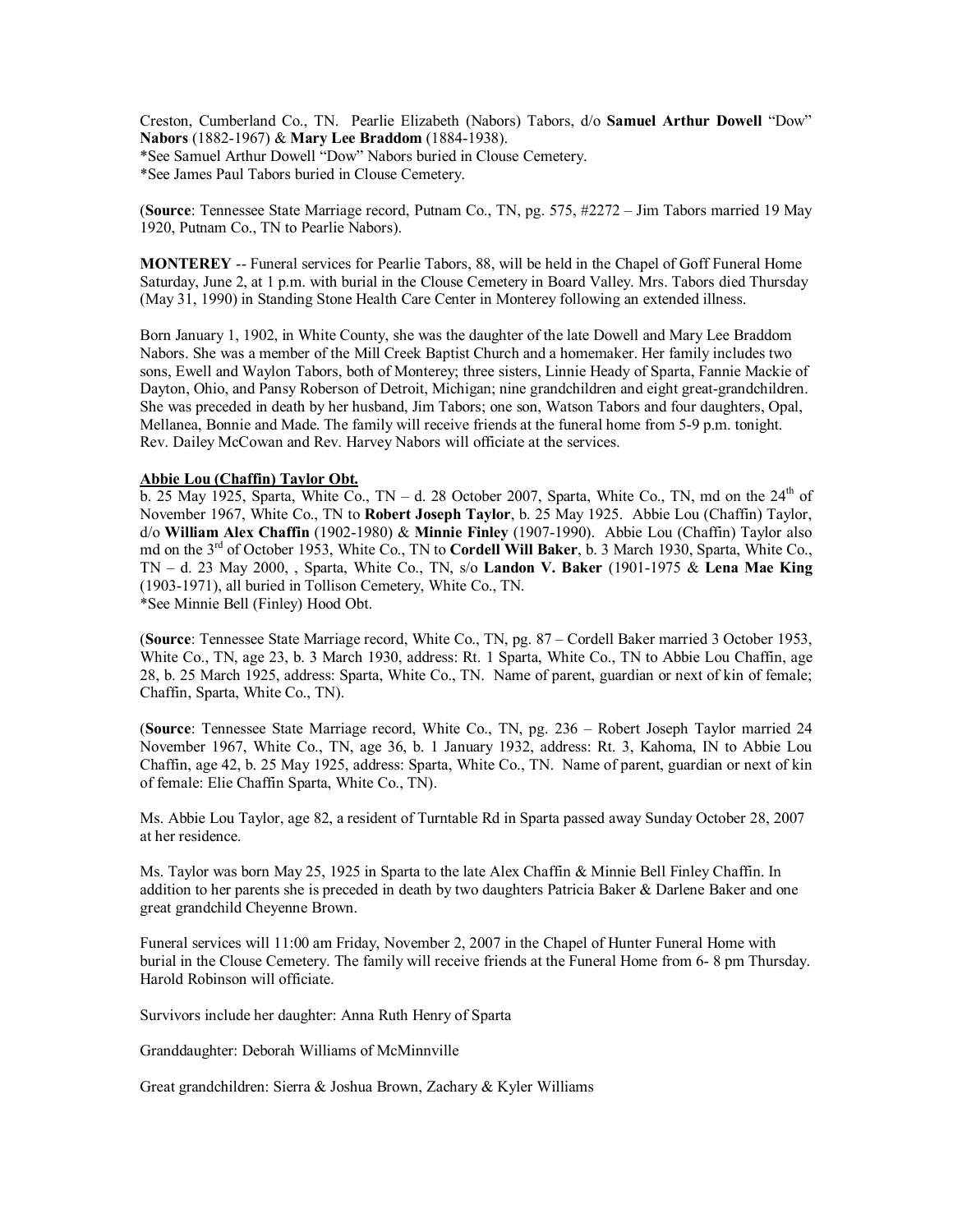Two Brothers: Kenneth Hood of Sparta, Bobby Hood of Sparta

Two Sisters: Lee Baker of Sparta, Mary Robinson of Bloomington Springs, TN

Several Nieces & Nephews also survive.

### **Fay (Conley) Taylor**

b. 8 May 1927, TN – d. 15 October 1986, d/o **James D. "Jim" Conley** (1884-1961) & **Mary** (1890-1996). \*See James Denton "Jim" Conley buried in Clouse Cemetery.

(1940 census 1st Civil Dist., Harriman, Roane Co., TNL Dwl: 276 - **J. D. Conley** is head of household, 54 yrs. old, TN, md to **Mary**, 48 yrs. old, TN. Children: Treva, 17 yrs. old, TN; Mollie, 14 yrs. old, TN; **Fay**, 13 yrs. old, TN; Helen Conley, 6 yrs. old, TN & T. A. Abston, father-in-law, 70 yrs. old, TN).

#### **Burl Wilson Tollett**

b. 10 March 1912, Cookeville, Putnam Co., TN – d. 8 May 1971, md on the  $26<sup>th</sup>$  of December 1942, Glades, Palm Beach, FL to **Effie Lee (Clark) Tollett**, b. 29 March 1921. **Effie Lee (Clark) Tollett** also md on the 10<sup>th</sup> of December 1974, Putnam Co., TN to **Charlie Hammock**, b. 18 June 1912 – d. 30 January 1991, he is buried in Morgan-Pippin Cemetery, Putnam Co., TN.

Gravesite Details: Marker found during 1981 survey but not found in 2010.

(**Source**: Tennessee State Marriage record, Putnam Co., TN, pg. 69 – Charlie Hammock married 10 December 1974, Putnam Co., TN, age  $63$ , b. 18 June 1912, address;  $528\,5^{th}$  St., Cookeville, TN to Effie Lee Tollett, age 53, b. 29 March 1921, address; 1322 Lee Ave., Cookeville, TN. Name of parent, guardian or next of kin of female: Rose Dyer, Cookeville, TN)

US WWII Draft Cards Young Men (1940-1947)

| Name:                          | <b>Burrel Wilson Tollett</b>                    |
|--------------------------------|-------------------------------------------------|
| <b>Race:</b>                   | White                                           |
| Age:                           | 27                                              |
| <b>Birth Date:</b>             | 10 Mar 1912                                     |
| <b>Birth Place:</b>            | Cookeville, Tennessee                           |
| <b>Residence Place:</b>        | Sparta, White, Tennessee                        |
| Registration Date: 16 Oct 1940 |                                                 |
|                                | Registration Place: Nashville, White, Tennessee |
| <b>Employer:</b>               | Myself                                          |
| Height:                        | 5"11"                                           |
| Weight:                        | 132                                             |
| <b>Complexion:</b>             | Light Brown                                     |
| <b>Hair Color:</b>             | Brown                                           |
| <b>Eye Color:</b>              | Blue                                            |
| Next of Kin:                   | Mr Mance Baker                                  |

#### **Elmer Tollett**

b. 12 January 1928, TN – d. 1 February 1928, TN, s/o **Evirt Elbert Tollett** (1890-1963) & **Ida Mae Graham** (1895-1938), both buried in Sand Springs Memorial Gardens, Monterey, Putnam Co., TN. \*See Velma Tollett buried in Clouse Cemetery.

### **Joe Lee Tollett**

b. 15 January 1901, Monterey, Putnam Co. TN – d. 1974, md on the  $26<sup>th</sup>$  of August 1934, Putnam Co., TN to **Dovie (Whittaker) Tollett**, b. 22 May 1917 – d. 8 December 1965, she is buried in Rocky Point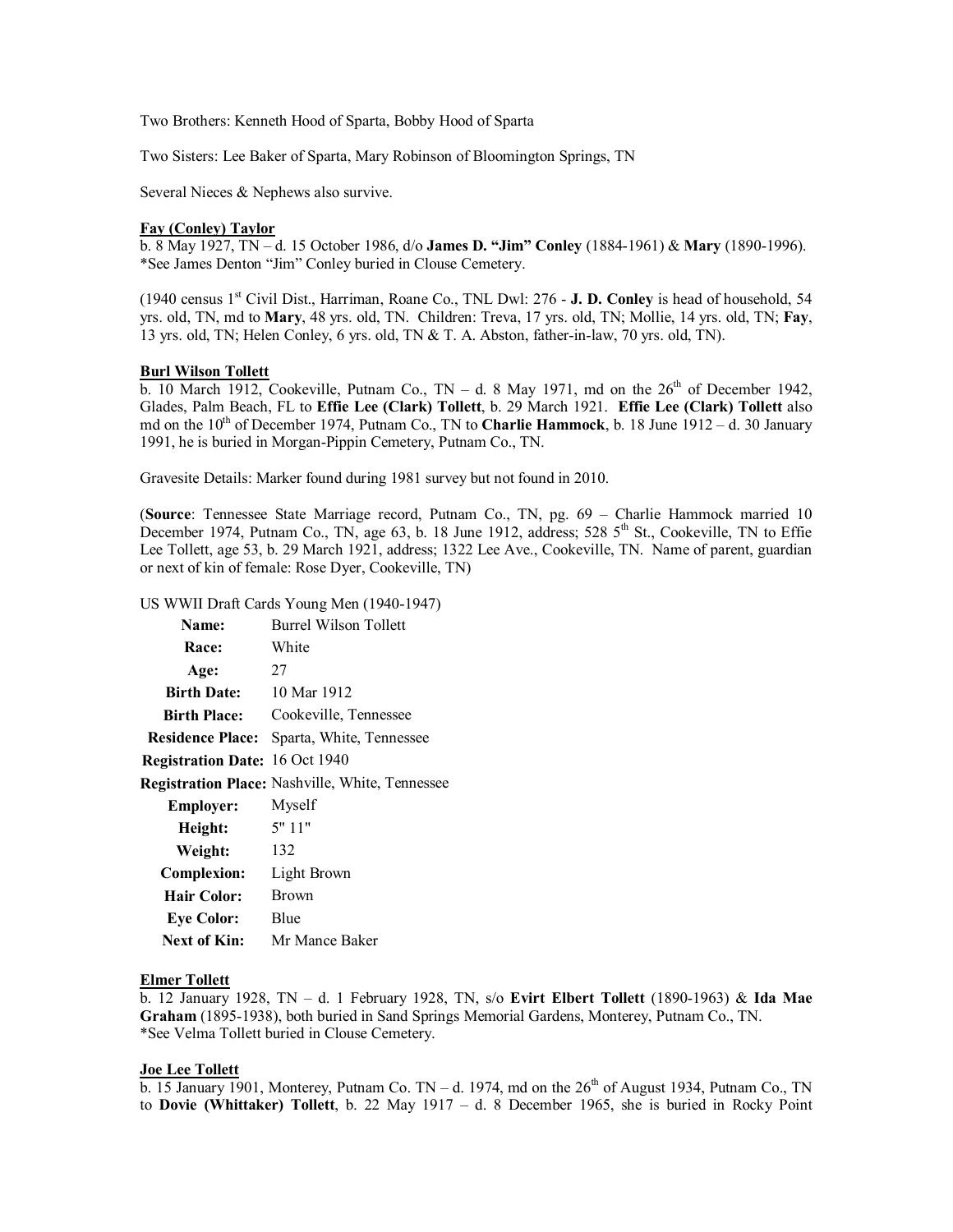Missionary Baptist Church Cemetery, Putnam Co., TN. Joe Lee Tollett, s/o **John Wesley Tollett** (1865- 1928) & **Elmira Elizabeth Hill**.

\*See John Tollett buried in Clouse Cemetery.

(**Source**: Tennessee State Marriage record, Putnam Co., TN, pg. 328 - Lee Tollett married 26 August 1934, Putnam Co., TN, age 29 yrs. old, address; Cookeville, TN to Dovie Whittaker, age 18, address; Rt. 6, Cookeville, TN. Name of parent, guardian or next of kin of female: John Whittaker, Rt. 6, Cookeville, TN)

US WWII Draft Cards Young Men (1940-1947)

| Name:                                             | Joe Lee Tollett                                           |
|---------------------------------------------------|-----------------------------------------------------------|
| <b>Race:</b>                                      | White                                                     |
| Age:                                              | 41                                                        |
| <b>Birth Date:</b> 15 Jan 1901                    |                                                           |
| <b>Birth Place:</b>                               | Putnam, Tennessee                                         |
|                                                   | <b>Residence Place:</b> Double Springs, Putnam, Tennessee |
| <b>Registration Date: 16 Feb 1942</b>             |                                                           |
| Registration Place: Cookeville, Putnam, Tennessee |                                                           |
| <b>Employer:</b>                                  | Joe Bullock, Cookeville, Tennessee R.F.D.5                |
| Height: 5ft. 9in.                                 |                                                           |
| <b>Weight:</b> 140                                |                                                           |
| <b>Complexion:</b>                                | Light Brown                                               |
| Hair Color:                                       | <b>Brown</b>                                              |
| <b>Eye Color:</b>                                 | Blue                                                      |
| Next of Kin:                                      | Dovie Tollett                                             |

### **John Tollett**

b. 14 January 1865, Putnam Co., TN – d. 14 January 1928, Putnam Co., TN, md on the  $17<sup>th</sup>$  of October 1891, Putnam Co., TN to **Elmira Elizabeth (Hill) Tollett**. John Tollett, s/o **Samuel Wilson Tollett** (1845- 1900) & **Sarah Selby** (1842-1883).

\*See Joe Lee Tollett buried in Clouse Cemetery.

(**Source**: Tennessee State Marriage record, Putnam Co., TN, pg. 34 – John W. Tollett married 17 of October 1891, Putnam Co., TN to Elmyra E. Hill).

Certificate: #1677 – Putnam Co., TN Deceased: John Tollett Birth: 14 Jan 1865 Birth Place: Putnam County Death: 14 Jan 1928 Father: Samual Tollet Father's Birth Place: Putnam County Mother: Sarha Selby Mother's Birth Place: Putnam County Cemetery: Clouse Cemetery

# **Ricky Dale Tollett Obt.**

b. 14 August 1957, Cookeville, Putnam Co., TN – d. 19 January 2015, Cookeville, Putnam Co., TN, md on the 13th of January 1987, Putnam Co., TN to **Dorothy Louise (Maxwell) Tollett**, b. 5 September 1964. Ricky Dale Tollett, s/o **Modell Tollett** (1932-1997) & **Tence Ellen "Helen" Short**. **Modell Tollett** is buried in Sand Springs Memorial Gardens, Monterey, Putnam Co., TN. Modell Tollet, s/o **Evirt Elbert Tollett** (1890-1963) & **Ida Mae Graham** (1895-1938), both buried in Sand Springs Memorial Gardens, Monterey, Putnam Co., TN.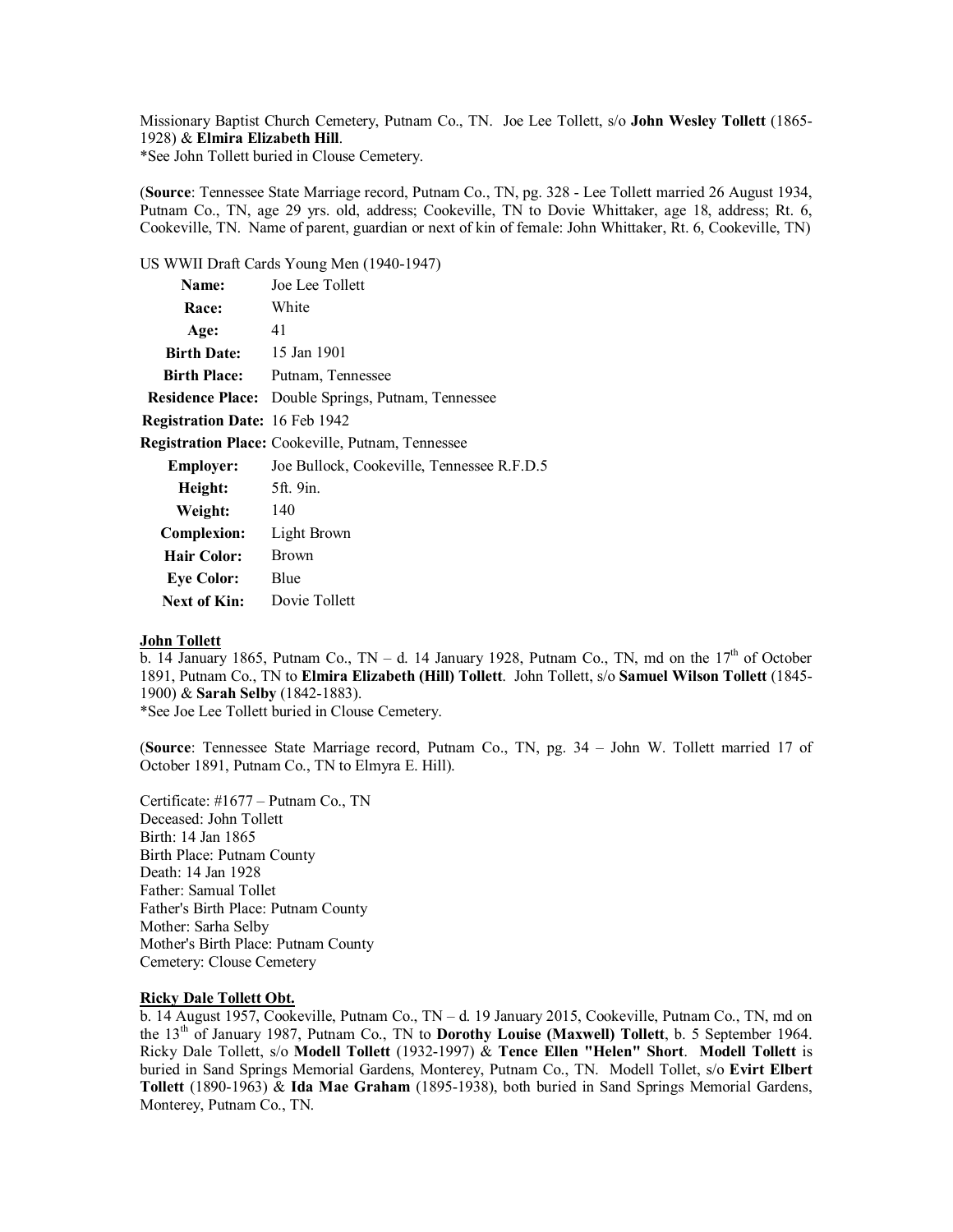(**Source**: Tennessee State Marriage record, Putnam Co., TN, pg. 394 – Ricky Dale Tollett married 13 January 1987, Putnam Co., TN, age 29, b. 14 August 1957, address; Rt. 12, Box 58B, Cookeville, TN to Dorothy Louise Maxwell, age 22, b. 5 September 1964, address: Ridgewood Mobile Park, Lot 8, Cookeville, TN. Name of parent, guardian or next of kin of female: Hollis Maxwell, father, Hilham Rd., Cookeville, TN).

Services for Ricky Dale Tollett, age 57, of Cookeville, Tennessee will be conducted on Wednesday, January 21, 2015, in the Chapel of Dyer Funeral Home.

Burial will follow in the Upper Board Valley Cemetery in White County.

Mr. Tollett entered into eternal rest on Monday, January 19, 2015 at Cookeville Regional Medical Center.

He was born August 14, 1957 in Cookeville Tennessee to the late Modell Tollett and Tence Ellen "Helen" Short Tollett.

He is survived by his mother, Helen; three daughters, Lisa Tollett, Racheal Tollett and Jessica Tollett; three sons, Jacob Tollett, Jeremey Trout and Ricky Trout; sisters, Sherry Whisenant, Wanda Key and Judy Jones; brothers, Jerry Tollett, Randy and Jeffery Tollett.

He is also survived by five grandchildren.

Ricky was a humble and kind spirited man. He loved playing his guitar and listening to gospel and country music.

Ricky loved being outdoors, fishing, and swimming. He also enjoyed spending time with his family and friends.

In addition to his father he was also preceded in death by two of his grandchildren; Alyssa Binkley and Justin Wood.

Dyer Funeral Home, Cookeville, Tennessee.

Special thanks to Mishelle for the correct interment information. Incorrectly stated in the funeral home obituary.

### **Velma Tollett**

b. 12 January 1928, TN – d. 31 January 1928, TN, d/o **Evirt Elbert Tollett** (1890-1963) & **Ida Mae Graham** (1895-1938), both buried in Sand Springs Memorial Gardens, Monterey, Putnam Co., TN. \*See Elmer Tollett buried in Clouse Cemetery.

### **Della Mae (Baker) Wallace**

b. 25 August 1912, Board Valley, White Co., TN – d. 9 September 2001, Bon Air, White Co., TN, md on the 28th of December 1930, Sparta, White Co., TN to **James Edgar Wallace**, b. 30 October 1913 – d. 2 January 1974, s/o **Charles Roy Wallace** (1894-1979) & **Pearlie Mai Spivey** (1896-1960) both buried in Old Bon Air Cemetery, Bon Air, White Co., TN. James Edgar Wallace is buried in Old Bon Air Cemetery, Bon Air, White Co., TN. Della Mae (Baker) Wallace, d/o **William J. Mance Baker** (1882-1964) & **Elsie Hill** (1882-1963).

\*See William J. Mance Baker buried in Clouse Cemetery.

\*See Lillian May (Wallace) Walker buried in Clouse Cemetery.

(**Source**: Tennessee State Marriage record, White Co., TN, pg. 323 – Edgar Wallace married 28 December 1930, White Co., TN to Della May Baker).

### **Lillian May (Wallace) Walker**